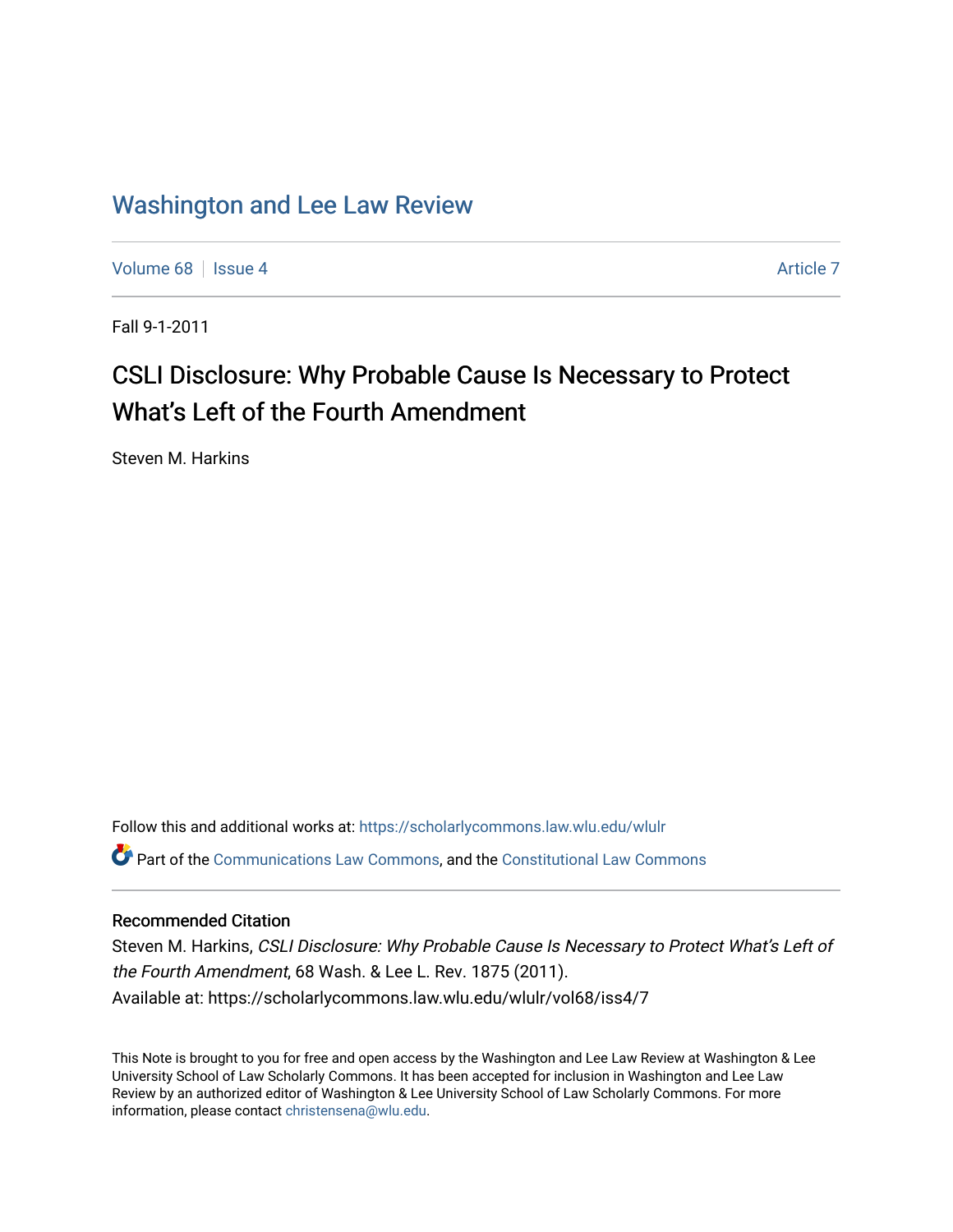# CSLI Disclosure: Why Probable Cause Is Necessary to Protect What's Left of the Fourth Amendment

Steven M. Harkins∗

### *Table of Contents*

| Ι    |                                                                                                                                                                                              |  |
|------|----------------------------------------------------------------------------------------------------------------------------------------------------------------------------------------------|--|
| II.  |                                                                                                                                                                                              |  |
| III. | 2.<br>$\mathcal{E}$<br>a.<br>The Stored Communications Act 1896<br>b.<br>The Communications Assistance for Law<br>$\mathbf{c}$ .<br>4. "Probable Cause" Versus "Relevant and Material"  1902 |  |
|      | B.                                                                                                                                                                                           |  |
|      | $A_{-}$<br>B.<br>$C_{-}$<br>Can Probable Cause Ever Be Required?  1910<br>D.<br>Е.                                                                                                           |  |
|      | A. The Third Circuit's Interpretation of CSLI Technology  1913<br>What Is Protected by the Fourth Amendment?  1915<br>B.                                                                     |  |
| VI.  |                                                                                                                                                                                              |  |
|      |                                                                                                                                                                                              |  |

∗ Candidate for J.D., Washington and Lee University School of Law, May 2012.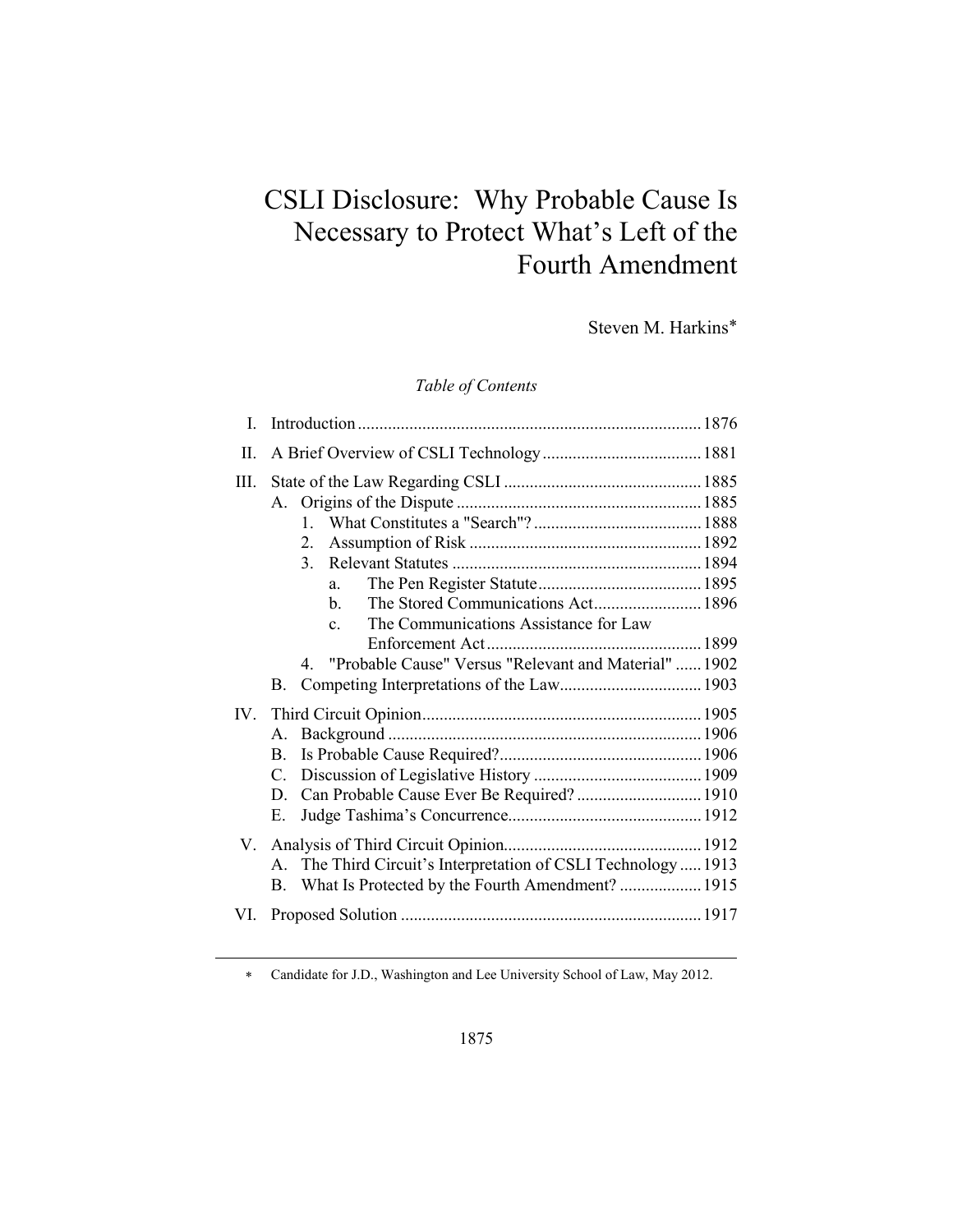VII. Conclusion .................................................................................. 1920

#### *I. Introduction*

I was confronted with an application . . . on my first day of criminal duty.... for something called "cell site information." Reluctant to sign what I did not understand, I turned to the United States Code and encountered ECPA for the first time. The experience was frustrating: the terminology was unfamiliar, the organization not intuitive, and the syntax far from straightforward. The casenotes accompanying the statute shed no light; they cited only a handful of lower court decisions not particularly relevant to my questions. No appellate court had ever addressed the issue. I asked my colleagues on the bench, and found they were just as puzzled as I was. I tried to look at sample orders from other courts, but found that they were sealed. I met (several times) with AUSAs, who basically argued that their request should be granted because other judges had done so.<sup>1</sup>

United States Magistrate Judge Stephen W. Smith, in written testimony to Congress, concisely summarized the frustrating state of the law regarding cell site information disclosure orders.<sup>2</sup> Perhaps such confusion would be acceptable if law enforcement rarely requested this information or if the privacy interests at stake were limited, but estimates place the number of electronic surveillance orders issued at the federal level alone in excess of  $10,000$ ,<sup>3</sup> and the United States is rapidly approaching 300 million cellular phone users.<sup>4</sup> The proliferation of cellular phones and the tenuous protection granted to the location information these phones

 <sup>1</sup>*. See Hearing on Electronic Communications Privacy Act Reform and the Revolution in Location Based Technologies and Services: Hearing Before the H. Comm. on the Judiciary*, 111th Cong. 81–85 (2010) (written testimony of Hon. Stephen W. Smith, United States Mag. J.) [hereinafter *Smith ECPA Reform Testimony*] (describing the magistrate judge's experience dealing with requests for "prospective" or "real time" CSLI disclosure requests and the different considerations that arise when handling requests for "historical" CSLI).

<sup>2</sup>*. See id*. (summarizing his experiences with CSLI disclosure cases and discussing the published decisions by other magistrate judges on the issue).

<sup>3</sup>*. See id*. at 80 ("A reasonable estimate is that the total number of electronic surveillance orders issued at the federal level each year substantially exceeds 10,000.").

<sup>4</sup>*. See* CTIA-The Wireless Association, *CTIA's Semi-Annual Wireless Industry Survey* (2010), http://ctia.org/ (last visited Nov. 23, 2011) (estimating that as of June 2010 there were 292,847,098 cell phones in use in the United States) (on file with the Washington and Lee Law Review).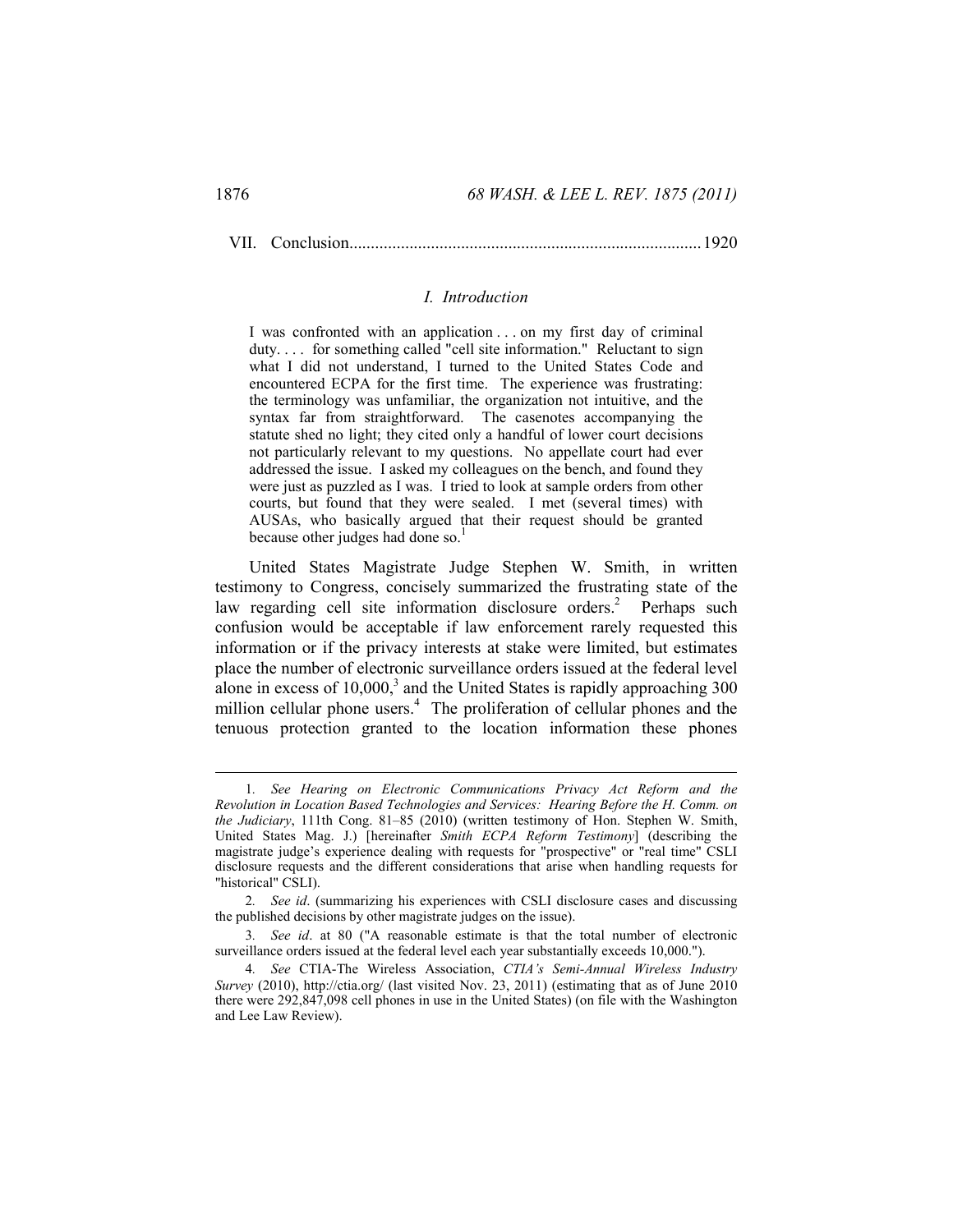$\overline{a}$ 

transmit raises the question, as one commentator put it, of just who knows where you've been? $5$ 

Approximately every seven seconds, your cellular phone communicates with the nearest cellular tower.<sup>6</sup> This process is called registration, and its primary purpose is to continuously update the cellular network on your location: By identifying the nearest tower, the network can quickly route any incoming call through that tower instead of having to locate your phone mid-call.<sup>7</sup> However, under the Stored Communications Act  $(SCA)$ ,  $\delta$  registration can serve a very different purpose.<sup>9</sup> By gathering a sequential history of this cell site location information (CSLI), it is possible for the government to determine the whereabouts of your cell phone within approximately 200 feet every seven seconds.<sup>10</sup>

The Third Circuit Court of Appeals, deciding an issue of first impression in the U.S. Courts of Appeals,<sup>11</sup> found that, under the SCA and

7*. See* Radio-Electronics.com, *Mobile Phone Network Registration*, http:// www.radio-electronics.com/info/cellulartelecomms/cellular\_concepts/registration.php (last visited Nov. 15, 2010) (discussing the need for a registration system for the cellular network to function and noting that "[e]ven when the mobile is in what is termed its idle mode it will periodically communicate with the network to update its position and status") (on file with the Washington and Lee Law Review).

8*. See* Stored Communications Act, 18 U.S.C. §§ 2701–11 (2006) (regulating the acquisition by law enforcement of user account information stored by private parties in the ordinary course of business).

9*. See id.* § 2703(c)(1) (providing for when "[a] governmental entity may require a provider of electronic communication service or remote computing service to disclose a record or other information pertaining to a subscriber to or customer of such service").

10*. See Pennsylvania 2008 Opinion*, 534 F. Supp. 2d at 590 (describing the ability of cell phone towers to place a phone's location within 200 feet in urban areas).

11*. See In re* U.S. for an Order Directing a Provider of Elec. Commc'n Serv. to Disclose Records to the Gov't, 620 F.3d 304, 315 (3d Cir. 2010) [hereinafter Third Circuit Opinion] (concluding that "the SCA does not contain any language that requires the Government to show probable cause as a predicate for a court order under § 2703(d)"); *id.* at 319 (finding that the Stored Communications Act "as presently written gives the [reviewing

 <sup>5.</sup> Stephanie Lockwood, *Who Knows Where You've Been? Privacy Concerns Regarding the Use of Cellular Phones as Personal Locators*, 18 HARV. J.L. & TECH. 307, 308 (2004) (introducing the issue by posing questions such as "[w]hat information *should* be available to law enforcement?").

<sup>6</sup>*. See In re* U.S. for an Order Directing a Provider of Elec. Commc'n Serv. to Disclose Records to the Gov't, 534 F. Supp. 2d 585, 589–90 (W.D. Pa. 2008) [hereinafter Pennsylvania 2008 Opinion] ("Cell phones, whenever on, now automatically communicate with cell towers, constantly relaying their location information to the towers that serve their network and scanning for the one that provides the strongest signal/best reception. This process, called 'registration', occurs approximately every seven seconds.") [vacated language].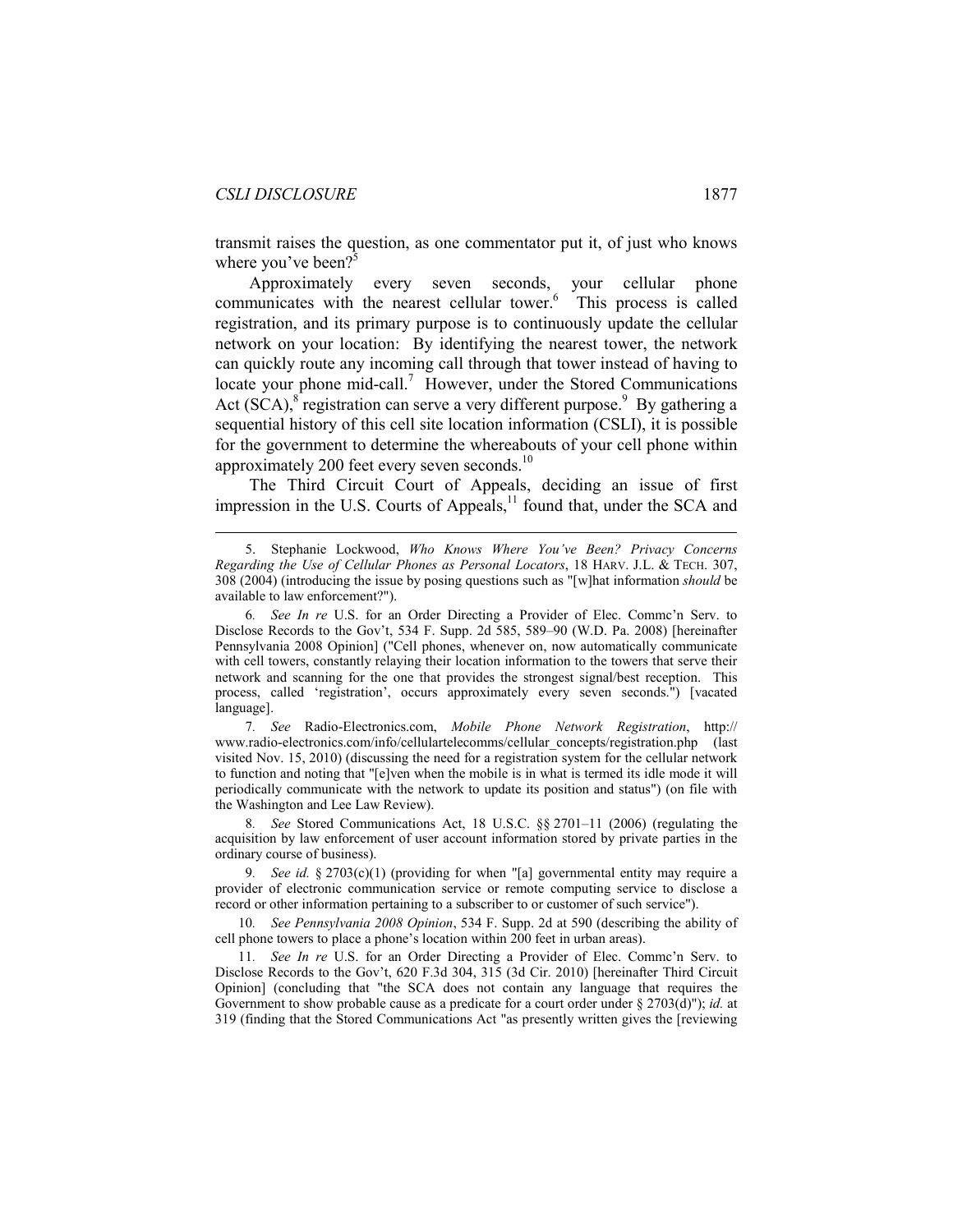the Fourth Amendment, the government need not show probable cause in order to obtain CSLI.<sup>12</sup> Instead, the court found that the government need only provide "specific and articulable facts showing that there are reasonable grounds to believe that the ... information sought ... [is] relevant and material to an ongoing criminal investigation";<sup>13</sup> the court did add, however, that the statute allowed the reviewing judge the option of requiring a warrant showing probable cause.<sup>14</sup> The law is greatly unsettled in this area, with many district courts drawing their own lines, focusing on whether the CSLI sought was historical or prospective.<sup>15</sup> The Third Circuit,

12*. See id*. at 315 ("[W]e conclude that the SCA does not contain any language that requires the Government to show probable cause as a predicate for a court order under  $§ 2703(d) \ldots$  .").

13*. Id.* at 319 (quoting 18 U.S.C. § 2703(d)) (internal quotations omitted).

14*. See id.* ("[T]he statute as presently written gives the M[agistrate] J[udge] the option to require a warrant showing probable cause.").

15*. See, e.g.*, *In re* the Application of the U.S. for an Order Authorizing the Installation and Use of a Pen Register and/or Trap and Trace for Mobile Identification No. (585) 111- 1111 and the Disclosure of Subscriber and Activity Info. Under 18 U.S.C. § 2703, 415 F. Supp. 2d 211, 214 (W.D.N.Y. 2006) [hereinafter New York Feb. 2006 Opinion] (accepting,

judge] the option to require a warrant showing probable cause"). In *Third Circuit Opinion*, the Third Circuit Court of Appeals considered an issue of first impression among the circuit courts: Whether a court may deny the government's application for information under 18 U.S.C. § 2703(d) once the government has satisfied that Section's burden of proof. *Id.* at 305–06. The court specified that the government's request was limited to "information pertaining to a subscriber" contained in § 2703(c). *Id.* at 306. Pursuant to 18 U.S.C. § 2703(d), the government may obtain this information based on a showing of "specific and articulable facts establishing reasonable grounds" that the information sought is "relevant and material to an ongoing criminal investigation." *Id.* at 308. The court determined that CSLI was a "wire communication," not an "electronic communication," and as such even if a cell phone is deemed a tracking device CSLI was not excluded by the SCA's disclosure provision prohibiting inclusion of "electronic communications" obtained from a tracking device. *Id.* at 310. Looking to Congress's intent, the court concluded that the standard for disclosure under § 2703(d) was meant to be lower than the probable cause required for tracking devices because "cell site information provides only a rough indication of a user's location at the time a call was made or received." *Id.* at 312–13. Thus, the court held that CSLI could be obtained under § 2703(d) and that probable cause need not be shown to require the disclosure. *Id.* at 313. The court then proceeded to consider whether magistrate judges have the discretion to require a probable cause warrant on a case-by-case basis. *Id.* at 315. The court found the statute's language established a necessary, but insufficient, condition for disclosure of the requested information. *Id.* at 316–17. Based on this interpretation, the court found that as written the statute gave the Magistrate Judge the option to require a showing of probable cause in any individual case, while recommending that this option be used "sparingly." *Id.* at 319. Appling these principles to the present case, the court vacated the magistrate judge's order denying the government's application, and remanded the application to the district court for a determination of whether the government had satisfied the "specific and articulable facts" that are "relevant and material" standard. *Id.*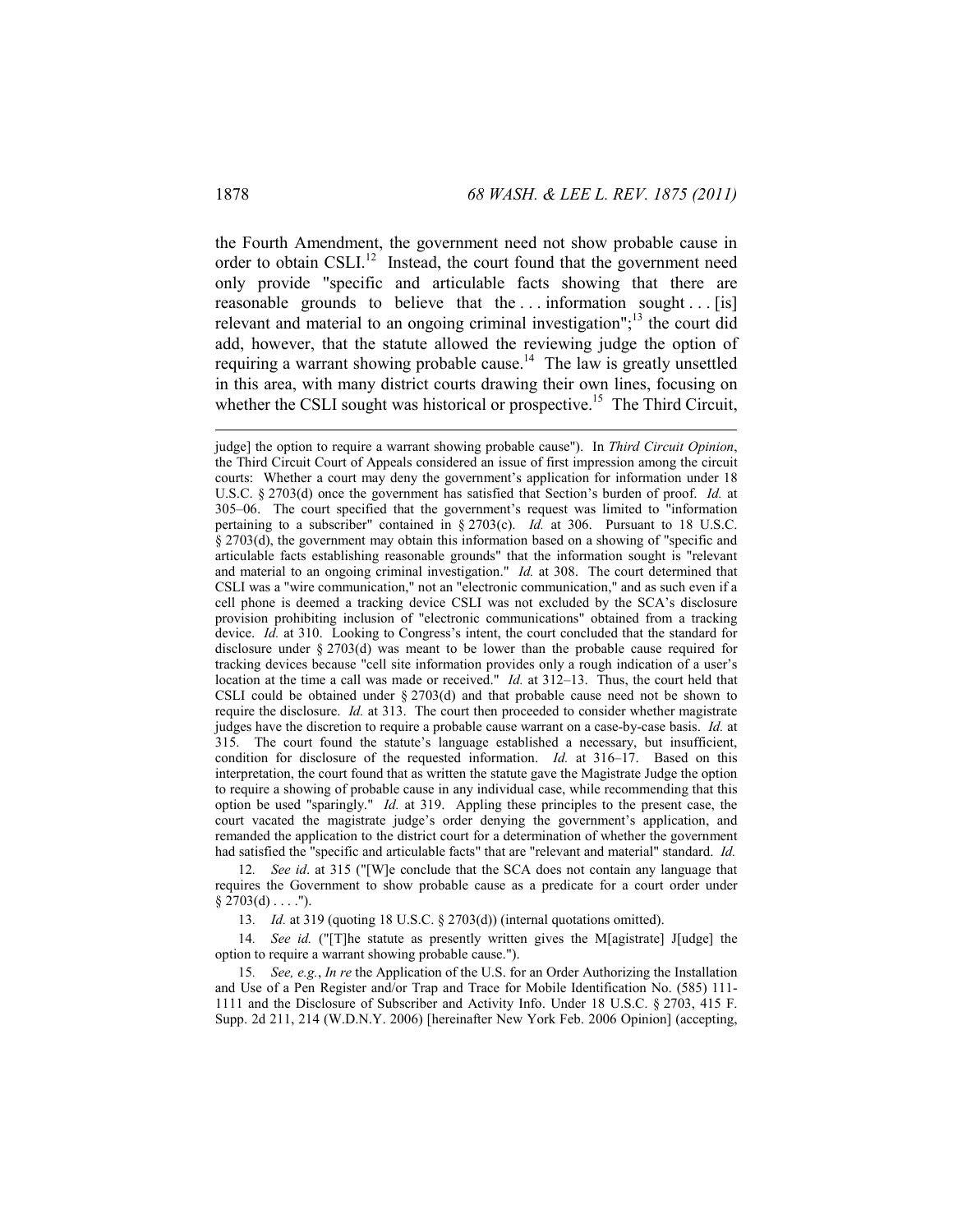$\overline{a}$ 

as the first federal court of appeals to rule on the issue, will likely influence future decisions in other circuits.<sup>16</sup>

The difference between traditional "probable cause" warrants and the standard required for information disclosure under the Stored Communications Act, 18 U.S.C. § 2703(d) provides substantially different protection for the targets of CSLI requests.<sup>17</sup> This Note considers whether the Third Circuit decision, allowing prosecutors to obtain CSLI without a showing of probable cause, contravenes the Fourth Amendment's guarantee against unreasonable searches and seizures.<sup>18</sup> This Note proposes that it does.19 The Third Circuit based much of its decision on incorrect

16*. See Third Circuit Opinion*, 620 F.3d at 305–06 ("This appeal gives us our first opportunity to review whether a court can deny a Government application under 18 U.S.C. § 2703(d) after the Government has satisfied its burden of proof under that provision, a task that to our knowledge has not been performed by any other court of appeals."); *see also* Pennsylvania 2008 Opinion, 534 F. Supp. 2d 585, 616 (W.D. Pa. 2008) (concluding that the Government does not have the authority to require the disclosure of "cell-phone-derived movement/location information . . . absent a showing of probable cause"), *vacated*, 620 F.3d 304 (3d Cir. 2010).

in dicta, the Government's interpretation of SCA as authorizing it to obtain historical CSLI); *In re* the Application of U.S. for an Order Authorizing the Disclosure of Prospective Cell Site Info., 412 F. Supp. 2d 947, 949 (E.D. Wis. 2006) [hereinafter Wisconsin Opinion] (concluding, in dicta and without analysis, that the Government's request for prospective CSLI requires probable cause because it requested prospective rather than historical information); *In re* an Application of U.S. for an Order (1) Authorizing the Use of a Pen Register and a Trap and Trace Device and (2) Authorizing Release of Subscriber Info. and/or Cell Site Info., 396 F. Supp. 2d 294, 303 n.6 (E.D.N.Y. 2005) [hereinafter New York Oct. 2005 Opinion] (stating, in dicta and without explanation, that § 2703(d) "plainly allows" the Government to seek historical CSLI); *In re* Application for Pen Register and Trap/Trace Device With Cell Site Location Auth., 396 F. Supp. 2d 747, 759 n.16 (S.D. Tex. 2005) [hereinafter Texas 2005 Opinion] (stating, in dicta, that were the communication service providers to compile the tracking information themselves, it would bring the information "more comfortably" within the scope of the Stored Communications Act).

<sup>17</sup>*. Compare* Brinegar v. United States, 338 U.S. 160, 175–76 (1949) (defining probable cause to exist where "the facts and circumstances within [the officers'] knowledge and of which they [have] reasonably trustworthy information [are] sufficient in themselves to warrant a man of reasonable caution in the belief that an offense has or is being committed" (internal quotations omitted)), *with Pennsylvania 2008 Opinion*, 534 F. Supp. 2d at 588 (denying the government's request for CSLI regarding an individual not suspected of criminal activity but who purportedly associates with a "Criminal Suspect" on a showing of "specific and articulable facts" under 18 U.S.C. § 2703(d)), *vacated*, 620 F.3d 304 (3d Cir. 2010).

 <sup>18.</sup> U.S. CONST. amend. IV ("[N]o Warrants shall issue, but upon probable cause . . . and particularly describing the place to be searched and the persons or things to be seized.").

<sup>19</sup>*. See infra* Part VI ("[B]ecause CSLI will almost always reveal information about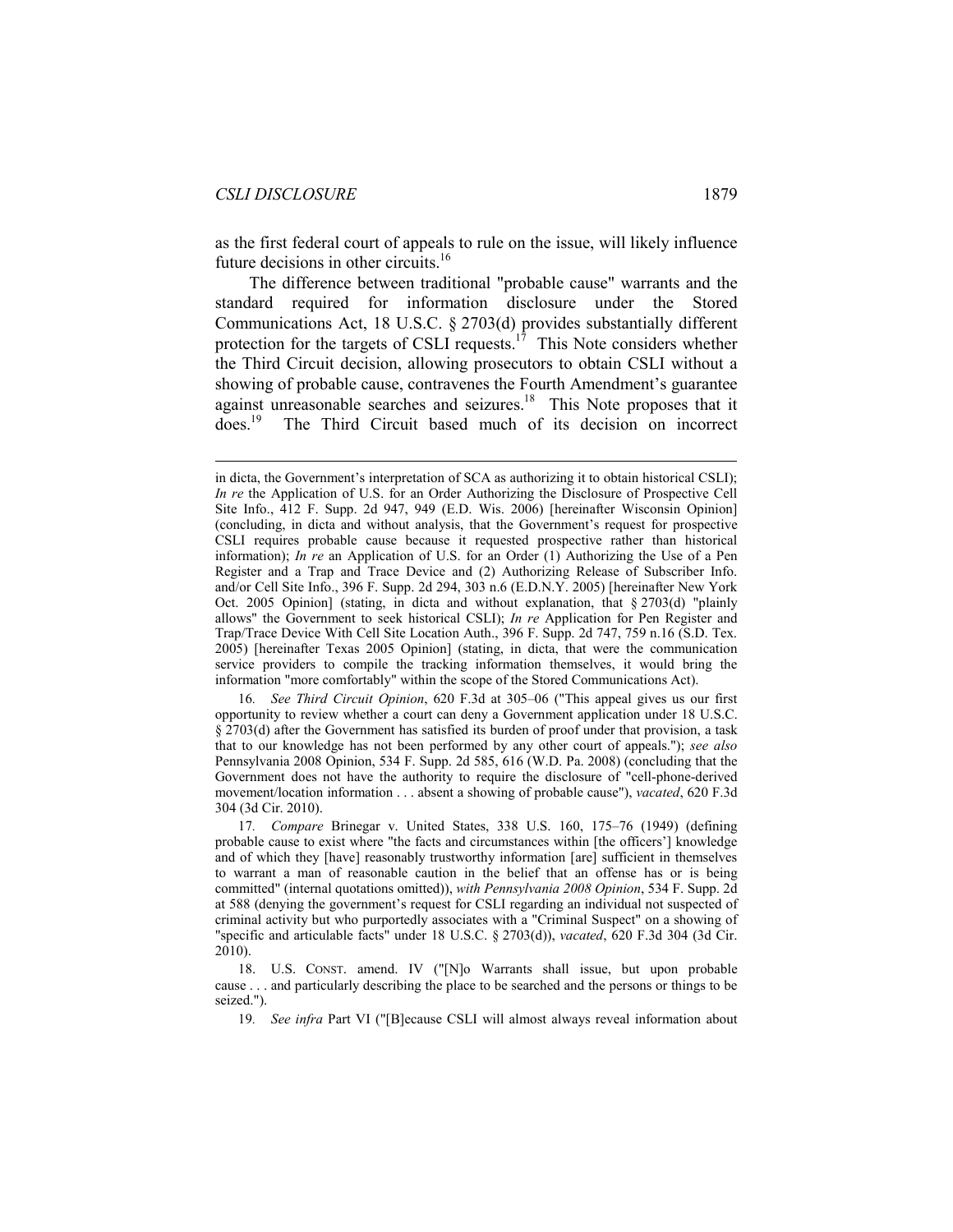assumptions regarding the technology at issue,<sup>20</sup> and thus, under certain circumstances, the substantive holding requires lower courts to follow procedure that is not justified by the Third Circuit's own rationale.<sup>21</sup> After clarifying the functionality and potential uses of the technology at issue, this Note argues that, based on existing precedent and the Third Circuit's own rationale, in almost all CSLI disclosure cases the information obtained is protected by the Fourth Amendment and therefore a showing of probable cause should be necessary to obtain CSLI.

Part II begins by providing some basic information on cellular phone technology and the way CSLI is gathered specifically, and then discusses the distinctions between historical, prospective, and real time CSLI.<sup>22</sup> Part III.A lays out the background to the CSLI disclosure debate, covering first the relevant Fourth Amendment jurisprudence and then discussing the application of several statutes which arguably govern CSLI $^{23}$  In Part III.B,

21*. See Third Circuit Opinion*, 620 F.3d at 315 (concluding that "the SCA does not contain any language that requires the Government to show probable cause as a predicate for a court order under § 2703(d)"); *id*. at 312 ("If it can be used to allow the inference of present, or even future, location, in this respect CSLI may resemble a tracking device which provides information as to the actual whereabouts of the subject.").

22*. See infra* Part II (providing basic information about cellular networks, cell phone registration, and the distinction between historical and prospective CSLI).

23*. See infra* Part III.A (discussing the definition of a "search" under the Fourth Amendment, analyzing the factors to be considered in making the determination of whether a search has occurred in the CSLI context, and identifying the statutes relevant to CSLI

the interior of the home that is protected by the Fourth Amendment, magistrate judges should either require a showing of probable cause, or allow law enforcement to only use CSLI that does not reveal information about the interior of the home.").

<sup>20</sup>*. Compare* Third Circuit Opinion, 620 F.3d 304, 312 (3d Cir. 2010) (stating "cell site information provides only a rough indication of a user's location *at the time the call was made or received*" (emphasis added)), *with Pennsylvania 2008 Opinion*, 534 F. Supp. 2d at 589–90 ("Cell phones, whenever on, now automatically communicate with cell towers, constantly relaying their location information to the towers that serve their network . . . approximately every seven seconds."), *vacated*, 620 F.3d 304 (3d Cir. 2010), *and*  Lockwood, *supra* note 5, at 309 ("Even when users are not making or receiving calls, cell phones communicate with the nearest cell tower to register."), *and* Radio-Electronics.com, *Mobile Phone Network Registration*, http://www.radio-electronics.com/info/cellular telecomms/cellular\_concepts/registration.php (last visited Nov. 15, 2010) ("*Even if a call is not made instantly*, the network needs to be able to communicate with the mobile to know where it is." (emphasis added)) (on file with the Washington and Lee Law Review); *compare Third Circuit Opinion*, 620 F.3d at 312 ("CSLI may, under certain circumstances, be used to approximate the past location of a person."), *with Pennsylvania 2008 Opinion*, 534 F. Supp. 2d at 590 ("In urban areas, where towers have become increasingly concentrated, tracking the location of just the nearest tower itself can place the phone within approximately 200 feet."), *vacated*, 620 F.3d 304 (3d Cir. 2010).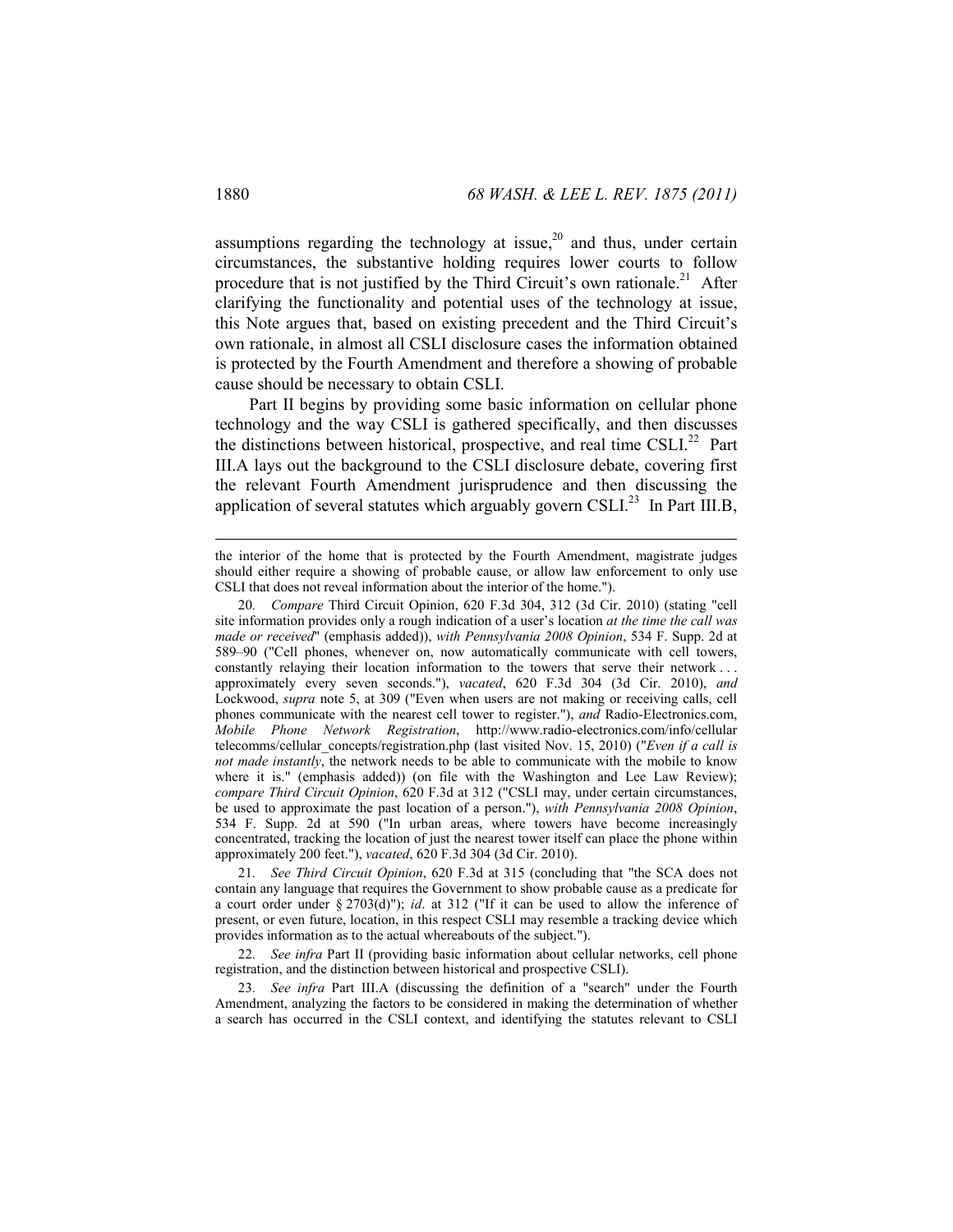the general state of the law prior to *In re the United States of America for an Order Directing a Provider of Electronic Communication Service to Disclose Records to the Government*<sup>24</sup> (*Third Circuit Opinion*) is summarized by briefly analyzing the holdings and rationales of the federal district courts in CSLI disclosure order cases.25 Part IV discusses the *Third Circuit Opinion* in full detail, focusing on the facts and methodology the court used to arrive at its various conclusions.<sup>26</sup> Then, in Part V, the reasoning discussed in Part IV is revisited and critiqued with reference to the realities of CSLI technology.<sup>27</sup> Finally, on the basis of this analysis, Part VI presents this Note's conclusion regarding the soundness of the *Third Circuit Opinion*'s rationale and recommends a possible approach to handling future CSLI disclosure cases based on existing precedent in light of the breadth of CSLI, which the Third Circuit failed to recognize.<sup>28</sup>

#### *II. A Brief Overview of CSLI Technology*

To understand the debate over CSLI disclosure, it is necessary to have some basic knowledge regarding the technology at issue. When a cell phone is turned on, one of the first things that occurs is registration.<sup>29</sup> For the cellular network to function efficiently, the network must be aware of the cell phone's location so it can route incoming calls through the

disclosure order cases).

<sup>24</sup>*. See Third Circuit Opinion*, 620 F.3d at 315 (concluding that "the SCA does not contain any language that requires the Government to show probable cause as a predicate for a court order under  $\S$  2703(d)").

<sup>25</sup>*. See infra* Part III.B (summarizing several CSLI disclosure case rationales prevalent prior to *Third Circuit Opinion*).

<sup>26</sup>*. See infra* Part IV (presenting the facts and reasoning used by the court in *Third Circuit Opinion*).

<sup>27</sup>*. See infra* Part V (discussing *Third Circuit Opinion* by focusing on the court's characterization of CSLI technology and the scope of Fourth Amendment protection as it applies to CSLI).

<sup>28</sup>*. See infra* Part VI (proposing that magistrate judges should either require a showing of probable cause or require the disclosure order to be minimized in order to exclude the use of location information that places the target inside the home).

<sup>29</sup>*. See* Radio-Electronics.com, *Mobile Phone Network Registration*, http://www.radio-electronics.com/info/cellulartelecomms/cellular\_concepts/registration.php (last visited Nov. 15, 2010) (describing the tasks a cell phone undertakes when it is turned on, and noting that the majority of the process involves registration with the cellular network) (on file with the Washington and Lee Law Review).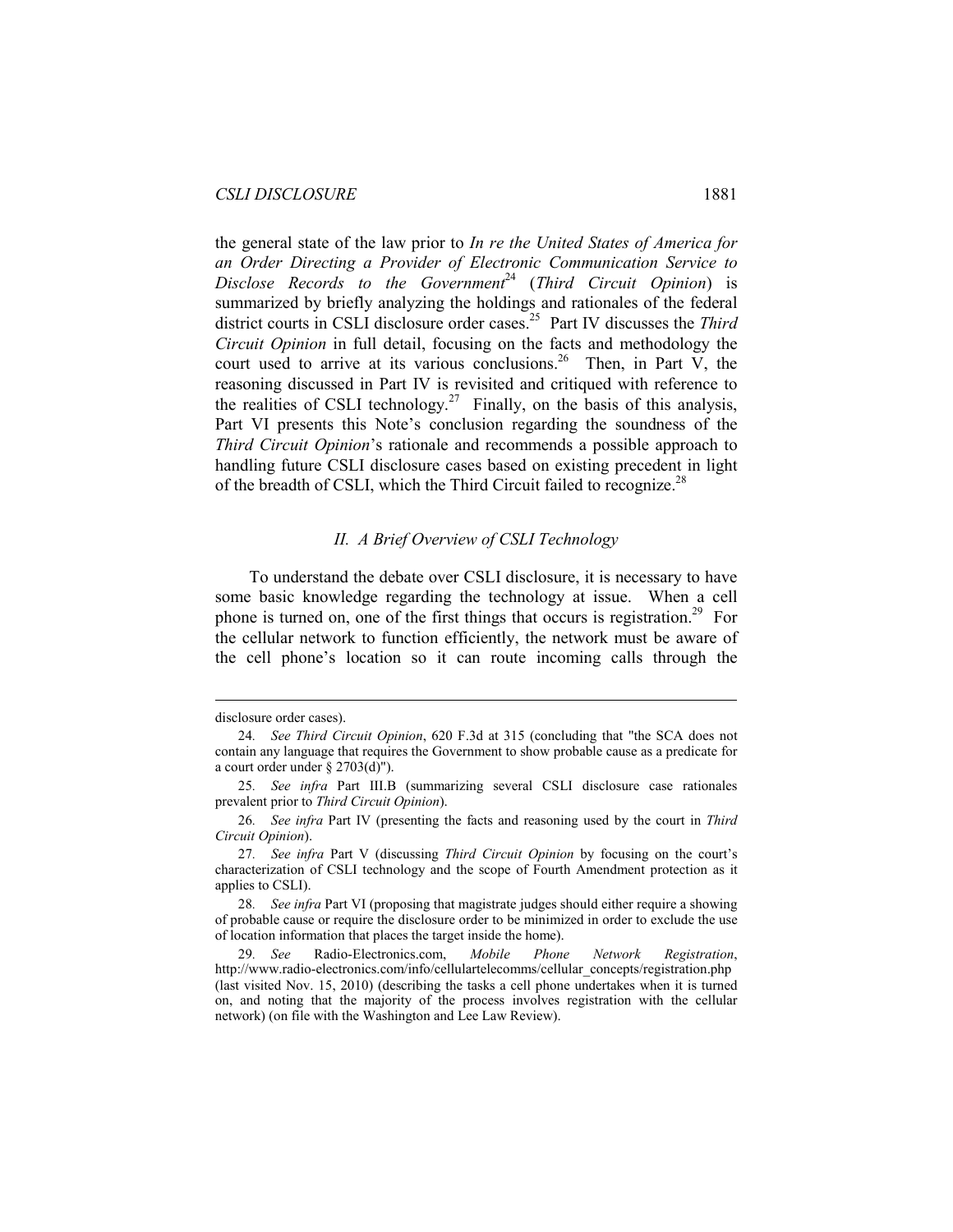appropriate location.<sup>30</sup> Each cell phone has a unique Mobile Identification Number (MIN) and Electronic Serial Number (ESN) that identify it to the cellular network during registration.<sup>31</sup> The cell phone communicates this information to the cell tower whenever it is on, whether or not calls are being made or received.<sup>32</sup> The cell phone must reregister periodically so that a user moving from one place to another will still have calls routed through the nearest base station.<sup>33</sup> This reregistration takes place approximately every seven seconds.<sup>34</sup>

Every tower in a cellular provider's network within range of an active cell phone receives the information sent during registration.<sup>35</sup> To determine which tower is closest to the cell phone, and thus, how to route incoming calls when two towers receive signals from a single phone, the network uses one of two systems to pinpoint the phone's location.<sup>36</sup> A network may use a Time Distance of Arrival (TDOA) system, which determines location by measuring and comparing the time it takes the signal to arrive at each tower.<sup>37</sup> Similarly, an Angle of Arrival (AOA) system measures the angle from which the signal reaches multiple towers, and uses that information to triangulate the cell phone's location.<sup>38</sup> The ability to precisely locate an

35*. See* Lockwood, *supra* note 5, at 308 ("Each tower in a provider's network is equipped with radio intercepts that receive signals from any active cell phone.").

36*. See id*. at 308–09 (explaining how the network uses the registration signal to determine which receiving tower is closest to the phone).

 <sup>30</sup>*. See id*. (explaining that registration allows the network to "route any calls through the relevant base station as the network would be soon overloaded if the notification of an incoming call had to be sent via several base stations").

<sup>31</sup>*. See* Lockwood, *supra* note 5, at 309 (describing how the MIN and ESN are assigned to cellular phones and identify them).

<sup>32</sup>*. See id.* ("Even when users are not making or receiving calls, cell phones communicate with the nearest cell tower to register.").

<sup>33</sup>*. See id*. ("Given the inherently mobile nature of cell phones, units update their registration periodically so that the database is current.").

<sup>34</sup>*. See* Pennsylvania 2008 Opinion, 534 F. Supp. 2d 585, 589–90 (W.D. Pa. 2008) ("Cell phones, whenever on, now automatically communicate with cell towers, constantly relaying their location information to the towers serving their network and scanning for the one that provides the strongest signal/best reception. This process, called 'registration', occurs approximately every seven seconds."), *vacated*, 620 F.3d 304 (3d Cir. 2010).

<sup>37</sup>*. See id*. (noting that the time of arrival allows a single tower to estimate the distance between the tower and the phone, while signals arriving at more than one tower allow the network to use an algorithm based on the this data to calculate the phone's longitude and latitude).

<sup>38</sup>*. See id.* at 309 ("When multiple towers receive signals, the system can compare the angles of arrival and thus triangulate the relative location of the cell phone.").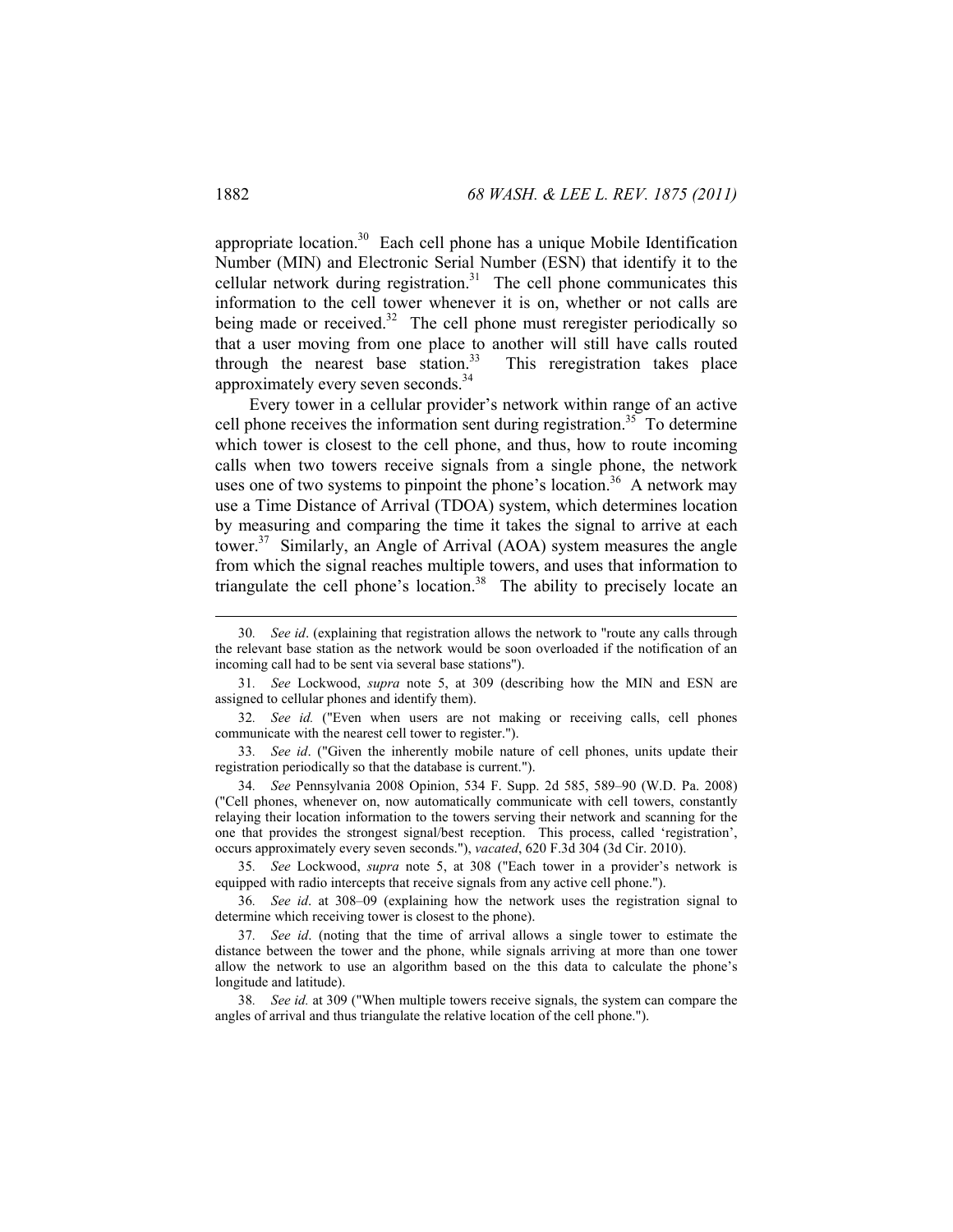individual cell phone is thus predicated largely on the presence of multiple cell towers, which do not exist in some rural areas.<sup>39</sup>

However, in urban environments, providers often maintain a large number of cell towers, and location information obtained from providers in these locations can be very accurate.<sup>40</sup> As noted in *In re the United States of America for an Order Directing a Provider of Electronic Communication*  Service to Disclose Records to the Government<sup>41</sup> (Pennsylvania 2008 *Opinion*), "[i]n urban areas, where towers have become increasingly concentrated, tracking the location of just the nearest tower itself can place the phone within approximately 200 feet." $42$  By using more sophisticated methods, like triangulation, the phone can be tracked even more precisely.<sup>43</sup> Thus, because of the inherently mobile nature of cell phones, CSLI can be used to provide detailed information about the location and movement of an individual carrying the device even if that individual never makes a call.<sup>44</sup>

CSLI data is continually collected by telecommunications providers.<sup>45</sup> Requests for disclosure of such collected information can either seek to obtain "historical" CSLI, "real time" CSLI, or both.<sup>46</sup> Because both

 <sup>39</sup>*. See id.* (recognizing that in rural areas, "the location information available to providers is significantly less accurate simply because fewer towers are available" to receive a given phone's signal).

<sup>40</sup>*. See id.* (explaining that the sectioning of towers "into directional 'faces' (north face, south face, etc.)" and the significant number of towers in a relatively small area "gives providers access to quite accurate location information").

<sup>41</sup>*. See* Pennsylvania 2008 Opinion, 534 F. Supp. 2d 585, 616 (W.D. Pa. 2008) (concluding that the Government does not have the authority to require the disclosure of "cell-phone-derived movement/location information . . . absent a showing of probable cause"), *vacated*, 620 F.3d 304 (3d Cir. 2010).

<sup>42</sup>*. Id.* at 590.

<sup>43</sup>*. See id*. (discussing how TDOA and AOA triangulation systems as well as determining which face of the tower is receiving the signal can allow providers to more accurately determine the phone's location).

<sup>44</sup>*. See* Lockwood, *supra* note 5, at 312 ("The reality that people carry their cell phones on their persons means that cell phone tracking technology potentially offers a detailed view of a given subscriber's movements rather than simply providing callidentifying information."); *see also id.* at 309 ("Even when users are not making or receiving calls, cell phones communicate with the nearest cell tower to register.").

<sup>45</sup>*. See id.* at 309 ("Even when users are not making calls, cell phones communicate with the nearest cell tower to register.").

<sup>46</sup>*. See Smith ECPA Reform Testimony*, 111th Cong. 81–85 (2010) (written testimony of Hon. Stephen W. Smith, United States Mag. J.) (describing the magistrate judge's experience dealing with requests for "prospective" or "real time" CSLI disclosure requests and the different considerations that arise when handling requests for "historical" CSLI).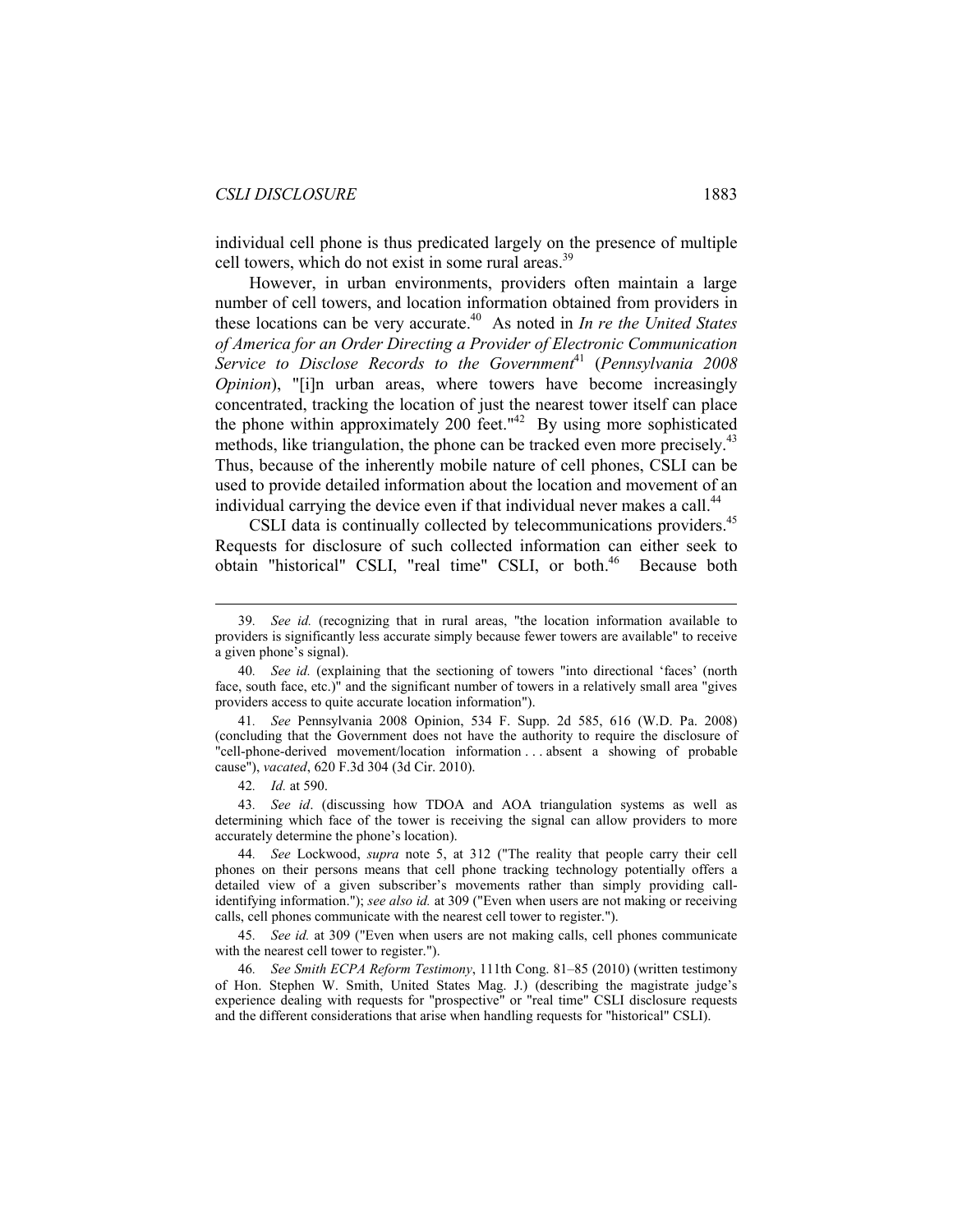historical and real time CSLI will ultimately be obtained from the telecommunications provider's record of stored information, the distinction between the two from the perspective of the provider is limited—in the first instance law enforcement is given access to the already extant information, and in the second they are given access to the information as soon as it becomes available to the provider.<sup>47</sup> Regardless, the provider is being ordered to disclose stored CSLI data, the only difference being the length of time that the information has been stored.<sup>48</sup>

The historical versus real time distinction becomes important in relation to the privacy interest of the target. Historical CSLI enables law enforcement to reconstruct a person's movements and determine where they were located at a given time prior to the disclosure order.<sup>49</sup> Real time CSLI can be used to actually track the present movements of an individual.<sup>50</sup> "Prospective" and "real time" CSLI are commonly confused as interchangeable, $51$  but real time CSLI is actually a distinct subset of prospective CSLI, "which refers to all cell site information that is generated after the government has received court permission to acquire it."<sup>52</sup>

The following hypothetical, adapted from *In re the Application of the United States of America for an Order Authorizing the Installation and Use of a Pen Register and a Caller Identification System on Telephone Numbers [Sealed] and [Sealed] and the Production of Real Time Cell Site* 

 <sup>47</sup>*. See id.* at 84–85 (explaining the rationale for viewing historical CSLI as similarly invasive to privacy concerns as real time CSLI); Pennsylvania 2008 Opinion, 534 F. Supp. 2d 585, 601 (W.D. Pa. 2008) (reasoning that there was no warranted "distinction between real-time ('prospective') and stored ('historic') cell-phone-derived movement/location information"), *vacated*, 620 F.3d 304 (3d Cir. 2010).

<sup>48</sup>*. See Pennsylvania 2008 Opinion*, 534 F. Supp. 2d at 601 (concluding that, from a Fourth Amendment and statutory perspective, historical CSLI is indistinguishable from prospective CSLI and that probable cause is required for both types of information).

<sup>49</sup>*. See* Lockwood, *supra* note 5, at 311 (describing how a police investigator was able to recreate the suspect's movements by referencing which cell tower picks up a cellular phone's transmissions).

<sup>50</sup>*. See In re* the Application of U.S. for an Order Authorizing the Installation and Use of a Pen Register and a Caller Identification Sys. on Tel. Nos. [Sealed] and [Sealed] and the Prod. of Real Time Cell Site Info., 402 F. Supp. 2d 597, 599 (D. Md. 2005) [hereinafter Maryland 2005 Opinion] ("'Real time' cell site information refers to data used by the government to identify the location of a phone at the present moment.").

<sup>51</sup>*. See id.* at 598 n.2 ("The government appears to use the terms 'real time cell site information' and 'prospective cell site information' interchangeably, but the two are distinct.").

<sup>52</sup>*. Id.* at 599.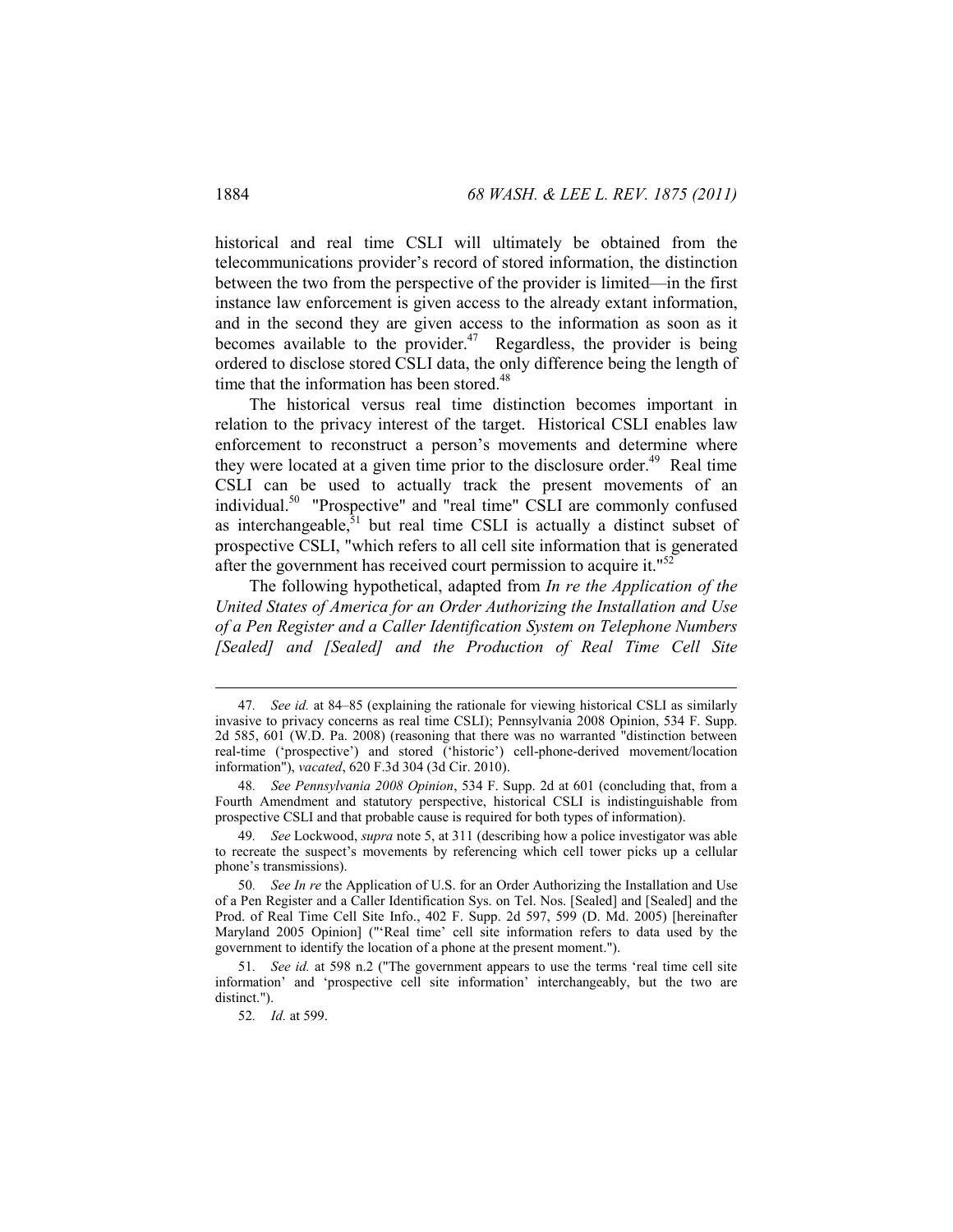*Information*<sup>53</sup> (*Maryland 2005 Opinion*), illustrates the difference between the three classifications of CSLI: Suppose the government receives an order granting access to both historical and prospective CSLI on Monday (the prospective order permitting the disclosure of all CSLI going forward).54 Any CSLI records that the government obtains for dates prior to Monday will be historical CSLI.<sup>55</sup> If " $[o]$ n Thursday, the government begins tracking the phone in real time; such information is both prospective and real time CSLI."<sup>56</sup> On Friday, when the government accesses the CSLI records from Tuesday and Wednesday, "such information is prospective but not real time cell site information."<sup>57</sup> In sum, all CSLI that is created after the disclosure order is obtained is prospective CSLI,<sup>58</sup> all CSLI that was in existence prior to the disclosure order is historical CSLI,<sup>59</sup> and only CSLI that is provided in real time to law enforcement after the disclosure order is real time CSLI. The realities of CSLI technology and the type of information to which access is being sought are both important factors to keep in mind when looking at CSLI disclosure order cases.

#### *III. State of the Law Regarding CSLI*

#### *A. Origins of the Dispute*

There is a long background of Fourth Amendment jurisprudence and numerous statutory provisions that impact the current debate over CSLI

 <sup>53</sup>*. See id*. at 605 (finding the government's proffered statutory authority insufficient to authorize an order for cell site information absent a showing of probable cause).

<sup>54</sup>*. See id.* at 599 n.5 ("For example, imagine the government receives a court order on a Monday granting access to prospective cell site information (i.e. all cell site information generated going forward).").

<sup>55</sup>*. See id.* at 599 ("Records stored by the wireless service provider that detail the location of a cell phone in the past (i.e.: prior to entry of the court order authorizing government acquisition) are known as 'historical' cell site information.").

<sup>56</sup>*. Id.* at 599 n.5.

<sup>57</sup>*. See id.* ("On Friday, the government goes back and accesses the records of the phone's location on Tuesday and Wednesday; such information is prospective but not real time cell site information.").

<sup>58</sup>*. See id.* at 599 (describing prospective CSLI as "all cell site information that is generated after the government has received court permission to acquire it").

<sup>59</sup>*. See id.* ("Records stored by the wireless service provider that detail the location of a cell phone in the past (i.e.: prior to entry of the court order authorizing government acquisition) are known as 'historical' cell site information.").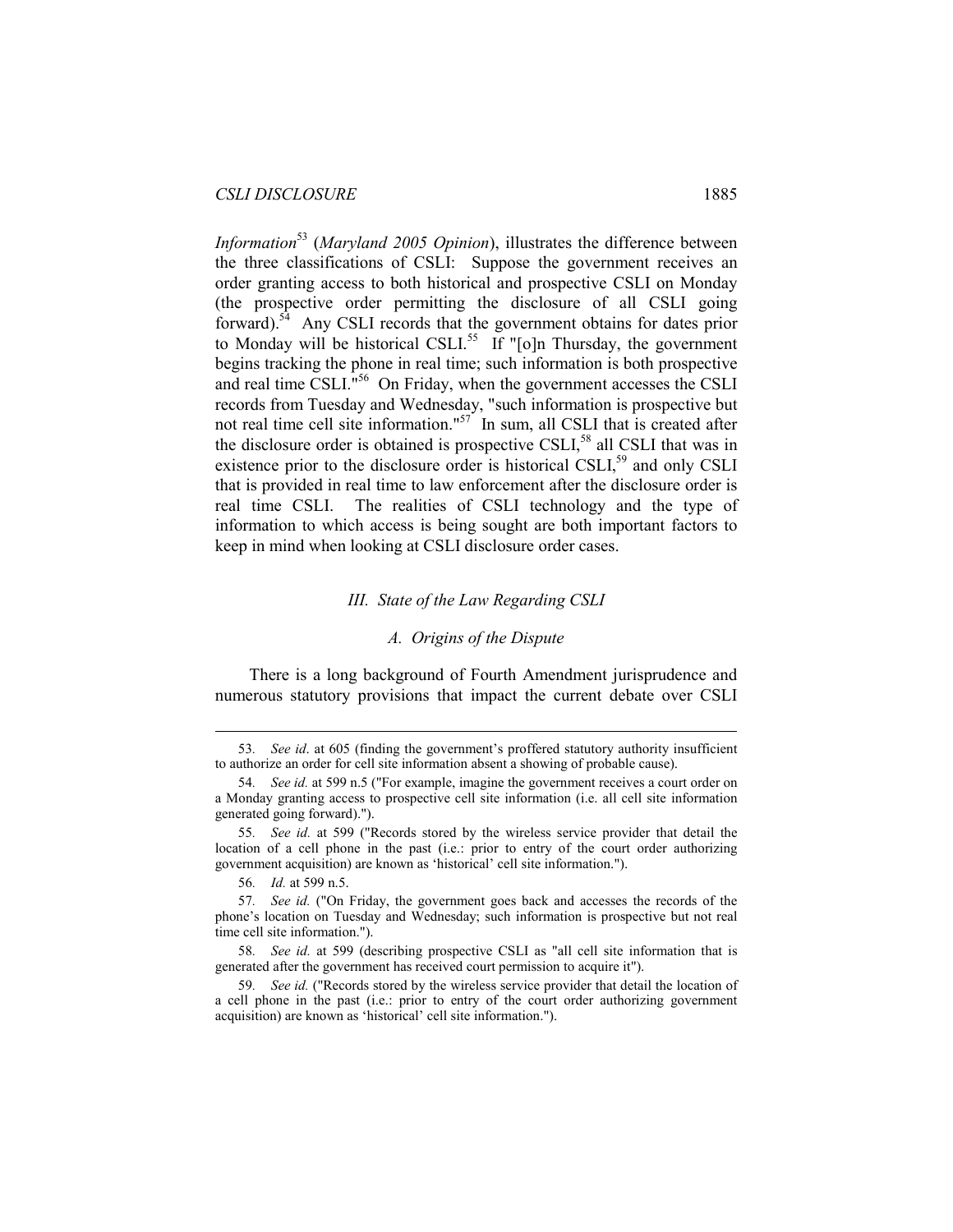disclosure. Broadly categorized, the electronic surveillance tools available under federal law can be envisioned as falling into four separate categories, each of which requires a specific level of proof on the part of the government.<sup>60</sup> At the lowest end of the spectrum are pen register and trap and trace devices, which may be used based on a showing that the information obtained "is relevant to an ongoing criminal investigation." $^{61}$  A slightly higher standard, that the government present "*specific and articulable facts showing that there are reasonable grounds to believe* that the . . . records or other information sought, are relevant *and material* to an ongoing criminal investigation," is required by statute for disclosure of stored communications or customer account records. $62$  To engage in surveillance activity that is categorized as a "search" or "seizure," the Fourth Amendment requires law enforcement to obtain a warrant supported by probable cause, $63$  and the Federal Rules of Criminal Procedure specify how such a warrant is to be obtained.<sup>64</sup> And finally, at the most restrictive end of the spectrum, content-capturing wiretaps are subject to the highest standard, and they may only be used in circumstances where law enforcement has satisfied requirements above and beyond the determination of probable cause.<sup>65</sup>

Looking at these four tiers of electronic surveillance, it is important to note where the standard is governed by constitutional principles, where the obligation is purely statutory, and where these two considerations potentially overlap.<sup>66</sup> Absent a finding that the surveillance at issue

63*. See* U.S. CONST. amend. IV ("The right of the people to be secure . . . against unreasonable searches and seizures, shall not be violated, and no Warrants shall issue, but upon probable cause . . . .").

 <sup>60</sup>*. See In re* the Application of U.S. for an Order: (1) Authorizing the Use of a Pen Register and Trap and Trace Device; (2) Authorizing Release of Subscriber and Other Info.; and (3) Authorizing the Disclosure of Location-Based Servs., 727 F. Supp. 2d 571, 572–73 (W.D. Tex. 2010) [hereinafter Texas 2010 Opinion] (outlining the four types of electronic surveillance that federal permits to be used as "criminal investigative tools").

 <sup>61. 18</sup> U.S.C. § 3122(b)(2) (2006).

 <sup>62.</sup> *Id.* § 2703(d) (emphasis added).

<sup>64</sup>*. See* FED. R. CRIM. P. 41(d) (defining the general standard for issuing a warrant to "search for and seize a person or property or to install and use a tracking device" as "probable cause").

<sup>65</sup>*. See* 18 U.S.C. § 2516(2) (2006) (listing the specific circumstances, such as "when such interception may provide or has provided evidence of the commission of the offense of murder, kidnapping, gambling, robbery, bribery, extortion, or dealing in narcotic drugs," where interception of wire, oral, or electronic communications will be permitted).

<sup>66</sup>*. See Smith ECPA Reform Testimony*, 111th Cong. 81–82 (2010) (written testimony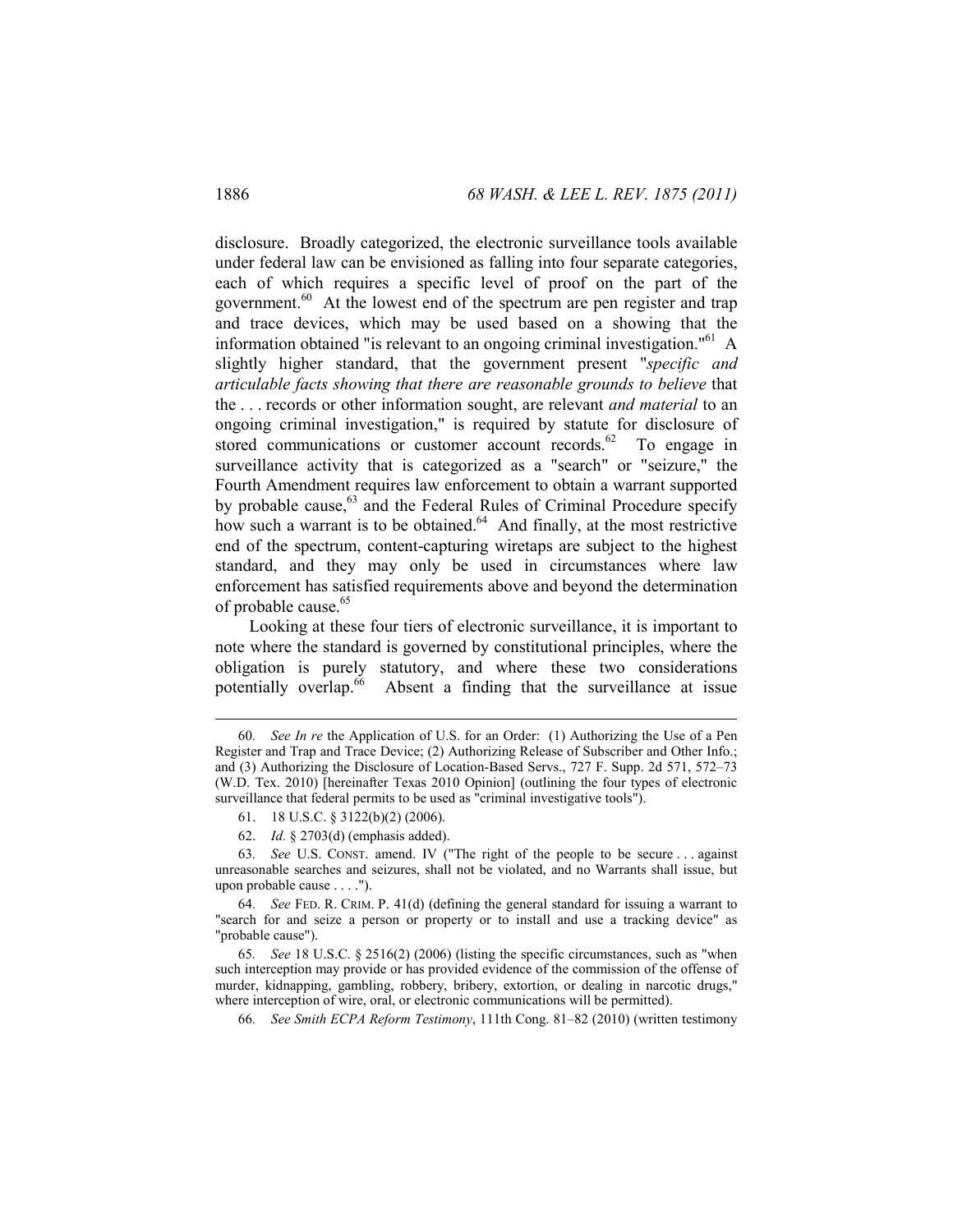$\overline{a}$ 

constitutes a search or seizure, the Fourth Amendment is not implicated and law enforcement need only comply with the relevant statutory provision.<sup>67</sup> Where a search or seizure of something in which an individual has a recognizable privacy interest is to occur, the Fourth Amendment generally requires a warrant supported by probable cause. $68$  In the realm of constitutionally recognized searches and seizures, statutes may define the procedure for obtaining a warrant<sup>69</sup> or may impose additional obstacles to disclosure.<sup>70</sup> To determine which standard governs CSLI disclosure, the courts have had to attempt to place it within this complex tangle of constitutional jurisprudence and statutory language.<sup>71</sup> At its core, the dispute centers on two questions: First, whether obtaining CSLI is a "search" which must comply with the Fourth Amendment; and, second, if it is not a "search," what statutory provision governs the disclosure of CSLI?

of Stephen W. Smith, United States Mag. J.) (identifying the four possible categories of investigative tools authorized under the ECPA and describing the relevant individual determination as deciding "which . . . was the best fit for this type of request").

<sup>67</sup>*. See* Laurie Thomas Lee, *Can Police Track Your Wireless Calls? Call Location Information and Privacy Laws*, 21 CARDOZO ARTS & ENT. L.J. 381, 387–88 (2003) (noting that while constitutional protection for location information may be very limited and such surveillance by private entities falls "outside the scope of constitutional protection, unreasonable searches and seizures by the government fall under Fourth Amendment jurisprudence").

<sup>68</sup>*. See* JOSHUA DRESSLER & GEORGE C. THOMAS III, CRIMINAL PROCEDURE: PRINCIPLES, POLICIES AND PERSPECTIVES 84 (4th ed. 2010) (describing the "threshold of the Fourth Amendment" as the question of "[w]hat governmental conduct constitutes a *search* or *seizure* of a *person*, *house*, *paper*, or *effect* and, therefore, triggers Fourth Amendment protection").

<sup>69</sup>*. See* FED. R. CRIM. P. 41(d) (defining the general standard for issuing a warrant to "search for and seize a person or property or to install and use a tracking device" as "probable cause").

<sup>70</sup>*. See* 18 U.S.C. § 2703(d) (2006) (requiring the government to produce "specific and articulable facts showing that there are reasonable grounds to believe that the contents of a wire or electronic communication, or the records or other information sought, are relevant and material to an ongoing criminal investigation" to obtain disclosure under this subsection).

<sup>71</sup>*. See Smith ECPA Reform Testimony*, 111th Cong. 3 (2010) (written testimony of Stephen W. Smith, United States Mag. J.) (describing the experience of trying to rule on a CSLI disclosure request as frustrating because "the organization was not intuitive . . . . [t]he casenotes accompanying the statute shed no light . . . [n]o appellate court had ever addressed the issue" and "my colleagues . . . were just as puzzled as I was").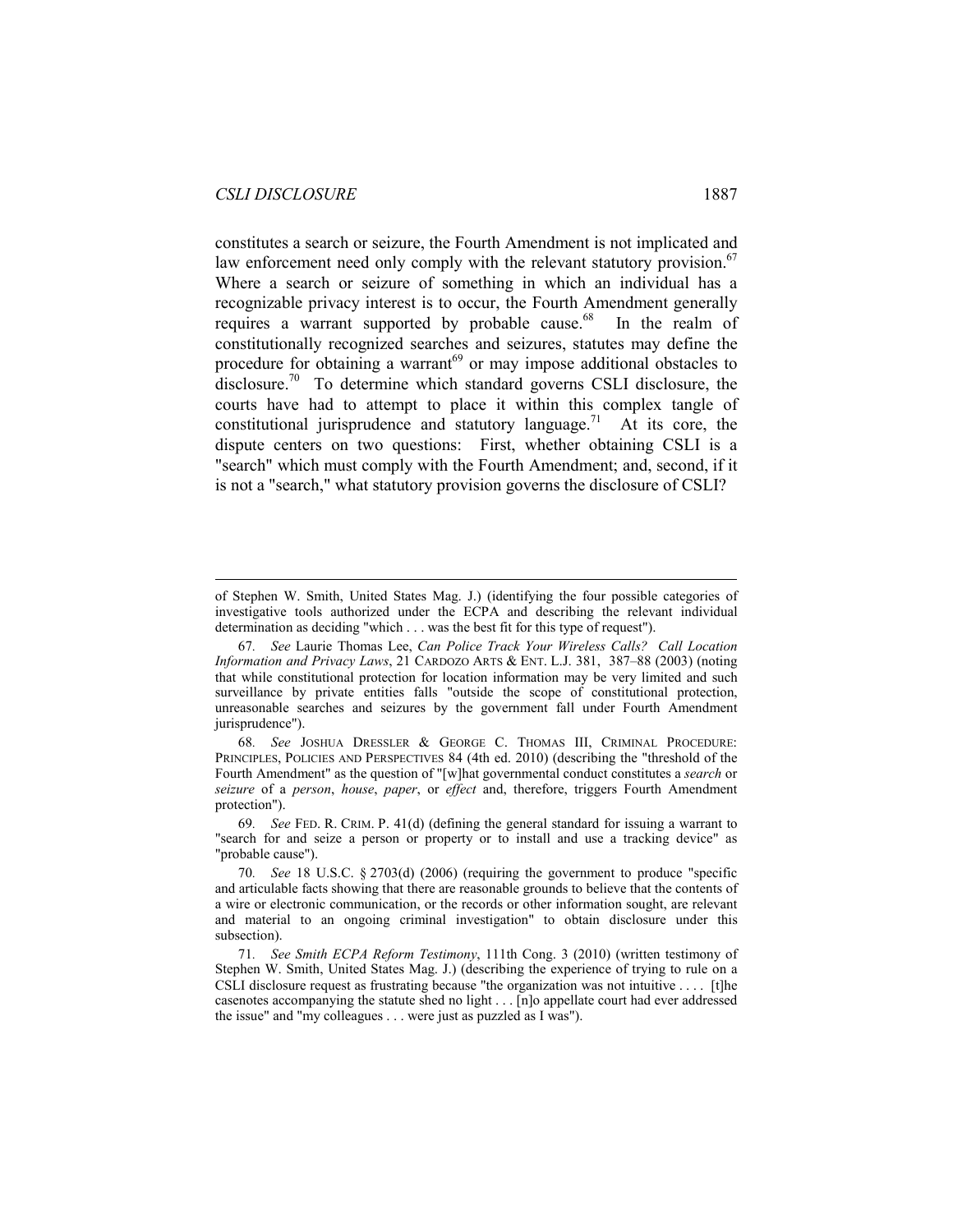#### *1. What Constitutes a "Search"?*

The Fourth Amendment to the U.S. Constitution safeguards the right to be free from unreasonable searches and seizures.<sup>72</sup> The amendment provides "[t]he right of the people to be secure in their persons, houses, papers, and effects, against unreasonable searches and seizures," and specifies that this right "shall not be violated, and no Warrants shall issue, but upon probable cause, supported by Oath or affirmation, and particularly describing the place to be searched, and the person or thing to be seized."<sup>73</sup>

The debate over precisely what constitutes a "search and seizure" under the Fourth Amendment, and thus is entitled to constitutional protection, began evolving rapidly following the U.S. Supreme Court's decision in *Katz v. United States*. 74 The *Katz* Court rejected the government's assertion that the issue should be determined by analysis of whether or not a telephone booth is a constitutionally protected area, and framed the issue as whether the surveilled area was one in which a person has a right to privacy.<sup>75</sup> The Court succinctly stated that "the Fourth" Amendment protects people, not places."<sup>76</sup>

In a concurrence in the *Katz* decision, Justice Harlan articulated the two-prong test for determining whether a "search" is sufficiently invasive to raise Fourth Amendment concerns: (1) The individual claiming the right must have exhibited a subjective expectation of privacy; and (2) the expectation of privacy must be one society views as objectively reasonable.77 *Katz* established that a warrant supported by probable cause was necessary to obtain information electronically, as well as through a

 <sup>72</sup>*. See* U.S. CONST. amend. IV (stating a right to be free from "unreasonable searches and seizures").

<sup>73</sup>*. Id.* 

<sup>74</sup>*. See* Katz v. United States, 389 U.S. 347, 359 (1967) (holding that a search or seizure must have an "antecedent justification" in order to satisfy the demands of the Fourth Amendment even when that search is conducted electronically).

<sup>75</sup>*. See id.* at 351 (noting the emphasis placed by both parties on the public or private nature of the telephone booth, and stating that "this effort to decide whether or not a given 'area' viewed in the abstract, is 'constitutionally protected' deflects attention from the [real] problem presented by this case").

<sup>76</sup>*. Id.*

<sup>77</sup>*. See id.* at 361 (Harlan, J., concurring) ("[T]here is a twofold requirement, first that a person ha[s] exhibited an actual (subjective) expectation of privacy and, second, that the expectation be one that society is prepared to recognize as 'reasonable.'").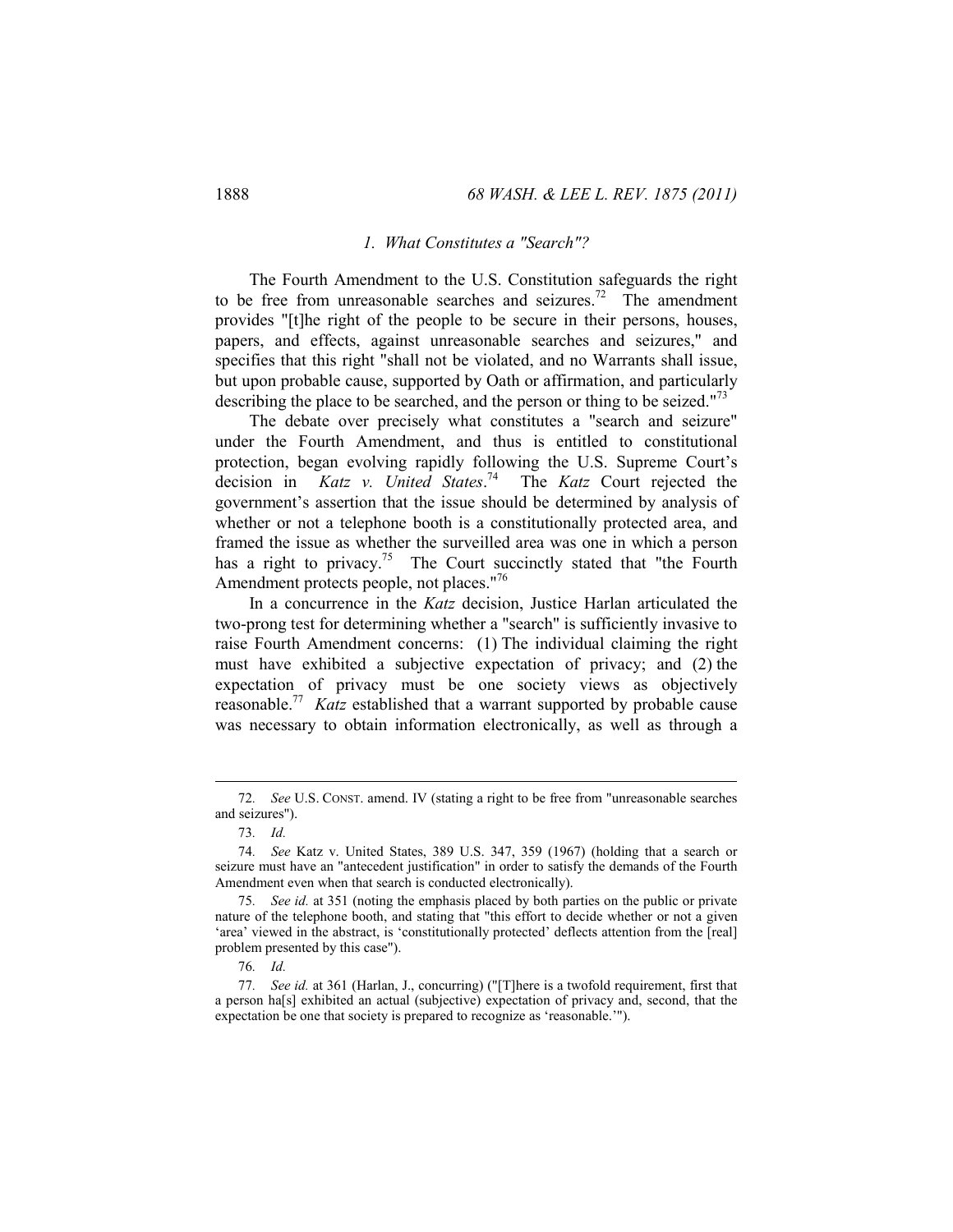physical search.<sup>78</sup> To determine whether electronic surveillance was a search and therefore implicated the Fourth Amendment, later decisions by the Court recognized that Justice Harlan's test—"a Fourth Amendment search occurs when the government violates a subjective expectation of privacy that society recognizes as reasonable"79—has emerged as the standard.<sup>80</sup>

Following that decision, the Court was left to define precisely what types of electronic information gathering implicate the Fourth Amendment.<sup>81</sup> In *United States v. Knotts*,<sup>82</sup> the Court considered whether information obtained by an electronic beeper concealed in a chemical container purchased by the defendant constituted a search and seizure in Fourth Amendment parlance.<sup>83</sup> The analysis focused on the fact that the information obtained had been gathered from the beeper while the defendant was driving on public highways and could have been observed by law enforcement officials through traditional in-person surveillance.<sup>84</sup> A majority of the Court found this type of surveillance to implicate no Fourth Amendment concerns because "[a] person traveling in an automobile on public thoroughfares has no reasonable expectation of privacy in his

81*. Compare* United States v. Knotts, 460 U.S. 276, 285 (1983) (finding installation of an electronic tracking device implicated no Fourth Amendment concerns when that device was used to track their vehicles on public highways where they had no reasonable expectation of privacy), *with* United States v. Karo, 468 U.S. 705, 717 (1984) (rejecting the Government's claim that it should be able to use tracking devices to identify an object's location within a private residence absent a showing of probable cause).

82*. See Knotts*, 460 U.S. at 285 (finding that there was "neither a 'search' nor a 'seizure' within the contemplation of the Fourth Amendment" because defendant had no reasonable expectation of privacy in his movement and location information while on public highways).

83*. See id.* at 277 (describing the electronic surveillance used and stating the issue as "whether such use of a beeper violated respondent's rights secured by the Fourth Amendment to the United States Constitution").

84*. See id.* at 281 (characterizing the government's electronic surveillance in this case as "amount[ing] principally to the following of an automobile on public streets and highways").

 <sup>78</sup>*. See* Third Circuit Opinion, 620 F.3d 304, 359 (3d Cir. 2010) (requiring a probable cause warrant or equivalent "antecedent justification" as a constitutional precondition for performing electronic surveillance).

 <sup>79.</sup> United States v. Kyllo, 533 U.S. 27, 33 (2001) (citing *Katz*, 389 U.S. at 361).

<sup>80</sup>*. See, e.g.*, Smith v. Maryland, 442 U.S. 735, 740 (1979) ("Consistent[] with *Katz*, this Court uniformly has held that the application of the Fourth Amendment depends on whether the person invoking its protection can claim a 'justifiable,' a 'reasonable,' or a 'legitimate expectation of privacy' . . . .").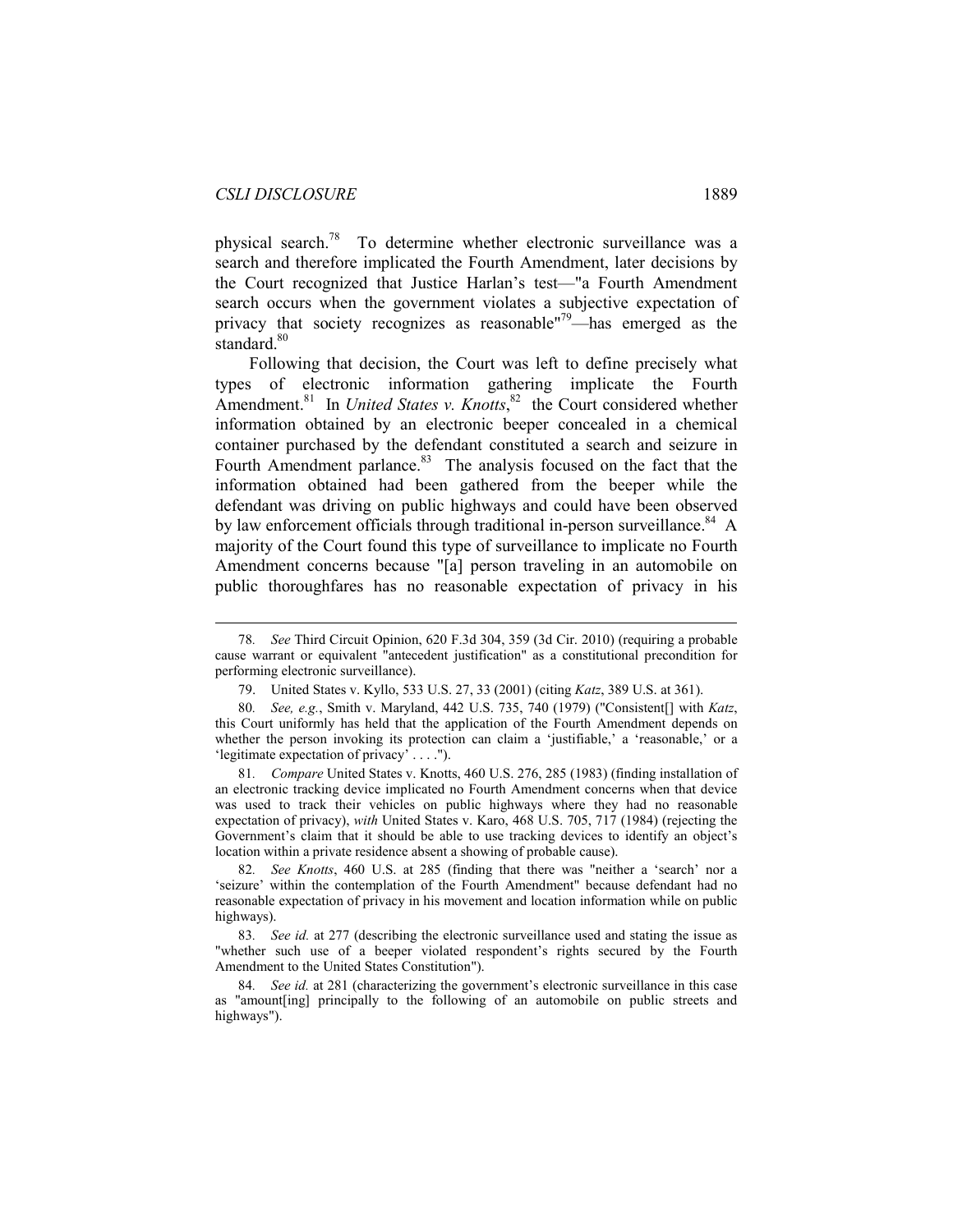movements from one place to another.<sup>185</sup> The *Knotts* analysis thus exempted from Fourth Amendment protection electronic surveillance that revealed details which could have been observed through traditional, nonsearch surveillance techniques, such as following in a car and monitoring with equipment that merely enhanced the normal faculties of law enforcement.<sup>86</sup>

However, in *United States v. Karo*, 87 the Court clarified that under certain circumstances the location information obtained by a tracking device could invade Fourth Amendment protections.<sup>88</sup> The Court affirmatively answered one of the questions left unresolved after *Knotts*: "[W]hether monitoring of a beeper falls within the ambit of the Fourth Amendment when it reveals information that could not have been obtained through visual surveillance."89 In *Karo*, surveillance revealed the tracking beeper's location within a private residence.<sup>90</sup> Applying the test articulated in *Katz*, the Court found that "private residences are places in which the individual normally expects privacy free of governmental intrusion not authorized by a warrant, and that expectation is plainly one that society is prepared to recognize as justifiable."<sup>91</sup> Thus, electronic tracking that reveals details about the interior of a private residence is more invasive than the government's activity in *Knotts*, and absent a warrant supported by probable cause such surveillance constitutes a search in violation of the Fourth Amendment.<sup>92</sup>

 <sup>85</sup>*. Id.*

<sup>86</sup>*. See id.* at 285 (reasoning that although "the beeper enabled law enforcement officials in this case to ascertain [information] . . . when they would not have been able to do so had they relied solely on their naked eyes . . . . scientific enhancement of this sort raises no constitutional issues which visual surveillance would not also raise").

<sup>87</sup>*. See* United States v. Karo, 468 U.S. 705, 715 (1984) (finding the location information obtained by use of a tracking beeper to constitute a search where the information revealed details about the interior of a private residence).

<sup>88</sup>*. See id.* at 714 (distinguishing the facts from those in *Knotts* because the tracking device was used to obtain information regarding a "location not open to visual surveillance").

<sup>89</sup>*. Id.* at 707.

<sup>90</sup>*. See id.* at 714 ("This case thus presents the question whether the monitoring of a beeper in a private residence, a location not open to visual surveillance, violates the Fourth Amendment rights of those who have a justifiable interest in the privacy of the residence.").

<sup>91</sup>*. Id.* 

<sup>92</sup>*. See id.* (finding that "the monitoring of a beeper in a private residence . . . not open to visual surveillance[] violates the Fourth Amendment rights" of individuals with privacy interests in the residence).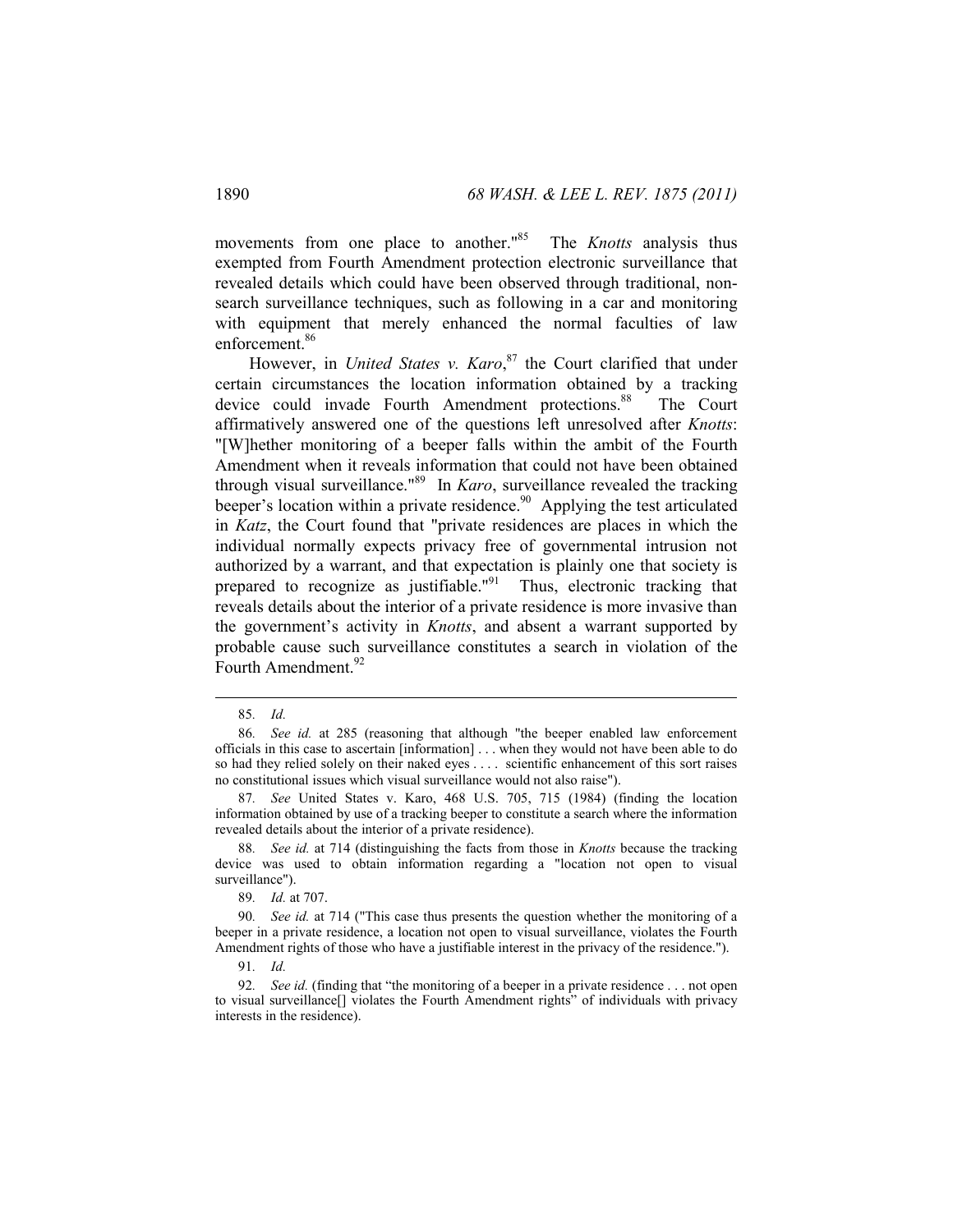#### *CSLI DISCLOSURE* 1891

Most recently, in *United States v. Kyllo*<sup>93</sup> the Supreme Court stated that "[w]here . . . the Government uses a device that is not in general public use, to explore details of the home that would previously have been unknowable without physical intrusion, the surveillance is a 'search' and is presumptively unreasonable without a warrant." 94 In *Kyllo*, federal agents performed a thermal imaging scan of the defendant's home from a car parked across the street from the defendant's house.<sup>95</sup> From the Court's perspective, the method of surveillance was sufficiently invasive to raise Fourth Amendment protection because the information obtained could not have been acquired "without physical 'intrusion into a constitutionally protected area.<sup>'196</sup> The Court noted the long history of Fourth Amendment protection for activity within the home, concluding that "the Fourth Amendment draws a firm line at the entrance to the house." $97$  The statement regarding "a device that is not in general public use"98 attempted to clarify that observations which could have been made through the use of well-known surveillance methods without a physical intrusion would not fall under the Fourth Amendment even if those observations revealed details about the home.<sup>99</sup> Basically, the lack of general awareness regarding the technology at issue strengthened the second prong of the *Katz* test—that the expectation of privacy is one society is prepared to recognize as reasonable. $100$ 

 <sup>93</sup>*. See* Kyllo v. United States, 533 U.S. 27, 40 (2001) (finding that electronic surveillance constitutes a search, and thus is presumptively unreasonable without a warrant, where "the Government uses a device that is not in general public use to explore details of the home that would previously have been unknowable without physical intrusion").

<sup>94</sup>*. Id.* at 40; *cf.* California v. Ciraolo, 476 U.S. 207, 215 (1986) (concluding that the Fourth Amendment does not protect an individual from observations, electronic or otherwise, that could have been made without a physical intrusion onto private property).

<sup>95</sup>*. Kyllo*, 533 U.S. at 29–30 (describing generally the manner in which thermal imagers are used and the way in which one was used in the instant case to detect the presence inside defendant's home of equipment used to grow marijuana).

<sup>96</sup>*. See id.* at 34 (quoting Silverman v. United States, 365 U.S. 505, 512 (1961)).

<sup>97</sup>*. Id.* at 40 (quoting Payton v. New York, 445 U.S. 573, 590 (1980)).

<sup>98</sup>*. Id.*

<sup>99</sup>*. See Ciraolo*, 476 U.S. at 211 (positing that constructing a ten foot fence around one's property would be insufficient to protect a homeowner from observations made by law enforcement officers "perched on the top of a truck or a two-level bus").

<sup>100</sup>*. See* Kyllo v. United States, 533 U.S. 27, 34 (2001) (emphasizing that in spite of advances in sense-enhancing technology there is still a "minimal expectation of privacy that *exists*, and that is acknowledged to be *reasonable*" which must be protected "at least where . . . the technology in question is not in general public use").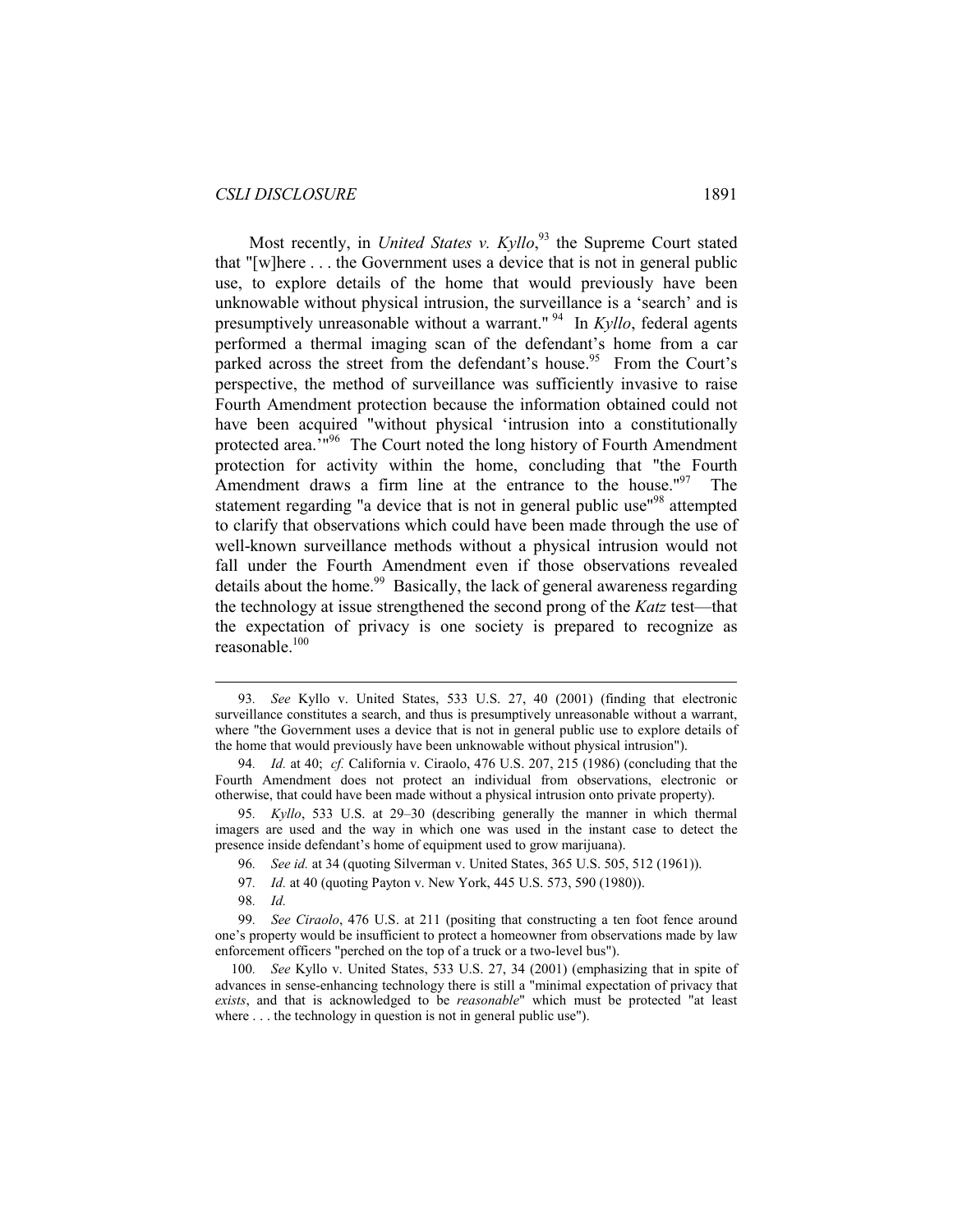After tracing the *Katz* line of cases, the *Kyllo* Court noted that determining what methods of surveillance were sufficiently known to the public such that an individual could not reasonably expect privacy from such surveillance requires a continual reevaluation of advances in technology.101 Incorporating this new test for the propriety of electronic searches, for the purposes of CSLI disclosure, the general question is: Does this method of electronic surveillance reveal information that the target expects to remain private and is that expectation of privacy reasonable?<sup>102</sup> In order to answer this question it is necessary to consider whether the surveillance method obtains information that could not have been gathered by standard visual surveillance<sup>103</sup> as well as whether the technology at issue is in general public use. $104$ 

#### *2. Assumption of Risk*

From the perspective of CSLI disclosure cases, the right articulated in *Kyllo* to be free from surveillance not known to the general public is one of several factors that must be considered, along with the assumption of risk principle described in *United States v. Miller*.<sup>105</sup> The *Miller* Court addressed a government request for disclosure of financial records provided by customers to banking institutions.<sup>106</sup> Reasoning that the customers

103*. See* United States v. Knotts, 460 U.S. 276, 285 (holding that the defendant had no "legitimate expectation of privacy" unless the surveilled activity "would not have been visible to the naked eye").

104*. See Kyllo*, 533 U.S. at 40 ("Where, as here, the Government uses a device that is not in general public use, to explore details of the home that would previously have been unknowable without physical intrusion, the surveillance is a 'search' and is presumptively unreasonable without a warrant.").

<sup>101.</sup> Id. at 34 (presenting as an example "the technology enabling human flight [that] has exposed to public view (and hence, we have said, to official observation) uncovered portions of the house . . . that once were private").

<sup>102</sup>*. See* Katz v. United States, 389 U.S. 347, 361 (1967) (Harlan, J., concurring) ("[T]here is a twofold requirement, first that a person ha[s] exhibited an actual (subjective) expectation of privacy and, second, that the expectation be one that society is prepared to recognize as 'reasonable.'").

<sup>105</sup>*. See* United States v. Miller, 425 U.S. 435, 443–44 (1976) (concluding that individuals possess no reasonable expectation of privacy in information they voluntarily supply to banks because they assume the risk "that [such] information will be conveyed by [banks] to the Government").

<sup>106</sup>*. See id.* at 437–38 (responding to the Government's request for "all records of accounts, *i.e.*, savings, checking, loan or otherwise in the name of . . . [respondent]" without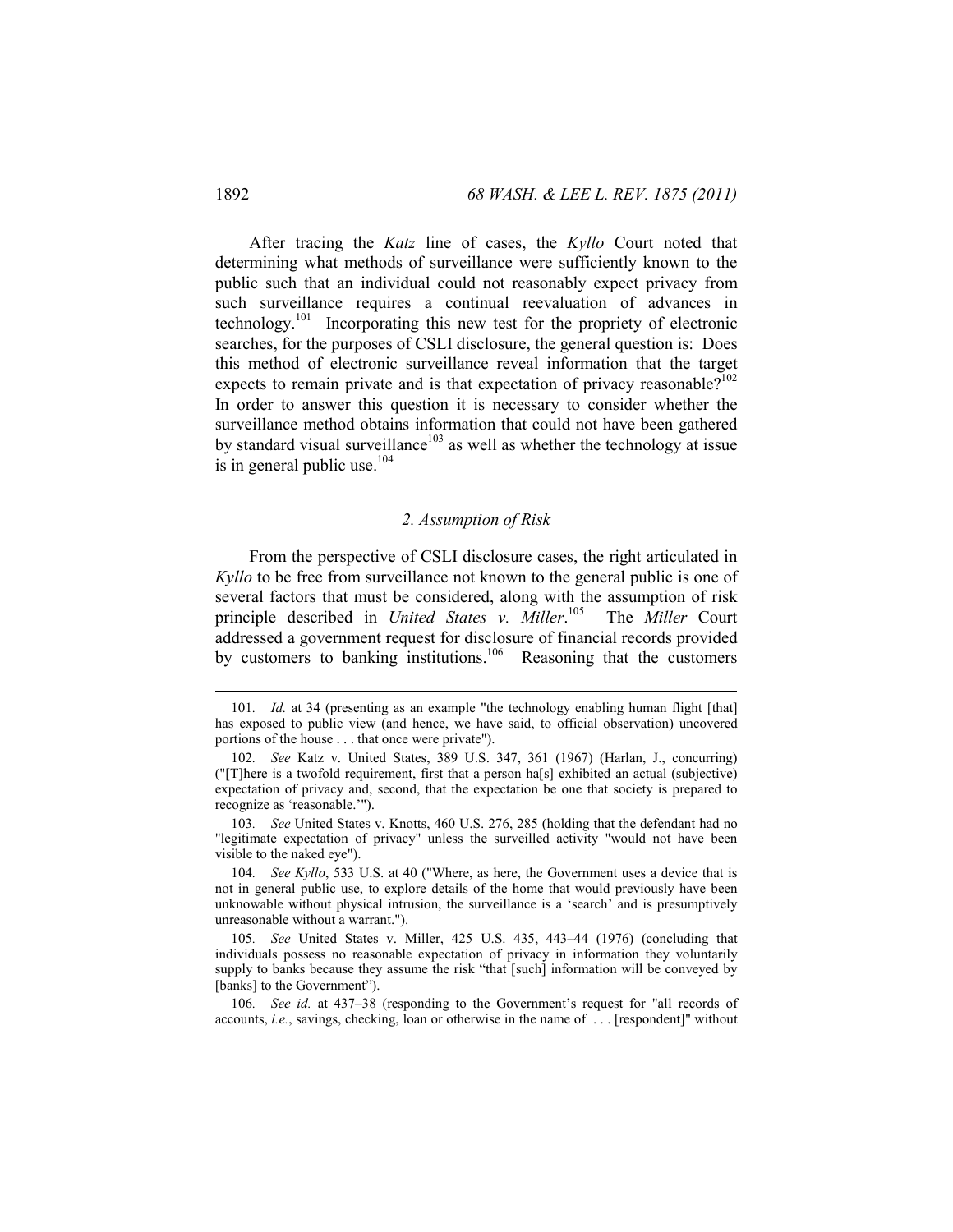assumed the risk that those records would be made available to the government when they voluntarily supplied them to the banks, the Court concluded that, absent a legitimate expectation of privacy, there was no Fourth Amendment search and thus no violation of the respondent's Fourth Amendment interest.<sup>107</sup>

In *Smith v. Maryland*,<sup>108</sup> the Court extended the *Miller* rationale to permit the installation of a pen register to record the numbers dialed on a targeted telephone.<sup>109</sup> The Court focused on the telephone user's knowledge that the numbers entered will be transmitted to the phone company.110 Referencing the similar circumstances in *Miller*, the Court concluded that it had "consistently . . . held that a person has no legitimate expectation of privacy in information he voluntarily turns over to third parties.<sup> $n$ 111</sup> By using his phone, the party subject to pen register By using his phone, the party subject to pen register surveillance in that case was found to have voluntarily supplied the numbers to the phone company and "assumed the risk that the company would reveal to police the numbers he dialed."<sup>112</sup> Where the targeted party assumes the risk by voluntarily supplying information to third parties, the use of devices such as pen registers to collect this information does not constitute a search for Fourth Amendment purposes.<sup>113</sup>

Thus, information that would otherwise be protected by the Fourth Amendment can nonetheless be disclosed to the government absent a

109*. See id.* 736–37 n.1 (describing the installation of a pen register which is "a mechanical device that records the numbers dialed on a telephone by monitoring the electrical impulses caused when the dial on the telephone is released").

110*. See id.* at 743 ("Telephone users . . . typically know that they must convey numerical information to the phone company; that the phone company has facilities for recording this information; and that the phone company does in fact record this information for a variety of legitimate business purposes.").

 $\overline{a}$ 

113*. See id.* at 745–46 ("The installation and use of a pen register . . . was not a 'search.'").

informing the respondent that such disclosure was taking place (internal quotations omitted)).

<sup>107</sup>*. See id.* at 445 ("We hold that the District Court correctly denied respondent's motion to suppress, since he possessed no Fourth Amendment interest that could be vindicated by a challenge to the subpoenas.").

<sup>108</sup>*. See* Smith v. Maryland, 442 U.S. 735, 745–46 (1979) (concluding that because "petitioner . . . entertained no actual expectation of privacy in the phone numbers he dialed, and that, even if he did, his expectation was not 'legitimate'" and, "consequently, [recording the dialed numbers] was not a 'search,' and no warrant was required").

<sup>111</sup>*. Id.* at 743–44.

<sup>112</sup>*. Id.* at 744.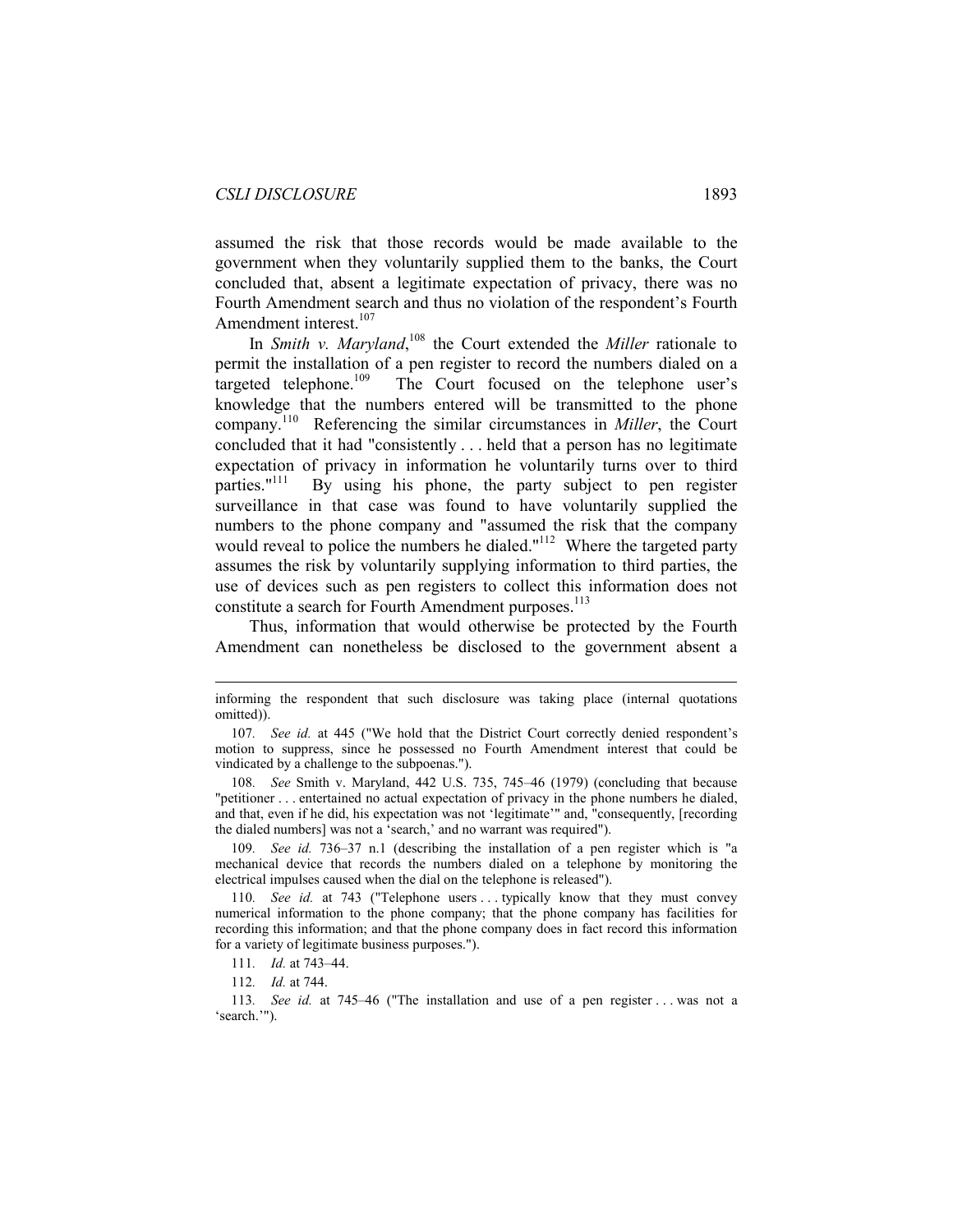showing of probable cause when it has been voluntarily surrendered.<sup>114</sup> Assumption of risk is typically claimed by the government in CSLI disclosure order cases.<sup>115</sup> The asserted rationale is that a cellular phone user voluntarily turns over this information to the cellular provider, and therefore, the user can have no objective expectation of privacy regarding  $CSLI<sup>116</sup>$ 

#### *3. Relevant Statutes*

Disclosure of CSLI is statutorily controlled generally by the Electronic Communications Privacy Act of 1986 (ECPA), $117$  which was an attempt by legislators to find a "fair balance between the privacy expectations of American citizens and the legitimate needs of law enforcement agencies."<sup>118</sup> However, the practical effect of the statute has been to extend the authority of law enforcement agencies to monitor cellular communications.<sup>119</sup> The second and third titles of the ECPA, commonly referred to as the Stored Communications Act  $(SCA)^{120}$  and the Pen Register Statute,<sup>121</sup> along with the later enacted Communications Assistance for Law Enforcement Act (CALEA),<sup>122</sup> serve as the basic statutory framework within which CSLI jurisprudence has developed.

 $\overline{a}$ 

118. S. REP. NO. 99-541, at 5 (1986), *reprinted in* 1986 U.S.C.C.A.N. 3555, 3559.

<sup>114</sup>*. See id.* at 745 (declining to make the question of whether to apply the Fourth Amendment turn on the individual practice of the third party to whom information is disclosed and instead basing the absence of a Fourth Amendment claim on the fact that the defendant "voluntarily conveyed" the information).

<sup>115</sup>*. See, e.g.*, Texas 2005 Opinion, 396 F. Supp. 2d 747, 756 (S.D. Tex. 2005) ("The government contends that probable cause should never be required for cell phone tracking because there is no reasonable expectation of privacy in cell site location data, analogizing such information to the telephone numbers found unprotected in *Smith v. Maryland*.").

<sup>116</sup>*. See id.* (same).

 <sup>117.</sup> Electronic Communications Privacy Act of 1986, 18 U.S.C. § 2510 (2006).

<sup>119</sup>*. See* Lockwood, *supra* note 5, at 312 n.20 (noting that the ECPA "extend[ed] the baseline regulatory scheme for 'wire' communications to 'electronic' communications as well" (citing Pub. L. No. 99-508, 100 Stat. 1848 (1986))).

 <sup>120.</sup> Electronic Communications Privacy Act of 1986 § 201, 18 U.S.C. §§ 2701–11 (2006).

<sup>121</sup>*. Id.* § 301, 18 U.S.C. §§ 3121–27 (2006).

<sup>122</sup>*. See* Communications Assistance for Law Enforcement Act §§ 102–12, 47 U.S.C. §§ 1001–10 (2006) [hereinafter CALEA] (intending to strike a balance between law enforcement's use of increasingly revealing electronic surveillance techniques and personal privacy interests).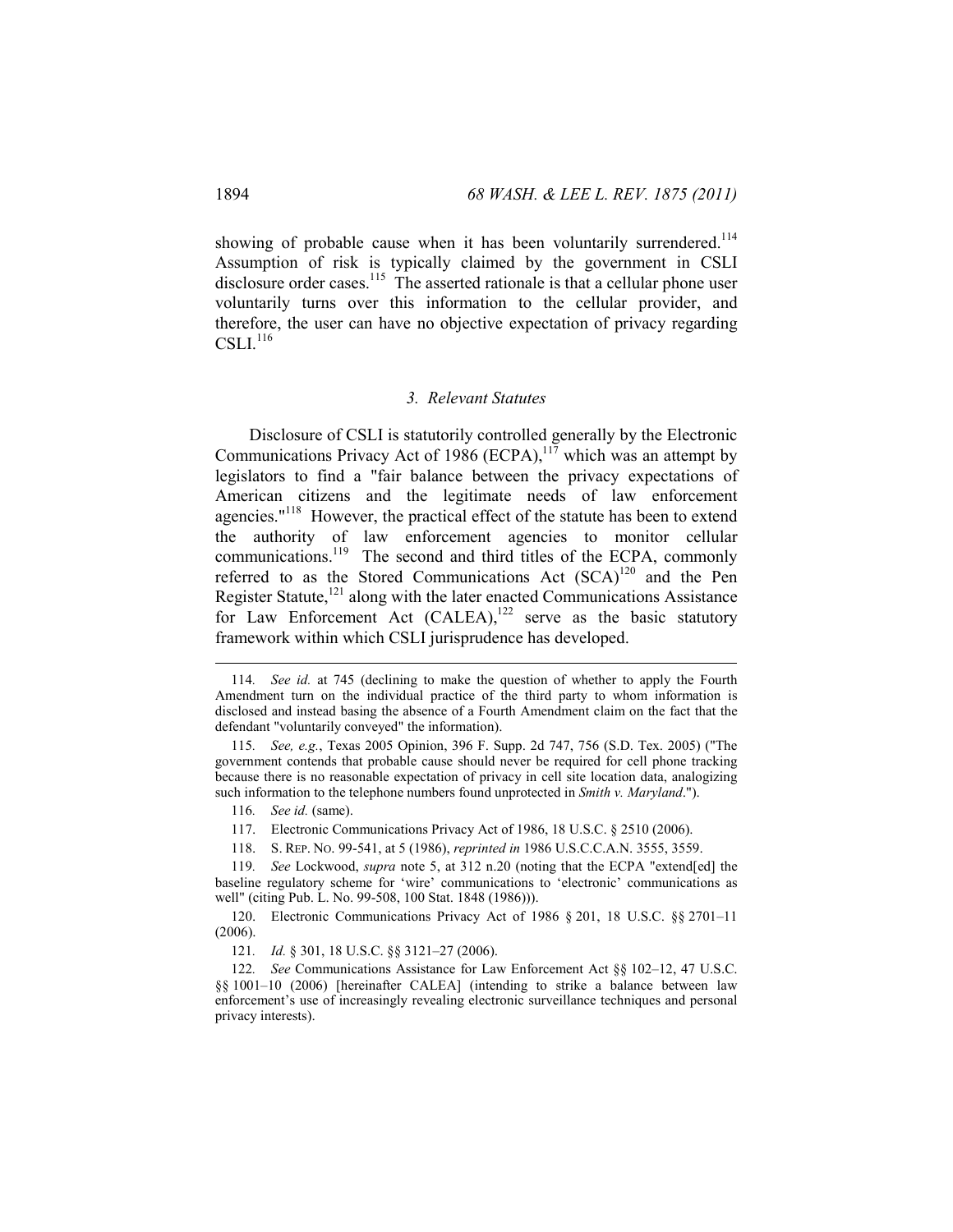#### *a. The Pen Register Statute*

A pen register, as described in the context of *Smith v. Maryland*, records the numbers dialed on a targeted telephone line.<sup>123</sup> In *Smith*, the Court found that installation and use of a pen register was not a Fourth Amendment search.<sup>124</sup> Because the use of pen registers did not constitute a search, Congress enacted the Pen Register Statute, which also covers the use of trap and trace devices, $125$  to regulate the use of these surveillance techniques.126 Trap and trace devices work in the opposite direction as pen registers, recording the electronic impulses that allow the government to identify the device making a call to the targeted device.<sup>127</sup> To obtain a court order allowing the use of a pen register or trap and trace device under the Pen Register Statute, the government needs to show "that the information likely to be obtained  $\ldots$  is relevant to an ongoing criminal investigation."<sup>128</sup>

The Pen Register Statute is fairly antiquated in light of modern technology.129 Despite its narrow scope, the statute is still relevant to the controversy over CSLI disclosure in light of the government's attempts to obtain CSLI through the combined authority of the Pen Register Statute, the SCA, and the CALEA under the so called "hybrid theory," detailed below.<sup>130</sup> Additionally, for purposes of placing CSLI within the hierarchy of electronic-surveillance techniques, the Pen Register Statute serves as the

124*. See id.* at 745–46 (concluding that "petitioner . . . entertained no actual expectation of privacy in the phone numbers he dialed, and that, even if he did, his expectation was not 'legitimate'" and, "consequently, [there] was not a 'search,' and no warrant was required").

125*. See* 18 U.S.C. § 3121(a) (2006) (providing a general prohibition on the installation and use of pen registers or trap and trace devices without a court order).

126*. See* WAYNE R. LAFAVE, JEROLD H. ISRAEL, NANCY J. KING & ORIN S. KERR, CRIMINAL PROCEDURE 314 (5th ed. 2009) (discussing the structure of the Pen Register Statute and explaining how it is "explained by its unique history" as a legislative reaction to *Smith v. Maryland*).

127*. See* Texas 2005 Opinion, 396 F. Supp. 2d 747, 752 (S.D. Tex. 2005) ("A 'pen register' is a device that records the numbers dialed for outgoing calls made from the target phone. A trap and trace device captures the numbers of calls made to the target phone.").

128. 18 U.S.C. § 3123(a)(1).

 $\overline{a}$ 

129*. See* LAFAVE ET AL., *supra* note 126, at 314 ("Modern technologies make the terminology of the pen register statute quite antiquated.").

130*. See infra* Part III.A.3.d (describing the "hybrid theory" and the reasons courts have largely rejected it).

<sup>123</sup>*. See* Smith v. Maryland, 442 U.S. 735, 735 n.1 (1979) ("A pen register is a mechanical device that records the numbers dialed on a telephone by monitoring the electrical impulses caused when the dial on the telephone is released. It does not overhear oral communications and does not indicate whether calls are actually completed.").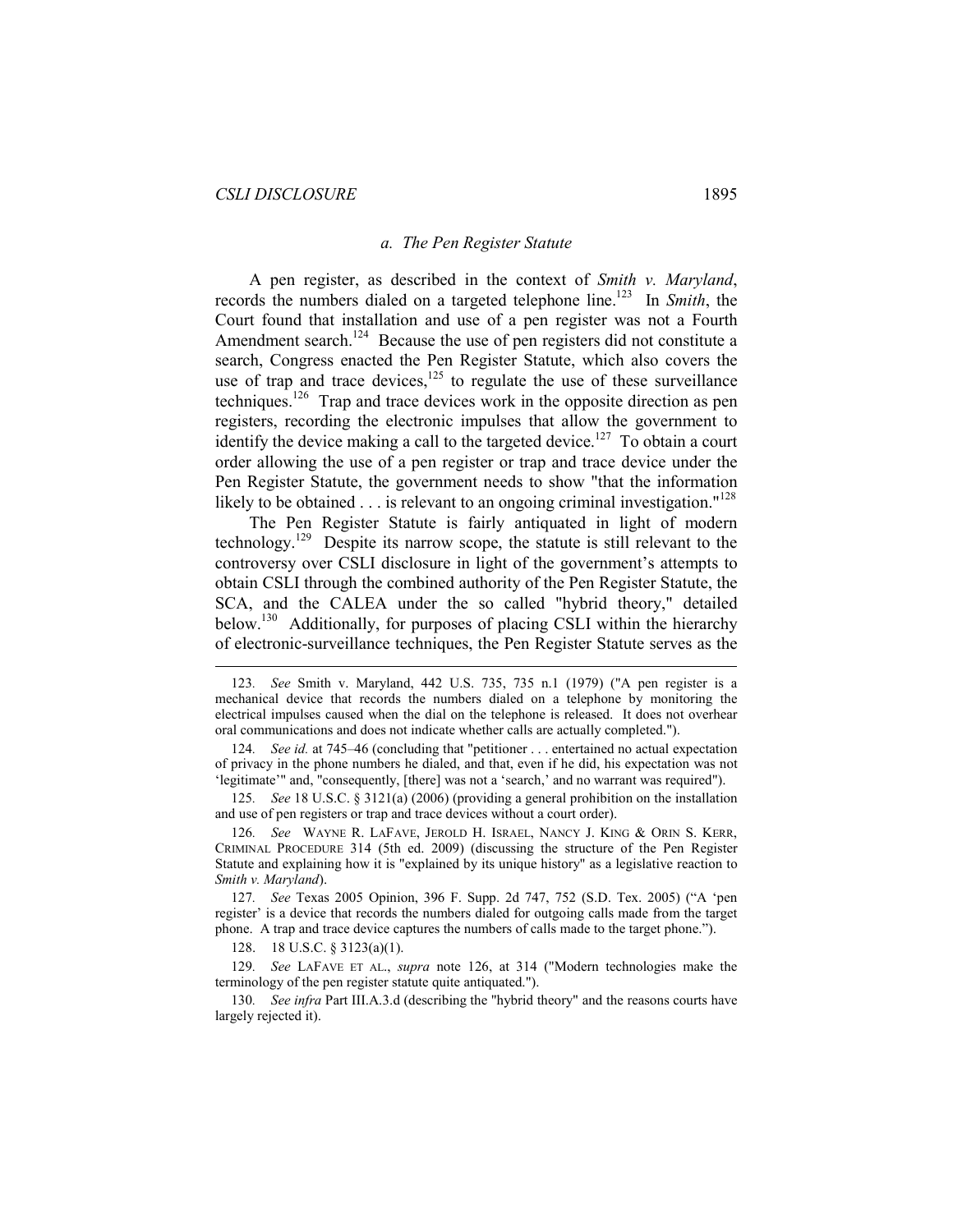first watermark—the most permissive, purely legislative control over a form of electronic surveillance that does not constitute a Fourth Amendment search.<sup>131</sup>

#### *b. The Stored Communications Act*

The SCA regulates government access to stored user account information compiled by third parties in the ordinary course of business.<sup>132</sup> CSLI is sought by the government as a "record or other information pertaining to a subscriber to or customer of such service" under 18 U.S.C.  $\hat{\S}$  2703(c)(1).<sup>133</sup> CSLI disclosure cases are determined in large part by the reviewing court's willingness to apply § 2703(d) which provides:

A court order for disclosure under subsection (b) or (c) . . . shall issue only if the governmental entity offers *specific and articulable facts*  showing that there are reasonable grounds to believe that the contents of a wire or electronic communication, or the records or other information sought, are *relevant and material to an ongoing criminal investigation*. 134

While this section clearly defines the showing required to obtain information under it, whether CSLI can be obtained by presenting "specific and articulable facts" that the sought information is "relevant and material to an ongoing criminal investigation" is the crux of the current debate over CSLI.<sup>135</sup> Under the SCA, the contents of communications are subject to

133*. See, e.g.*, Third Circuit Opinion, 620 F.3d 304, 306 (3d Cir. 2010) (noting that in the instant CSLI disclosure case "the Government seeks what is referred to as 'a record or other information pertaining to a subscriber to or customer of such service'").

134. 18 U.S.C. § 2703(d) (2006) (emphasis added).

135*. See* Pennsylvania 2008 Opinion, 534 F. Supp. 2d 585, 586 (W.D. Pa. 2008) ("The Court emphasizes that the issue is not *whether* the Government can obtain movement/location information, but *only the standard* it must meet to obtain a Court Order for such disclosure and the basis of authority."), *vacated*, 620 F.3d 304 (3d Cir. 2010).

<sup>131</sup>*. See* Texas 2010 Opinion, 727 F. Supp. 2d 571, 572–73 (W.D. Tex. 2010) (outlining the four types of electronic surveillance that federal permits to be used as "criminal investigative tools" and noting that pen registers and trap and trace devices are "in most contexts the least invasive tools").

<sup>132</sup>*. See* Orin S. Kerr, *A User's Guide to the Stored Communications Act, and a Legislator's Guide to Amending It*, 72 GEO. WASH. L. REV. 1208, 1212–23 (2004) (summarizing the goal of the SCA, the entities regulated by it, and the various disclosure requirements under its subsections, particularly as they relate to modern data collection techniques by internet service providers).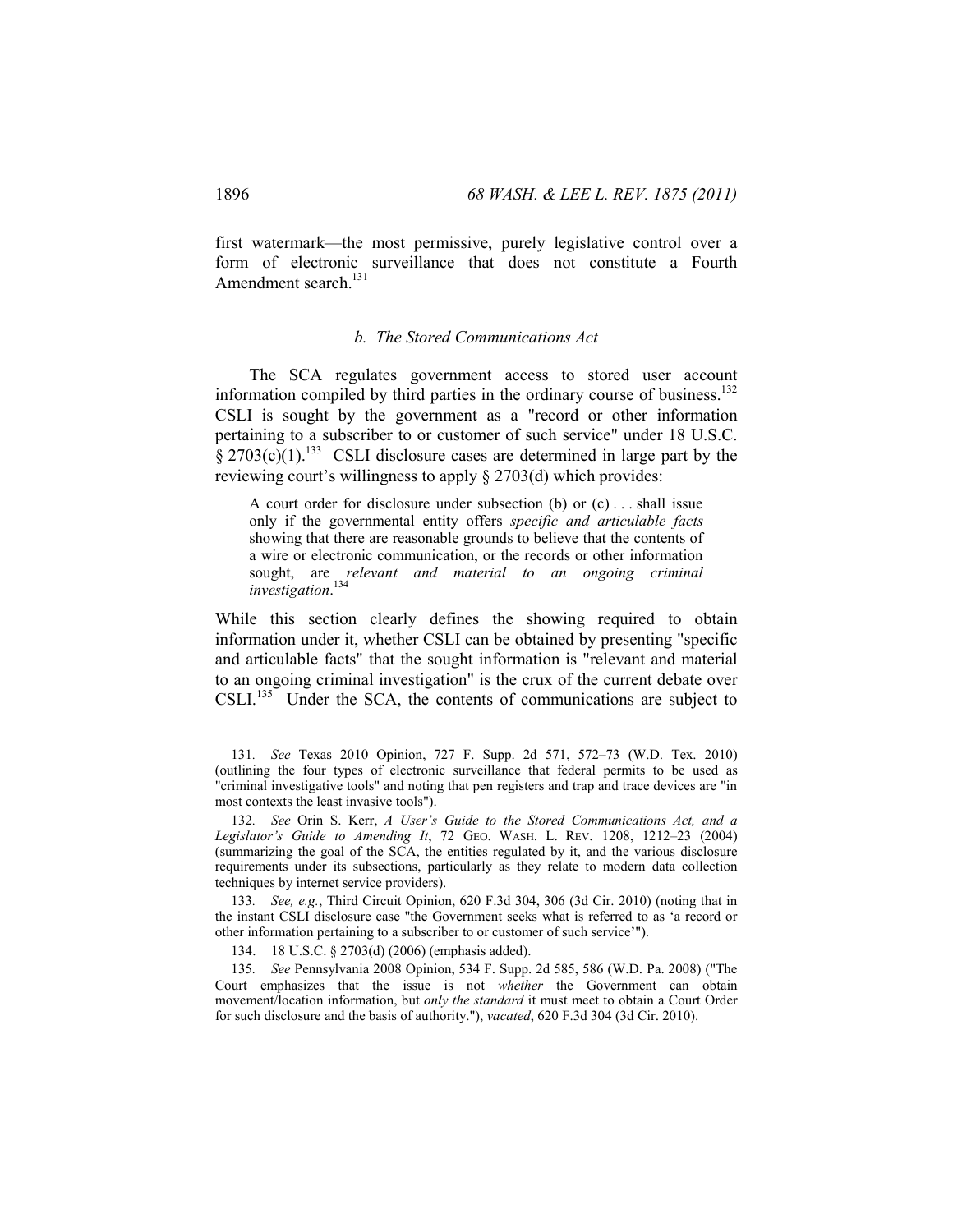$\overline{a}$ 

wholly different disclosure standards than subscriber records and other noncontent information.<sup>136</sup> CSLI arguably falls into the non-content category of "record[s] or other information pertaining to a subscriber to or customer of such service."137

Because of this classification, the government has consistently argued that the SCA allows the disclosure of CSLI based on the satisfaction of  $\S 2703(d)$ 's requirements.<sup>138</sup> Courts, however, have been reticent to permit disclosure under this standard because of both the obligation to protect individual privacy<sup>139</sup> and the express language in the SCA defining "electronic communications" to exclude "any communication from a tracking device."<sup>140</sup> Essentially, the debate over whether  $\S 2703(d)$  applies to CSLI within the context of the SCA is a matter of statutory interpretation: Authority supports the conclusion that CSLI generally falls within the definition of a "record or other information pertaining to a subscriber or customer,"<sup>141</sup> but if cellular phones producing CSLI function as "tracking" devices then the language of the SCA itself exempts that information from disclosure under § 2703(d), and arguably subjects it to a

<sup>136</sup>*. Compare* 18 U.S.C. § 2703(a)–(b) (providing the requirements the government must satisfy to compel disclosure of the contents of electronic communications held in electronic storage and remote computing services), *with id*.  $\S 2703(c)(1)$  (providing the ways in which "[a] governmental entity may require a provider of electronic communication service or remote computing service to disclose the record or other information pertaining to a subscriber to or customer of such service (not including the contents of communications)").

<sup>137</sup>*. Id.* § 2703(c)(1); *see* Texas 2010 Opinion, 727 F. Supp. 2d 571, 574 (W.D. Tex. 2010) ("Most courts have assumed (with little or no discussion) that historical CSLI may be obtained under the SCA because it only amounts to stored records.").

<sup>138</sup>*. See Pennsylvania 2008 Opinion*, 534 F. Supp. 2d at 588 ("The Government has applied, under the Stored Communications Act . . . 18 U.S.C. § 2703, for an Order requiring a cellular service provider to disclose . . . [CSLI] . . . on the basis of its asserted relevance to an ongoing criminal investigation . . . .").

<sup>139</sup>*. See id.* at 586 (noting that the judiciary is "entrusted with the protection of the individual civil liberties, including rights of privacy and rights of free association . . . paramount to the maintenance of our democracy").

<sup>140</sup>*. See id.* at 589 ("[T]he SCA expressly sets movement/location information outside its scope by defining 'electronic communications' to exclude 'any communication from a tracking device . . . .'"); *see also* 18 U.S.C. § 3117 (defining "Mobile tracking devices" for the purposes of the Stored Communications Act).

<sup>141</sup>*. See Texas 2010 Opinion*, 727 F. Supp. 2d at 574 ("Most courts have assumed (with little or no discussion) that historical CSLI may be obtained under the SCA because it only amounts to stored records.").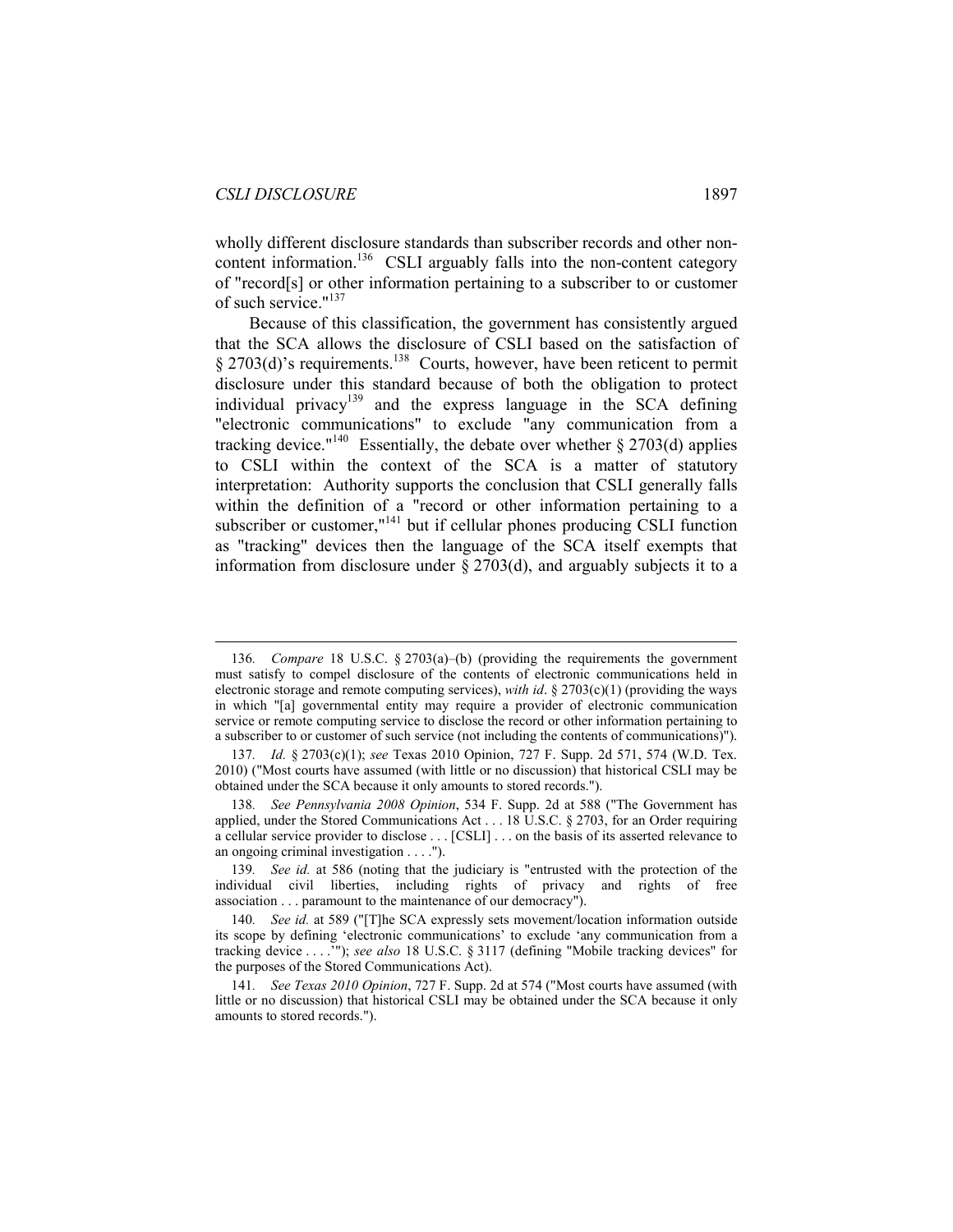higher standard of proof before the government can obtain the information.<sup>142</sup>

#### *i. What Constitutes a Tracking Device?*

Under the SCA a "tracking device" is "an electronic or mechanical device which permits the tracking of the movement of a person or object."143 In general, federal law requires a showing of probable cause prior to obtaining a warrant to install a tracking device or perform a search.<sup>144</sup> CSLI may be particularly difficult to identify as a "tracking" device" under the SCA because the definition itself does not state any degree of specificity required in regard to the location information, and CSLI data is variably accurate depending on several factors—particularly the number of towers within range of the cellular phone at a given time.<sup>145</sup> In spite of the importance many courts and commentators have placed on this distinction,146 even if CSLI is classified as a "tracking device," and therefore is not subject to disclosure under the SCA, the Supreme Court has held that tracking devices may be used without a showing of probable cause in many circumstances.<sup>147</sup> Thus, although federal law provides a procedure

145*. See supra* Part II (describing the basic technology involved in creating CSLI data). *Compare* Lockwood, *supra* note 5, at 309 (recognizing that in rural areas "the location information available to providers is significantly less accurate simply because fewer towers are available" to receive a given phone's signal), *with id.* (explaining that in urban areas with multiple towers and where the towers are sectioned "into directional 'faces' (north face, south face, etc.)" and the significant number of towers in a relatively small area "gives providers access to quite accurate location information").

146*. See* Texas 2005 Opinion, 396 F. Supp. 2d 747, 753–57 (S.D. Tex. 2005) (engaging in a detailed analysis of "Prospective Cell Site Data as Tracking Information" after stating that "[o]ur analysis begins with the tracking device category").

147*. Compare* United States v. Knotts, 460 U.S. 276, 285 (1983) (finding installation of an electronic tracking device implicated no Fourth Amendment concerns when that device was used to track their vehicles on public highways where they had no reasonable expectation of privacy), *with* United States v. Karo, 468 U.S. 705, 717 (1984) (rejecting the Government's claim that it should be able to use tracking devices to identify an object's

<sup>142</sup>*. See Smith ECPA Reform Testimony*, 111th Cong. 82–83 (2010) (written statement of Stephen W. Smith, United States Mag. J.) (explaining why he reasoned the SCA did not apply to CSLI and noting that "[o]ther magistrate judges soon began to weigh in with [opinions] of their own" and "[m]any agreed").

 <sup>143. 18</sup> U.S.C. § 3117(b).

<sup>144</sup>*. See* FED. R. CRIM. P. 41(d) ("[A] magistrate judge—or if authorized by Rule 41(b), a judge of a state court of record—must issue the warrant if there is probable cause to search for and seize a person or property or to install and use a tracking device.").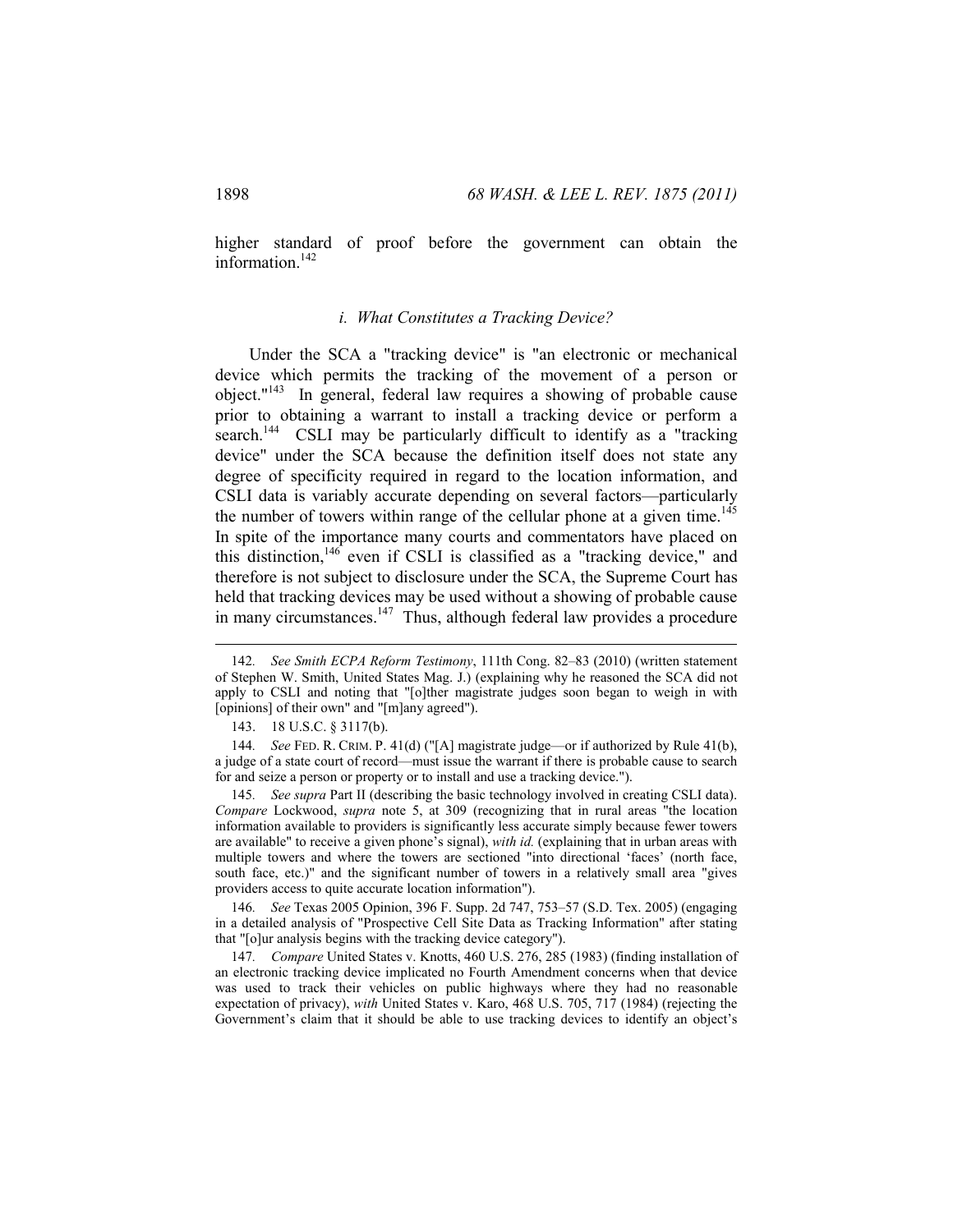for the installation and use of tracking devices, if CSLI surveillance does not constitute a Fourth Amendment search, then failure to follow federal procedure or state regulations on law enforcement use of CSLI does not make out a constitutional violation. The only redress under federal law for a target who has been tracked by a device that was not installed pursuant to a warrant supported by probable cause is to move for suppression of that evidence.<sup>148</sup> While Rule 41 lays out the myriad of requirements for issuing a warrant for a tracking device,<sup>149</sup> absent infringement of a constitutional right, the target will be unable to suppress the location information obtained from that device.

#### *c. The Communications Assistance for Law Enforcement Act*

Enacted in 1994, the CALEA is the most recent federal statute directly concerning CSLI.<sup>150</sup> Congress's stated objective in passing the CALEA was to "protect privacy in the face of increasingly powerful and personally revealing technologies."151 The legislation obligates telecommunications carriers to be able to provide call-identifying information to law enforcement.<sup>152</sup> Under the CALEA, "call-identifying information" is defined as "dialing or signaling information that identifies the origin, direction, destination, or termination of each communication generated or received by a subscriber by means of any . . . telecommunications carrier."<sup>153</sup> The CALEA definition of call-identifying information contains a specific exception that is particularly relevant to CSLI disclosure:

location within a private residence absent a showing of probable cause).

 <sup>148.</sup> *See* FED. R. CRIM. P. 41(h) (providing no remedy for violation of the statute other than allowing that "[a] defendant may move to suppress evidence in the court where the trial will occur").

<sup>149.</sup> *See id.*  $41(e)(2)(C)$  (detailing the requirements for a warrant to install a tracking device).

 <sup>150.</sup> Communications Assistance for Law Enforcement Act §§ 102–12, 47 U.S.C. §§ 1001–10 (2006).

 <sup>151.</sup> H.R. REP. NO. 103-827, at 13 (1994), *reprinted in* 1994 U.S.C.C.A.N. 3489, 3493.

<sup>152</sup>*. See* 47 U.S.C. § 1002(a) (2006) (requiring "telecommunications carrier[s] [to] ensure that [their] equipment, facilities, or services that provide a customer or subscriber with the ability to originate, terminate, or direct communications" are capable of performing the functions described in the subsections of  $\S$  1002).

<sup>153</sup>*. Id.* § 1001(2).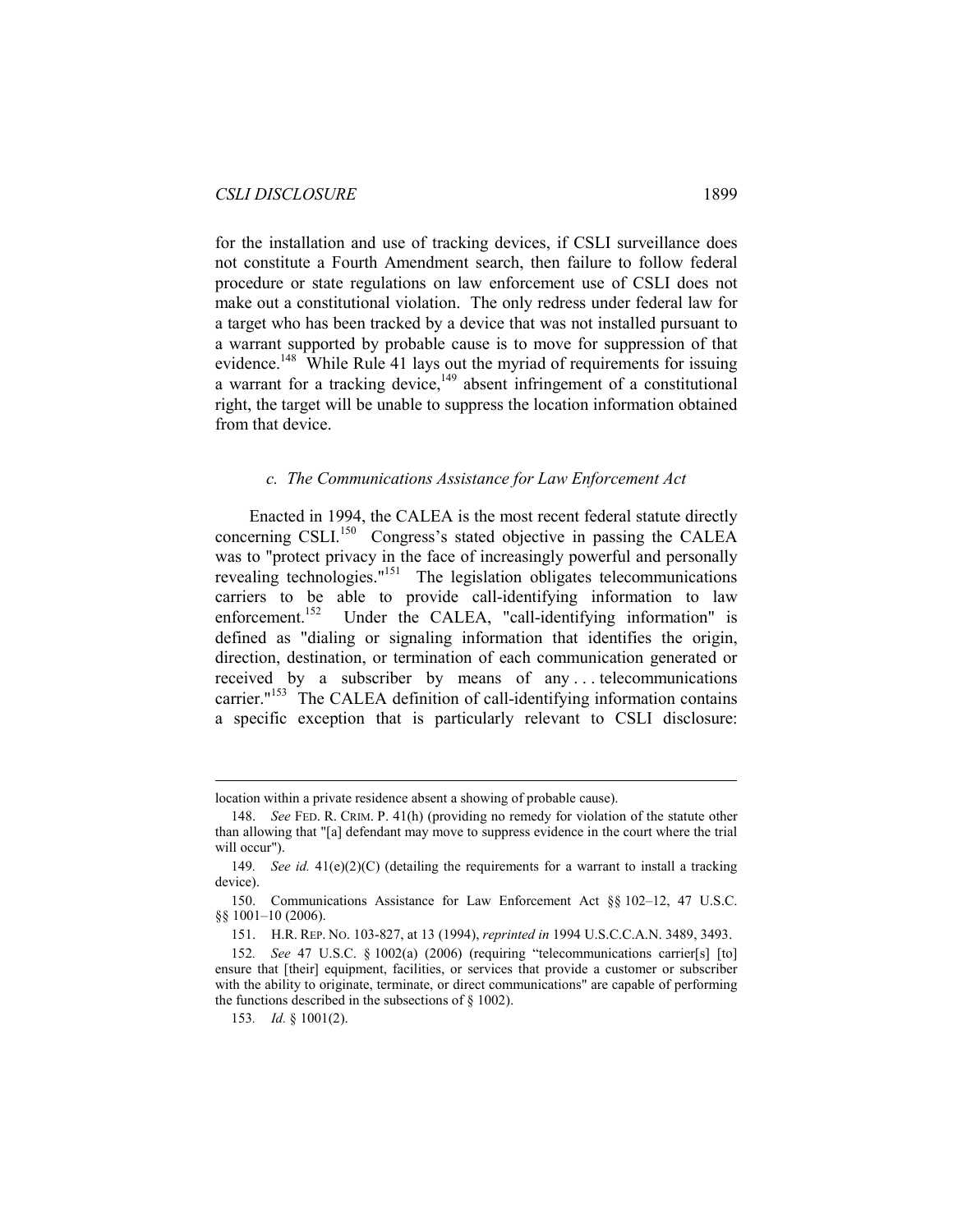"[S]uch call-identifying information shall not include any information that may disclose the physical location of the subscriber."154

Significant debate has arisen over whether CSLI is prohibited from disclosure by this provision of the CALEA.<sup>155</sup> Prior to the statute's passage, Louis Freeh, former director of the FBI, testified before Congress regarding the ways in which law enforcement was likely to use the provisions of the CALEA.<sup>156</sup> Freeh expressly disclaimed any intent to expand the authority of the government to obtain information via electronic surveillance.<sup>157</sup> However, in *Third Circuit Opinion*, the court reasoned that "the protections that Congress adopted for CSLI in 47 U.S.C. § 1002(a)(2) have no apparent relevance to  $\frac{6}{9}$  2703(d)."<sup>158</sup> The CALEA was initially used in the CSLI context to justify disclosure under the now-disfavored hybrid theory.<sup>159</sup> The statute remains important not because it specifically permits or forbids disclosure of CSLI under the SCA, but because its legislative history speaks strongly to Congress's intent to prevent expansion of the location information that can be obtained by tracking electronic communications.<sup>160</sup>

#### *i. The "Hybrid Theory"*

 $\overline{a}$ 

157*. See* Pennsylvania 2008 Opinion, 534 F. Supp. 2d 585, 596 (W.D. Pa. 2008) (characterizing Freeh's testimony as "reassur[ing] Congress that law enforcement was not attempting to obtain via the 1994 enactments, or to otherwise alter the standards applicable to, movement/location information"), *vacated*, 620 F.3d 304 (3d Cir. 2010).

158. *Third Circuit Opinion*, 620 F.3d at 315.

159*. See infra* Part III.A.3.i (describing the "hybrid theory" and the reasons courts have largely rejected it).

<sup>154</sup>*. Id.* § 1002(a)(2)(B).

<sup>155</sup>*. See* Third Circuit Opinion, 620 F.3d 304, 314–15 (3d Cir. 2010) (disagreeing with the lower court's determination that the legislative history of the CALEA indicates a warrant should be required in order to obtain CSLI).

<sup>156</sup>*. See Joint Hearing on Digital Telephony and Law Enforcement Access to Advanced Telecommunications Technologies and Services: Hearings on H.R. 4922 and S. 2375 Before the Subcomm. on Tech. and Law of the S. Judiciary Comm. and the Subcomm. on Civil and Constitutional Rights of the H. Judiciary Comm.*, 103d Cong. 5–46 (1994) (testimony and statement of Louis J. Freeh, Director, Federal Bureau of Investigation) [hereinafter *CALEA Joint Hearings*] (containing Director Freeh's response to Congress's questions, his prepared statement, and answers to specific interrogatories regarding the CALEA).

<sup>160</sup>*. See CALEA Joint Hearings*, 103d Cong. 28 (1994) (testimony and statement of Louis J. Freeh, Director, Federal Bureau of Investigations) (telling Congress that the CALEA would "ensure[] the maintenance of the status quo" in regard to location information).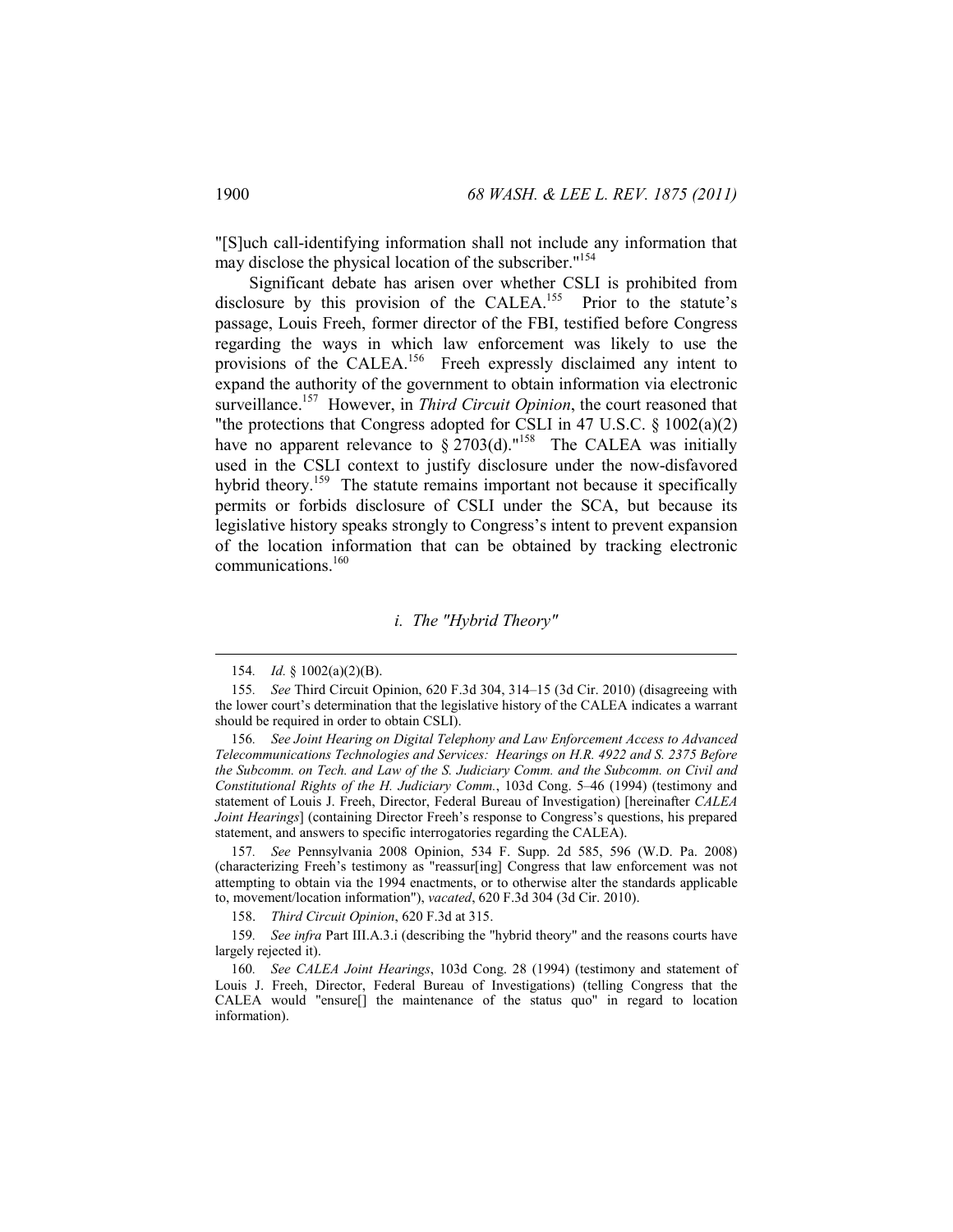#### *CSLI DISCLOSURE* 1901

 $\overline{a}$ 

Government requests for CSLI have almost always included an argument that disclosure is permitted under the so-called hybrid theory.<sup>161</sup> Some courts found that although the SCA did not provide sufficient authority to obtain CSLI without probable cause in and of itself, the combined authority granted to the government by the SCA, CALEA, and the Pen Register Statute did allow CSLI to be obtained without showing probable cause.<sup>162</sup> The statutory argument claimed that the Pen Register Statute permits the capture of numbers for incoming and outgoing calls, and that when used on cellular phones these devices would also disclose CSLI at the beginning and end of each call.<sup>163</sup> Next, the government cited CALEA as requiring "that courts rely also on some additional statutory authority when ordering the disclosure of prospective cell site information under the Pen Register Statute," and contended that this additional authority was provided by the SCA.<sup>164</sup>

The first flaw in the hybrid theory is that the SCA contains specific restrictions on certain types of information disclosure, namely, prospective information, and although it also contains exceptions to this restriction, neither pen registers nor any other device covered by the Pen Register Statute are listed among those exceptions.<sup>165</sup> Furthermore, because the legislative history of CALEA indicates it was not intended to expand the

<sup>161</sup>*. See, e.g.*, Texas 2005 Opinion, 396 F. Supp. 2d 747, 761 (S.D. Tex. 2005) (describing the Government's "hybrid theory," which combines parts of the PRS, the CALEA, and the SCA to argue for disclosure of CSLI at the SCA's "specific and articulable facts" standard).

<sup>162</sup>*. See In re* Application of U.S. for an Order for Prospective Cell Site Location Info. on a Certain Cellular Tel., 460 F. Supp. 2d 448, 462 (S.D.N.Y. 2006) [hereinafter New York Oct. 2006 Opinion] (concluding "that [the court] can order the disclosure of prospective cell site information pursuant to the combined authority of the Pen Register Statute and the Stored Communications Act").

<sup>163</sup>*. In re* the Application of U.S. for an Order Authorizing the Installation and Use of a Pen Register Device, a Trap and Trace Device, and for Geographic Location Info., 497 F. Supp. 2d 301, 304–06 (D.P.R. 2007) [hereinafter Puerto Rico 2007 Opinion] (summarizing the "hybrid theory" argument both in the particular case and by referencing aspects of it that the government has used in other instances).

<sup>164</sup>*. See id.* at 305 (specifying the government's three part argument for disclosure under the "hybrid theory" (quoting *New York Oct. 2006 Opinion*, 460 F. Supp. 2d at 454)).

<sup>165</sup>*. See In re* the Application of the U.S. for Orders Authorizing the Installation and Use of Pen Registers and Caller Identification Devices on Tel. Nos. [Sealed] and [Sealed], 416 F. Supp. 2d 390, 395 n.7 (D. Md. 2006) [hereinafter Maryland 2006 Opinion] ("SCA regulates access to records and communications in storage and therefore lacks provisions typical of prospective surveillance statutes.").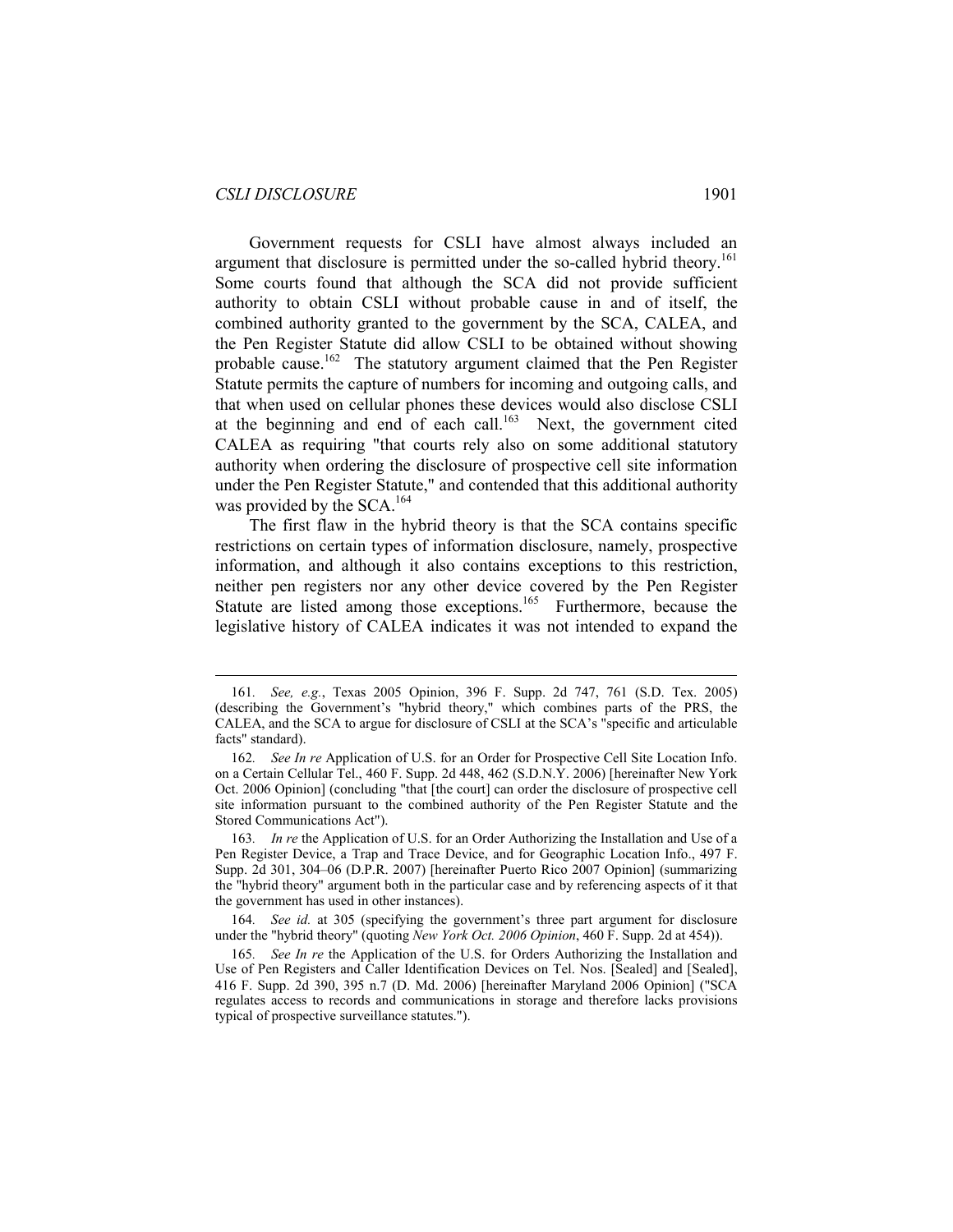ability of law enforcement to obtain location information,<sup>166</sup> using it as the linchpin of expanded surveillance under the SCA and the Pen Register Statute is widely seen as an implausible argument.<sup>167</sup> Due to numerous flaws that courts have found with the hybrid theory, this approach largely has fallen out of favor.<sup>168</sup>

#### *4. "Probable Cause" Versus "Relevant and Material"*

The difference between "probable cause" warrants and the standard required for information disclosure under 18 U.S.C. § 2703(d) provides substantially different protection for the targets of CSLI requests.<sup>169</sup> Probable cause requires law enforcement seeking the authority to perform a search or seizure to demonstrate facts that are "sufficient in themselves to warrant a man of reasonable caution in the belief that an offense has or is being committed."<sup>170</sup> On the other hand, court orders issued under the "relevant and material" standard can target individuals who are not in any way suspected of criminal activity and gives access to evidence without

<sup>166</sup>*. See supra* Part III.A.3.c (describing the CALEA's legislative history and noting that during Congressional testimony a high ranking law enforcement official "expressly disclaimed any intent to expand the authority of the government to obtain information via electronic surveillance").

<sup>167</sup>*. See* Texas 2005 Opinion, 396 F. Supp. 2d 747, 764 (S.D. Tex. 2005) ("Far from the silent synergy of disparate statutes now posited by the government, the FBI director in 1994 was insisting that the Pen/Trap Statute has 'nothing to do with' the SCA, and that transactional information 'is exclusively dealt with in chapter 121 of Title 18,' *i.e*., the SCA." (quoting *CALEA Joint Hearings*, 103d Cong. 27–28 (1994) (testimony and statement of Louis J. Freeh, Director, Federal Bureau of Investigations)).

<sup>168</sup>*. See* Texas 2010 Opinion, 727 F. Supp. 2d 571, 575 (W.D. Tex. 2010) (declining to even consider the hybrid theory because "[n]umerous cases have already exhaustively reviewed the Government's hybrid argument, and there is no need to restate the various failings courts have found with it").

<sup>169</sup>*. Compare* Brinegar v. United States, 338 U.S. 160, 175–76 (1949) (defining probable cause to exist where "the facts and circumstances within [the officers'] knowledge and of which they [have] reasonably trustworthy information [are] sufficient in themselves to warrant a man of reasonable caution in the belief that an offense has or is being committed"), *with* Pennsylvania 2008 Opinion, 534 F. Supp. 2d 585, 588 (W.D. Pa. 2008) (denying the government's request for CSLI regarding an individual not suspected of criminal activity but who purportedly associates with a "Criminal Suspect" on a showing of "specific and articulable facts" under 18 U.S.C. § 2703(d) (internal quotations omitted)), *vacated*, 620 F.3d 304 (3d Cir. 2010).

<sup>170</sup>*. Brinegar*, 338 U.S. at 175–76.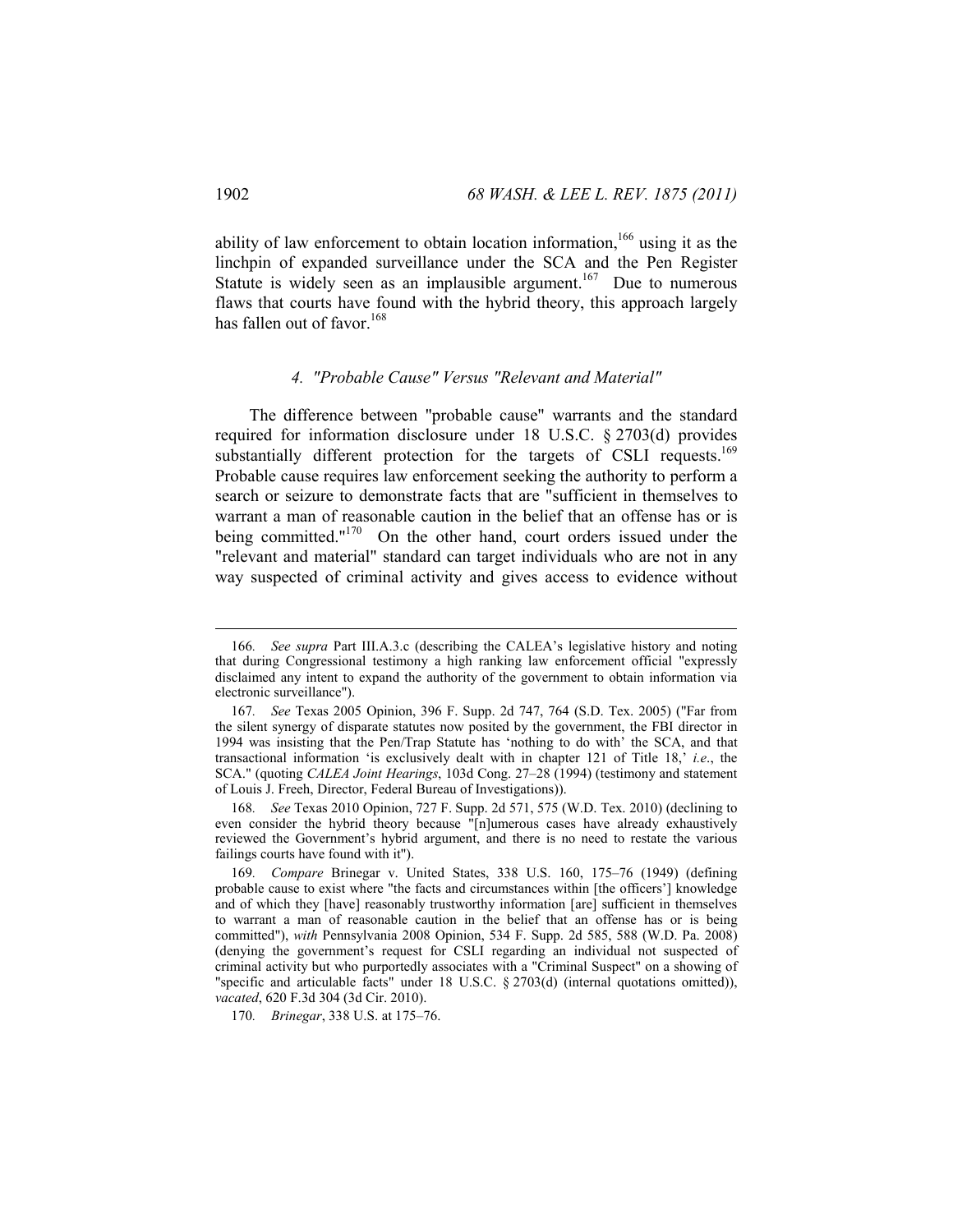$\overline{a}$ 

requiring any particularity that a crime has been or is being committed.<sup>171</sup> Compared to probable cause, disclosure under the relevant and material standard is both lower in the quantum of evidence required and broader in the individuals it can potentially target, particularly third parties.<sup>172</sup>

#### *B. Competing Interpretations of the Law*

Lacking a clear standard to apply, district courts have reached conflicting conclusions regarding CSLI disclosure cases, and these decisions have been based on a number of the rationales previously discussed.<sup>173</sup> Though not binding precedent, these decisions illustrate the various theories that inform CSLI disclosure cases, and their holdings provide background for analyzing the first U.S. Court of Appeals decision on the issue. $174$ 

Focusing on Congress's intent, the court in *In re Application for Pen Register and Trap/Trace Device with Cell Site Location Authority*<sup>175</sup> (*Texas* 

<sup>171</sup>*. See Pennsylvania 2008 Opinion*, 534 F. Supp. 2d at 588 n.11 (describing the Government's application for CSLI disclosure as based on an assertion "that the Subscriber's cell phone is 'being used by' the Criminal Suspect" and "provid[ing] no specific information connecting these two individuals, or connecting the Criminal Suspect to the cell phone").

<sup>172</sup>*. See* Ybarra v. Illinois, 444 U.S. 85, 91 (1979) ("[A] person's mere propinquity to others independently suspected of criminal activity does not, without more, give rise to probable cause to search that person."); *id*. ("Where the standard is probable cause, a search or seizure of a person must be supported by probable cause *particularized with respect to that person*." (emphasis added)).

<sup>173</sup>*. See, e.g.*, New York Feb. 2006 Opinion, 415 F. Supp. 2d 211, 214 (W.D.N.Y. 2006) (accepting, in dicta, the Government's interpretation of SCA as authorizing it to obtain historical CSLI); Wisconsin Opinion, 412 F. Supp. 2d 947, 949 (E.D. Wis. 2006) (concluding, in dicta and without analysis, that request for prospective CSLI requires probable cause because it requested prospective rather than historical information); New York Oct. 2005 Opinion, 396 F. Supp. 2d 294, 303 n.6 (E.D.N.Y. 2005) (stating, in dicta and without explanation, that "§ 2703(d) plainly allows" the Government to seek historical CSLI); Texas 2005 Opinion, 396 F. Supp. 2d 747, 759 n.16 (S.D. Tex. 2005) (stating, in dicta, that were the communication service providers to compile the tracking information themselves, it would bring the information "more comfortably" within the scope of the Stored Communications Act).

<sup>174</sup>*. See* Third Circuit Opinion, 620 F.3d 304, 305–06 (3d Cir. 2010) ("This appeal gives us our first opportunity to review whether a court can deny a Government application under . . . § 2703(d) after the Government has satisfied its burden of proof under that provision, a task that to our knowledge has not been performed by any other court of appeals.").

<sup>175</sup>*. See Texas 2005 Opinion*, 396 F. Supp. 2d at 765 (concluding that absent clear Congressional intent, the reading of the statutes that avoids the Fourth Amendment question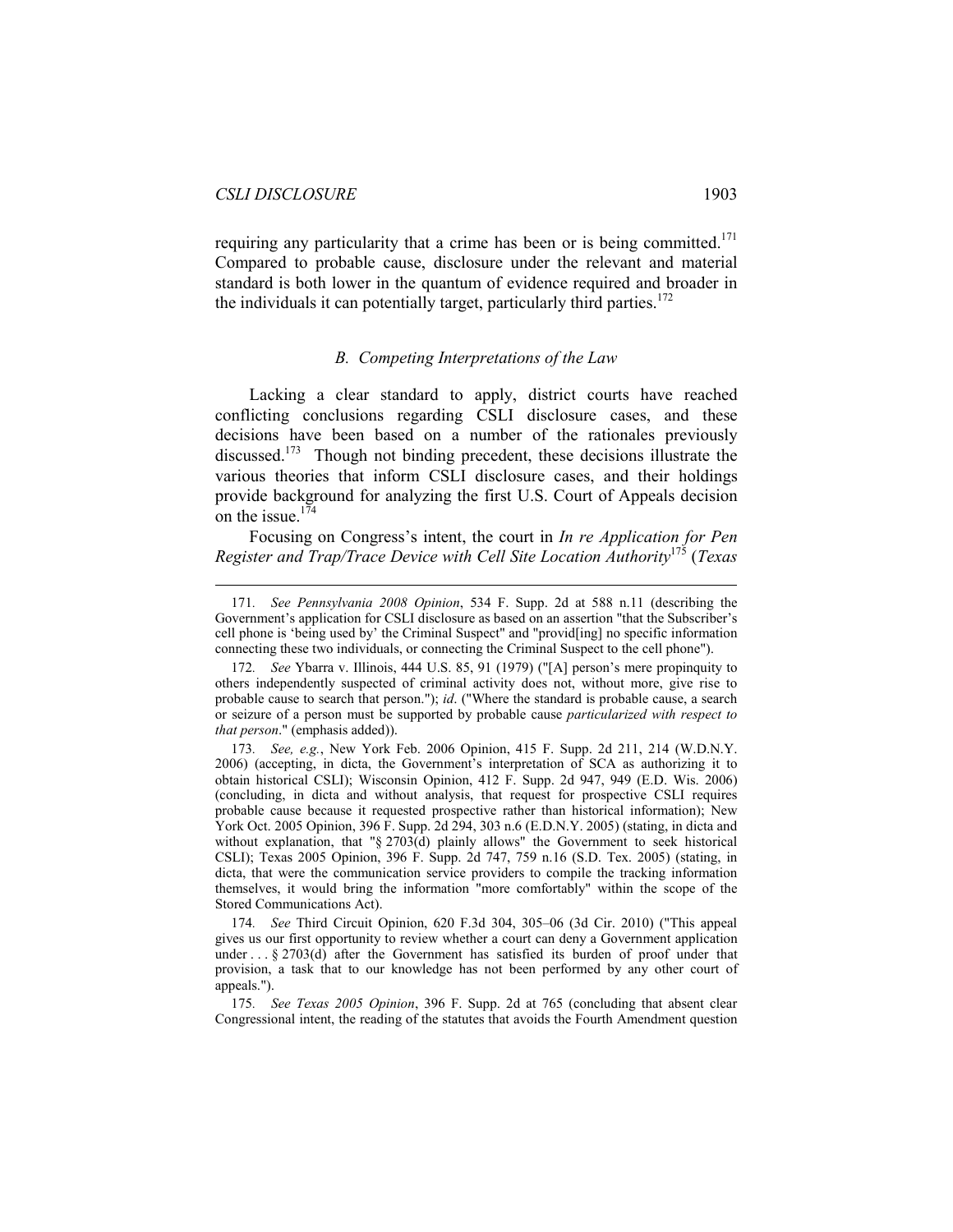*2005 Opinion*), preferred the probable-cause-required reading of the statute because it avoided the potential for a Fourth Amendment conflict.<sup>176</sup> Drawing on this analysis and further concentrating on broad issues raised by the private nature of location information, the court in *Pennsylvania 2008 Opinion* concluded probable cause was required for both historical and prospective CSLI.<sup>177</sup>

Alternatively, the Kansas district court specifically found probable cause was not required when the government used CSLI to confirm an individual's location on a public highway in real time.<sup>178</sup> This opinion extends the principle articulated in *Knotts* that surveillance that could lawfully be conducted in person implicates no Fourth Amendment concerns because "[a] person traveling in an automobile on public thoroughfares has no reasonable expectation of privacy in his movements from one place to another."179

In another very specific holding, the Southern District Court of New York found probable cause is not required so long as the government's request is restricted to only that information regarding the tower receiving the transmission, the information is collected in relation to a call made or received by the cell phone user, and that information is provided to the government by the provider.<sup>180</sup> Because historical CSLI "only amounts to stored records," some courts have drawn a distinction between location

 $\overline{a}$ 

178*. See* United States v. Redd, No. 09-10099-JTM, 2010 U.S. Dist. LEXIS 103385, at \*13 (D. Kan. Sep. 29, 2010) (finding that the use of CSLI to locate defendant in areas where visual surveillance could also be used did not require probable cause because "defendant had no reasonable expectation of privacy as he moved in plain view on public highways").

179*. Compare id.* ("[D]efendant had no reasonable expectation of privacy as he moved in plain view on public highways."), *with* United States v. Knotts, 460 U.S. 276, 281 (1983) ("A person traveling in an automobile on public thoroughfares has no reasonable expectation of privacy in his movements from one place to another.").

180*. See In re* Application of U.S. for an Order for Disclosure of Telecomms. Records and Authorizing the Use of a Pen Register and Trap and Trace, 405 F. Supp. 2d 435, 450 (S.D.N.Y. 2005) (holding that the specific information disclosed in that case did not require a showing of probable cause but retaining the option of finding such a requirement under future factual circumstances).

by requiring probable cause is preferable).

<sup>176</sup>*. See id.* (same).

<sup>177</sup>*. See* Pennsylvania 2008 Opinion, 534 F. Supp. 2d 585, 615–16 (W.D. Pa. 2008) ("[M]ovement/location information . . . is the subject of express Congressional protection. Indeed, Congress has reiterated throughout the legislative history of its electronic communications legislation, and reflected in the provisions of its enactments, its recognition of an individual expectation of privacy in 'location information.'"), *vacated*, 620 F.3d 304 (3d Cir. 2010).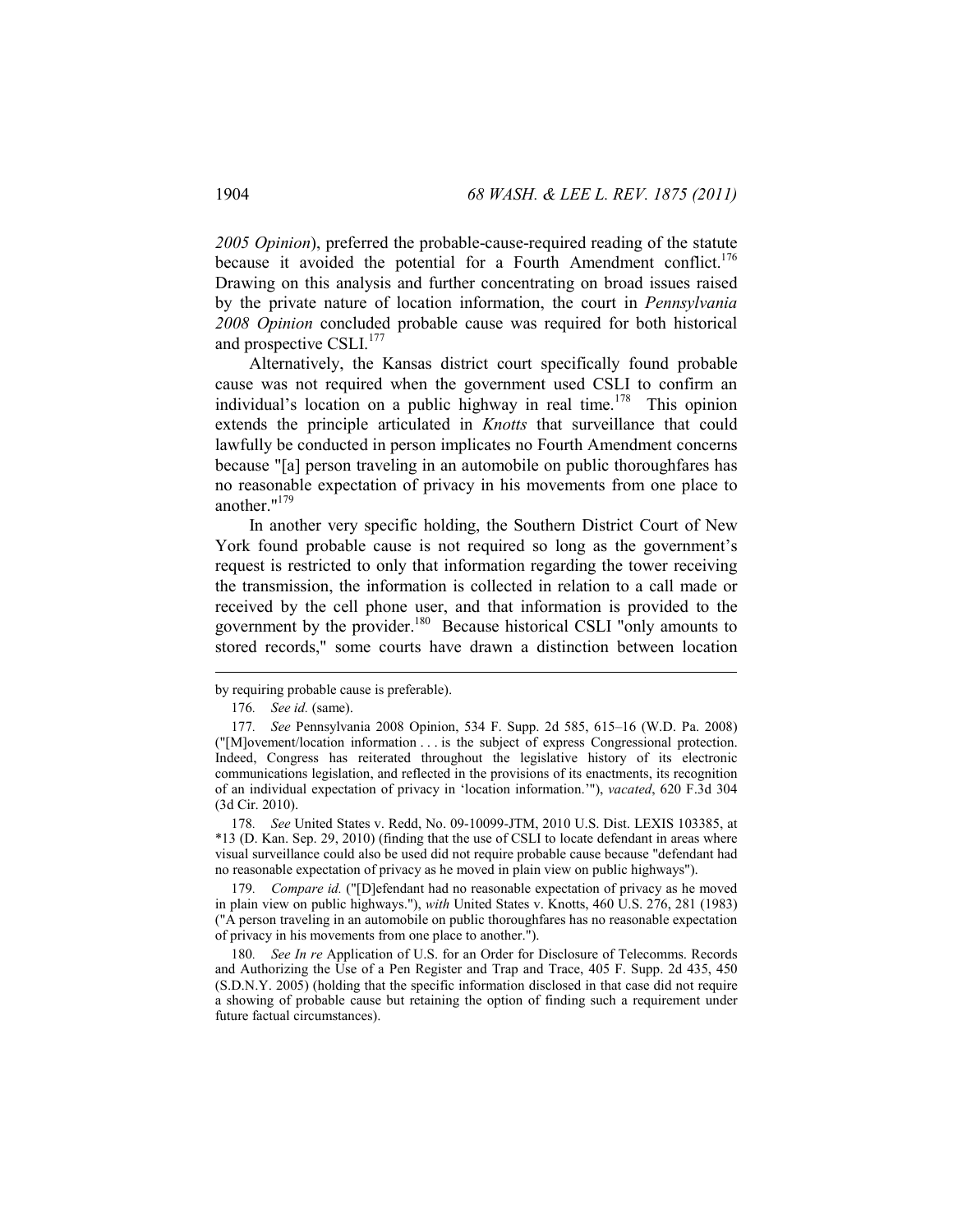information used to track the target in real time and past location information, with "[m]ost courts [assuming] (with little or no discussion) that historical CSLI may be obtained under the SCA because it only amounts to stored records."<sup>181</sup> This line-drawing reflects privacy advocates' concern that prospective CSLI is inherently more invasive than historical CSLI.<sup>182</sup>

These decisions, all of which were published in the past seven years,<sup>183</sup> have not produced a dominant line of reasoning.<sup>184</sup> The Third Circuit was the first U.S. Court of Appeals to consider the issue, and its decision serves as the most significant analysis in this area to date.<sup>185</sup>

#### *IV. Third Circuit Opinion*

The court in *Third Circuit Opinion* concluded that "the SCA does not contain any language that requires the Government to show probable cause as a predicate for a court order under  $\S 2703(d)$ ."<sup>186</sup> However, the court found that the SCA "as presently written gives the [reviewing judge] *the option* to require a warrant showing probable cause."<sup>187</sup>

 <sup>181.</sup> Texas 2010 Opinion, 727 F. Supp. 2d 571, 574 (W.D. Tex. 2010).

<sup>182</sup>*. See* Kevin McLaughlin, Note, *The Fourth Amendment and Cell Phone Location Tracking: Where Are We?* 29 HASTINGS COMM. & ENT. L.J. 421, 432 (2007) (arguing the inherent limitations on historical CSLI make it less troublesome from a personal privacy perspective).

<sup>183</sup>*. See Texas 2010 Opinion*, 727 F. Supp. 2d at 573–74 (outlining the series of cases "[b]eginning in 2005" that "address[ed] many of the questions raised by applications for CSLI").

<sup>184</sup>*. See* Third Circuit Opinion, 620 F.3d 304, 305–06 (3d Cir. 2010) (addressing the question of whether a court can deny the Government's application for CSLI disclosure once it has satisfied § 2703(d)'s burden of proof); *Texas 2010 Opinion*, 727 F. Supp. 2d at 573–74 (recognizing that while "[t]he majority approach . . . has been to require the same 'probable cause' showing for CSLI regardless of the means by which the information is acquired . . . a minority of decisions have allowed limited CSLI with only a showing of 'specific and articulable facts'"); *see also Smith ECPA Reform Testimony*, 111th Cong. 85 (2010) (written statement of Stephen W. Smith, United States Mag. J.) (pointing to "two systemic flaws in the existing statutory scheme" governing CSLI disclosure that merit reform).

<sup>185</sup>*. See Third Circuit Opinion*, 620 F.3d at 305–06 (considering "whether a court can deny a Government application under 18 U.S.C. § 2703(d) after the Government has satisfied its burden of proof under that provision, a task that to our knowledge has not been performed by any other court of appeals").

<sup>186</sup>*. Id.* at 315.

<sup>187</sup>*. Id.* at 319 (emphasis added).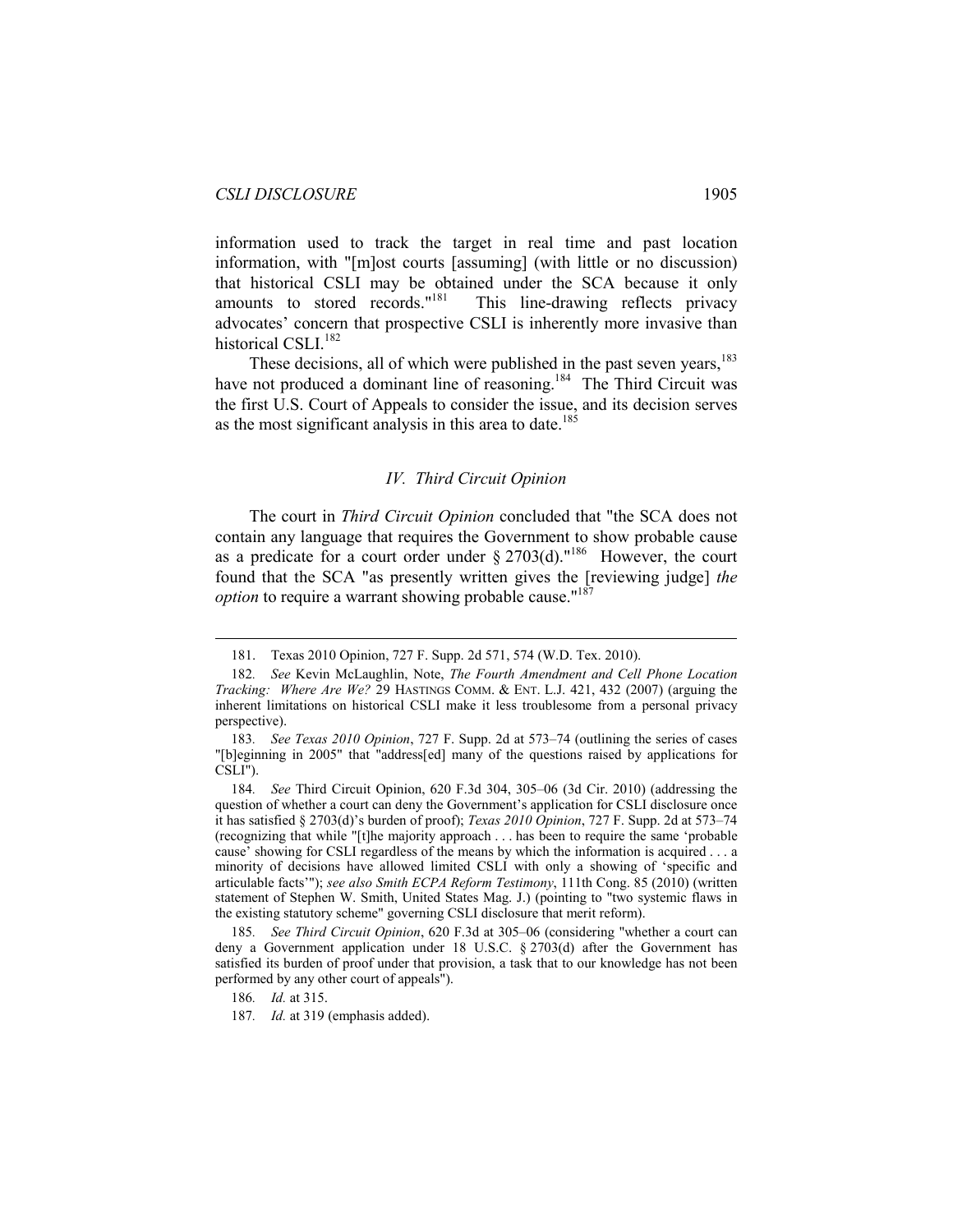#### *A. Background*

The court began by laying out the brief facts relevant to the case before it, specifying that the government had "applied for a court order pursuant to  $\ldots$  § 2703(d), to compel an unnamed cell phone provider to produce a customer's 'historical cellular tower data,' also known as cell site location information or 'CSLI.'"<sup>188</sup> After identifying generally the relevant portions of the SCA and CALEA,<sup>189</sup> Sections 2703(a) and 2703(b) were mentioned specifically in order to emphasize that the government's request was not for the contents of any communication.<sup>190</sup> The request was limited to "subscriber information" contained in  $\S 2703(c)$ .<sup>191</sup> Adopting the government's position, the court stated that "there is no dispute that historical CSLI is a 'record or other information pertaining to a subscriber . . . or customer,' and therefore falls within the scope of § 2703(c)(1)."<sup>192</sup> The court specified that the standard for disclosure of this data under § 2703(d) was a showing of "specific and articulable facts establishing reasonable grounds" that the information sought is "relevant and material to an ongoing criminal investigation."193

#### *B. Is Probable Cause Required?*

The court summarized Judge Lenihan's basic holding in the lower court, that "as a matter of statutory interpretation . . . nothing in the provisions of the electronic communications legislation authorizes it [i.e.,

<sup>188</sup>*. Id.* at 305.

<sup>189</sup>*. See id.* at 306 (identifying the SCA and CALEA as the statutes enacted after "[t]he growth of electronic communications . . . stimulated Congress to enact statutes that provide both access to information heretofore unavailable for law enforcement purposes and . . . protect users of such communication services from intrusion that Congress deems unwarranted").

<sup>190</sup>*. See id.* (specifying the scope of § 2703(a)'s coverage as "the *contents* of wire or electronic communications in electronic storage" and 2703(b)'s coverage as "the *contents* of wire or electronic communications held by a remote computing service" and noting that "[n]either of those sections is at issue here").

<sup>191</sup>*. See id.* ("The Government does not here seek disclosure of the contents of wire or electronic communications. Instead the Government seeks . . . 'a record or other information pertaining to a subscriber to or customer of such service' . . . ." (citing 18 U.S.C.  $§$  2703(c)(1) (2006))).

<sup>192</sup>*. Id.* at 307–08.

<sup>193</sup>*. Id.* at 308.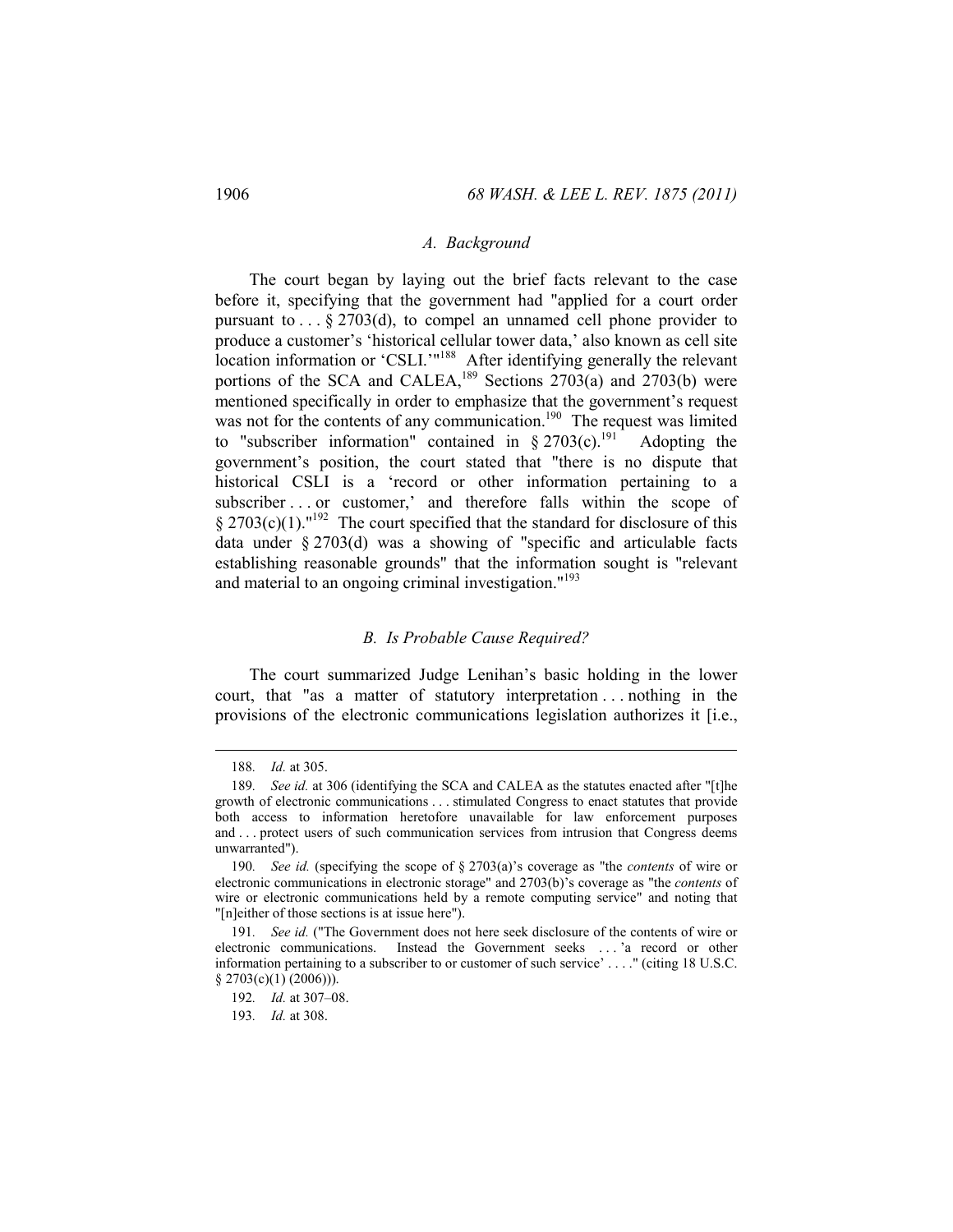the Magistrate Judge (MJ)] to order a [provider's] covert disclosure of CSLI absent a showing of probable cause under Rule 41."194 Therefore, the first issue reviewed was whether the relevant and material disclosure standard adopted by the Government, or probable cause as proposed by the amici and adopted by the lower court, was required for obtaining the disclosure order.<sup>195</sup>

Looking at the language of the SCA and the MJ's rationale, the court noted that "[i]f CSLI could be characterized as information from a tracking device, and a tracking device is not covered by the SCA, this would be a relatively straightforward case because the Government, when seeking judicial permission to install or use a tracking device, must ordinarily obtain a warrant."<sup>196</sup> The court characterized the Government's CSLI request as consisting "of records of information collected by cell towers when a subscriber makes a cellular phone call."<sup>197</sup> The court recognized that "the record of a cell phone call does indicate generally where a cell phone was used when a call was made."<sup>198</sup> However, because the court determined that CSLI was a "wire communication," not an "electronic communication," even if a cell phone is deemed a tracking device, CSLI was not excluded by the SCA's disclosure provision prohibiting inclusion of "electronic communications" obtained from a tracking device.<sup>199</sup>

Next, the court addressed the lower court's determination that "even if the CSLI here is included within the scope of  $\S 2703(c)(1)$ , the Government must show probable cause because a cell phone acts like a tracking device."<sup>200</sup> The court indicated some reticence to permit disclosure of highly particular location information absent probable cause, $201$  but distinguished the present case by characterizing historical CSLI as

<sup>194</sup>*. Id.*

<sup>195</sup>*. See id.* ("Thus, the counterpoised standards are 'probable cause,' the standard for a Rule 41 warrant, and the 'relevant and material' language in 18 U.S.C. § 2703(d).").

<sup>196</sup>*. Id.* at 309.

<sup>197</sup>*. Id.* at 310.

<sup>198</sup>*. Id.*

<sup>199</sup>*. See id.* at 309–10 ("[E]ven if the record of a cell phone call does indicate generally where a cell phone was used . . . so that the resulting CSLI was information from a tracking device, that is irrelevant here because the CSLI derives from a 'wire communication' and not an 'electronic communication.'").

<sup>200</sup>*. Id.* at 310–11.

<sup>201</sup>*. See id.* at 311 (recognizing that GPS technology can provide "much more precise location information" and expressly "tak[ing] no position whether a request for GPS data is appropriate under a § 2703(d) order").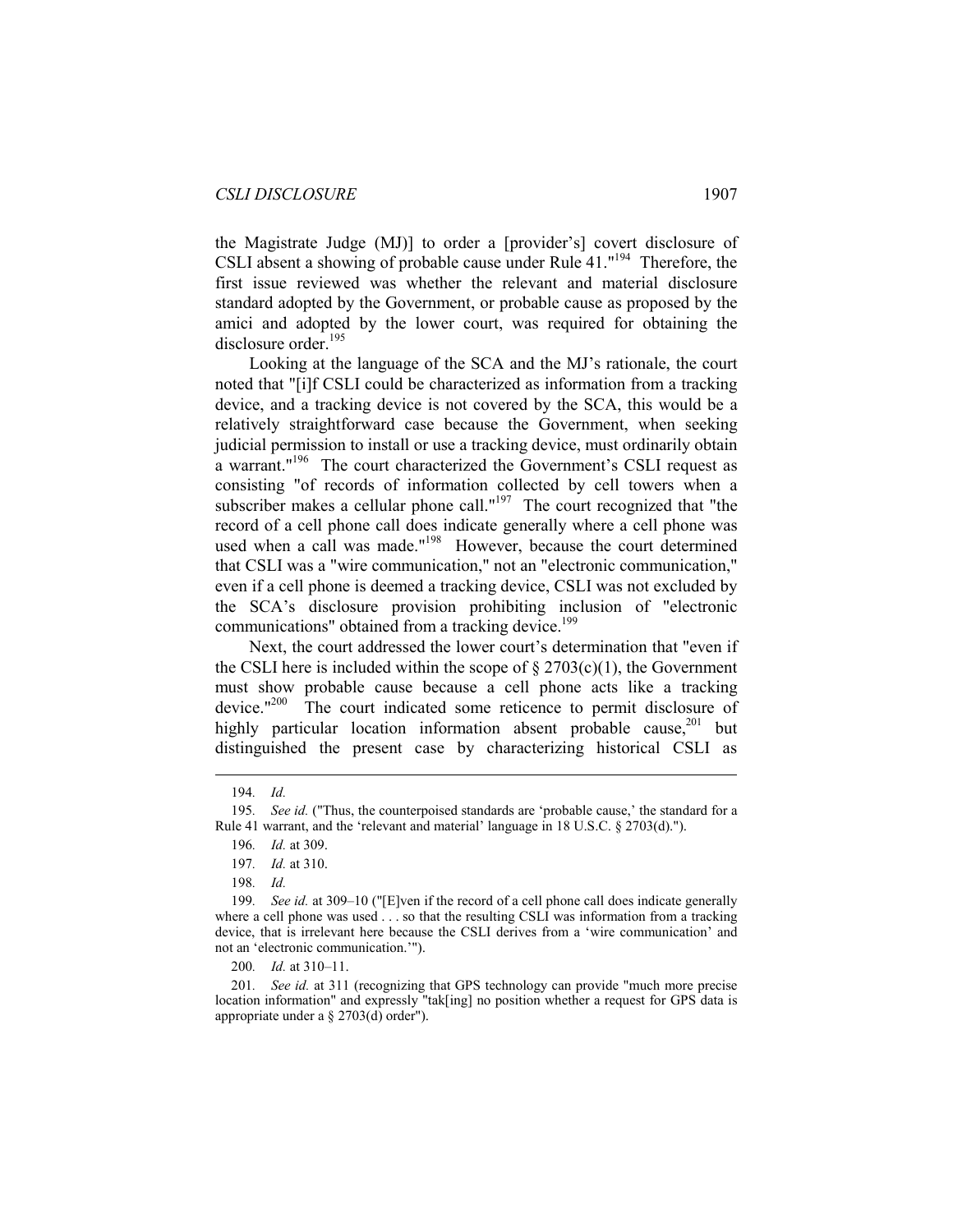"information tending to show that the cell phone user is generally at home from 7 p.m. until 7 a.m. the next morning (because the user regularly made telephone calls from that number during that time period)." $^{202}$  Rather than determine whether Judge Lenihan was right to conclude that probable cause was broadly necessary to protect citizens' legitimate expectations of privacy,203 the court instead "consider[ed] whether there was any basis for the MJ's underlying premises"204 that CSLI was protected by the Fourth Amendment and therefore a showing of probable cause is necessary in order to obtain it.205 After analyzing the rationale behind *Knotts* and Karo,<sup>206</sup> the court found that these "opinions make clear that the privacy interests at issue are confined to the interior of the home."207 The court concluded this first point by stating that: "We therefore cannot accept the MJ's conclusion that CSLI by definition should be considered information from a tracking device that, for that reason, requires probable cause for its production."208

In summary, looking to Congress's intent, the court concluded that the standard for disclosure under § 2703(d) was meant to be lower than the probable cause required for tracking devices because "cell site information provides only a rough indication of a user's location at the time a call was made or received."<sup>209</sup> Thus, the court held that CSLI could be obtained under § 2703(d) and that probable cause need not be shown to require the disclosure.<sup>210</sup>

 $\overline{a}$ 

205*. See id*. (discussing the Supreme Court's opinions in *Knotts* and *Karo* to illustrate what type of movement/location tracking falls within the Fourth Amendment's protection).

206*. See id*. (distinguishing *Karo* from *Knotts* on the basis that the tracking device in *Karo* did not reveal information about the interior of a home, and therefore did not reveal location information protected by the Fourth Amendment).

207*. Id.*

208*. Id.* at 313.

<sup>202</sup>*. Id.* 

<sup>203</sup>*. See id.* at 312 (declining to consider "the premise that CSLI can track a cell phone user to his or her location, [which led] the MJ to conclude that CSLI would encroach upon what the MJ believed were citizens' reasonable expectations of privacy regarding their physical movements and locations").

<sup>204</sup>*. Id.*

<sup>209</sup>*. See id.* at 312; *see also id.* at 311–12 (discussing the competing interpretations of FBI Agent William Shute's testimony regarding the specificity of CSLI as a possible tracking device).

<sup>210</sup>*. See id.* at 313 ("In sum, we hold that CSLI from cell phone calls is obtainable under a  $\S 2703(d)$  order and that such an order does not require the traditional probable cause determination.").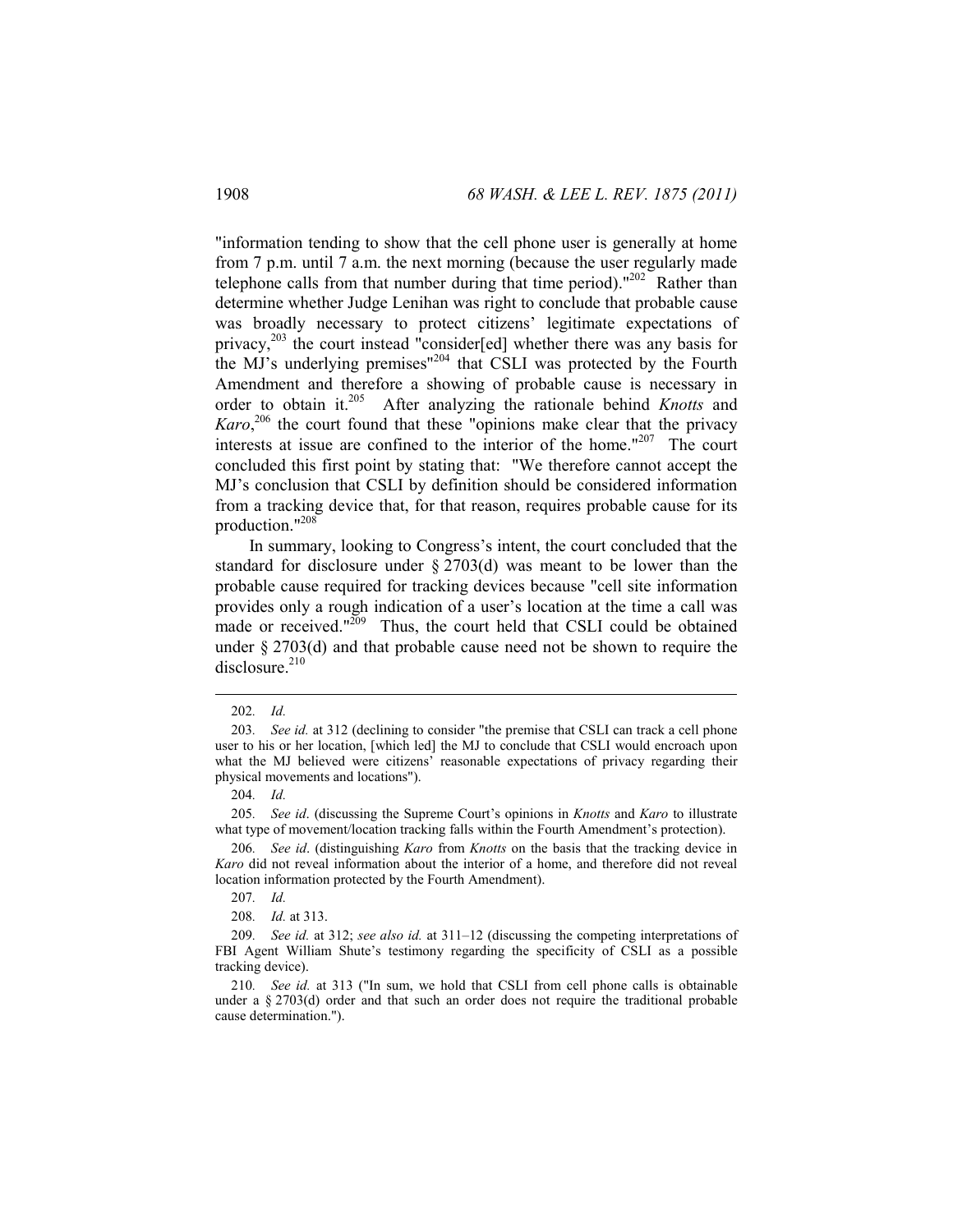#### *C. Discussion of Legislative History*

The Third Circuit disagreed with the lower court's determination that the "relevant legislative history indicates that Congress did not intend its electronic communications legislation to be read to require, on its authority, disclosure of an individual's location information."<sup>211</sup> The court points to numerous statements in the SCA's legislative history that indicate the act was intended to serve two purposes: Provide protection for private citizens from increasingly invasive electronic surveillance and, at the same time, make that technology available to the government for law enforcement purposes.212 Based on this language and Congress's stated aim in amending the statute through the CALEA "to keep pace with technological changes,"213 the court concluded that "[t]he legislative history strongly supports the conclusion that the present standard in  $\S 2703(d)$  is an 'intermediate' one" below probable cause.<sup>214</sup>

The court also disputed Judge Lenihan's interpretation of FBI Director Louis Freeh's testimony.<sup>215</sup> Judge Lenihan had concluded that "Director Freeh reassured Congress that law enforcement was not attempting to obtain via the 1994 enactments, or to otherwise alter the standards applicable to, movement/location information."<sup>216</sup> Because Director Freeh's testimony had been focused on obtaining tracking information from a pen register or trap and trace device, and use of those devices is governed by a standard lower than that required for disclosure under  $\S 2703(d)$ , the

 <sup>211.</sup> Pennsylvania 2008 Opinion, 534 F. Supp. 2d 585, 610 (W.D. Pa. 2008), *vacated*, 620 F.3d 304 (3d Cir. 2010); *see* Third Circuit Opinion, 620 F.3d 304, 313 (3d Cir. 2010) ("We also have reviewed the legislative history of the SCA and find no support for [the magistrate judge's] conclusion.").

<sup>212</sup>*. See Third Circuit Opinion*, 620 F.3d at 313 (citing Senate and House reports to the effect that the legislation was intended to "protect[] privacy interests in personal and proprietary information, while protecting the Government's legitimate law enforcement needs" (quoting S. Rep. No. 99-541, at 1 (1986), *reprinted in* 1986 U.S.C.C.A.N. 3555, 3555)).

<sup>213</sup>*. Id.* at 314.

<sup>214</sup>*. See id.* ("Senate Report No. 103-402 states that § 2703(d) 'imposes an intermediate standard to protect on-line transactional records.'" (quoting S. Rep. No. 103-402, at 10  $(1994))$ .

<sup>215</sup>*. See id.* ("Director Freeh's testimony, referred to by the MJ, does not provide support for the MJ's conclusion that a warrant is required to obtain CSLI.").

<sup>216</sup>*. Pennsylvania 2008 Opinion*, 534 F. Supp. 2d at 596.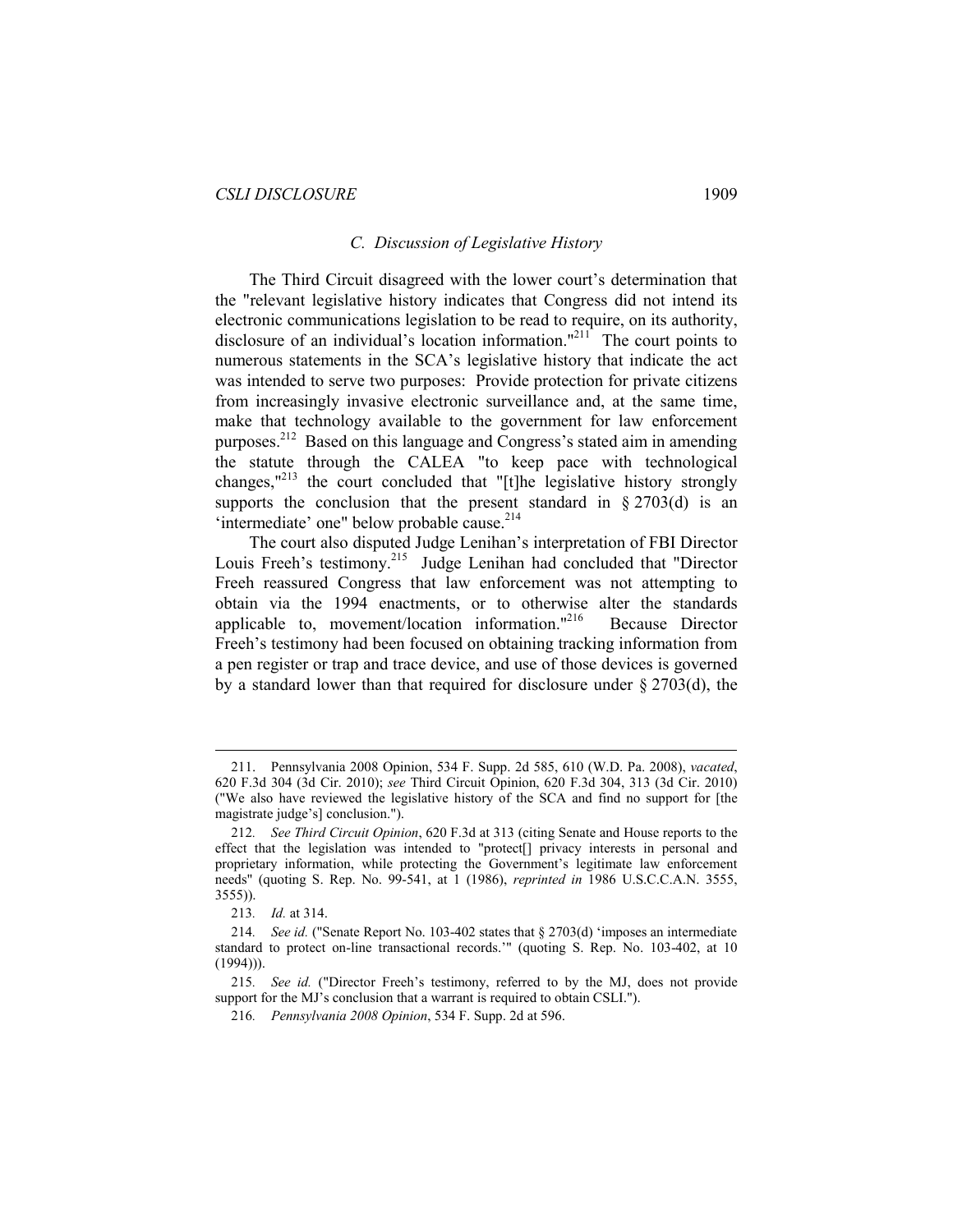court found that the testimony was not probative of Congress's intent with regard to § 2703(d)'s relevant and material standard.<sup>217</sup>

#### *D. Can Probable Cause Ever Be Required?*

The court then proceeded to consider whether magistrate judges have the discretion to require a probable cause warrant on a case-by-case basis.<sup>218</sup> The court considered the amici's argument $2^{19}$  that the statute's language established a necessary, but insufficient, condition for disclosure of the requested information.<sup>220</sup> The court agreed with the government that "a magistrate judge does not have arbitrary discretion"<sup>221</sup> to require probable cause in a given case,<sup>222</sup> but expressed concern "with the breadth of the Government's interpretation of the statute that could give the Government the virtually unreviewable authority to demand a  $\S 2703(d)$  order on nothing more than its assertion." $223$  The court recognized that the government's position would preclude magistrate judges from making particularized determinations as to whether the "disclosure would implicate the Fourth Amendment, as it could if it would disclose location information about the interior of a home."224

In response to the Fourth Amendment concerns, the Government advanced the argument that CSLI was not protected because the subscriber

<sup>217</sup>*. See* Third Circuit Opinion, 620 F.3d 304, 314–15 (3d Cir. 2010) (discussing the focus of Director Freeh's testimony on pen register and trap and trace devices and concluding that "the legislative history does not show that Congress intended to exclude CSLI or other location information from § 2703(d)").

<sup>218</sup>*. See id.* at 315 (addressing the contention of the amici "that magistrate judges do have the discretion to require warrants").

<sup>219</sup>*. See id.* at 306 n.1 (explaining that "because the Government's application was *ex parte*, there was no adverse party to review or oppose it," but the court received amici briefs from the Electronic Frontier Foundation, the ACLU-Foundation of Pennsylvania, Inc., and the Center for Democracy and Technology "hereafter jointly referred to as 'EFF'").

<sup>220</sup>*. See id.* at 316 (discussing the argument that the "only if" language in § 2703(d) should be read as a necessary condition for disclosure but that satisfaction is not sufficient in-and-of-itself to compel disclosure).

<sup>221</sup>*. Id.* 

<sup>222</sup>*. See id.* ("Indeed, no judge in the federal courts has arbitrary discretion to issue an order.").

<sup>223</sup>*. Id.* at 317.

<sup>224</sup>*. Id.*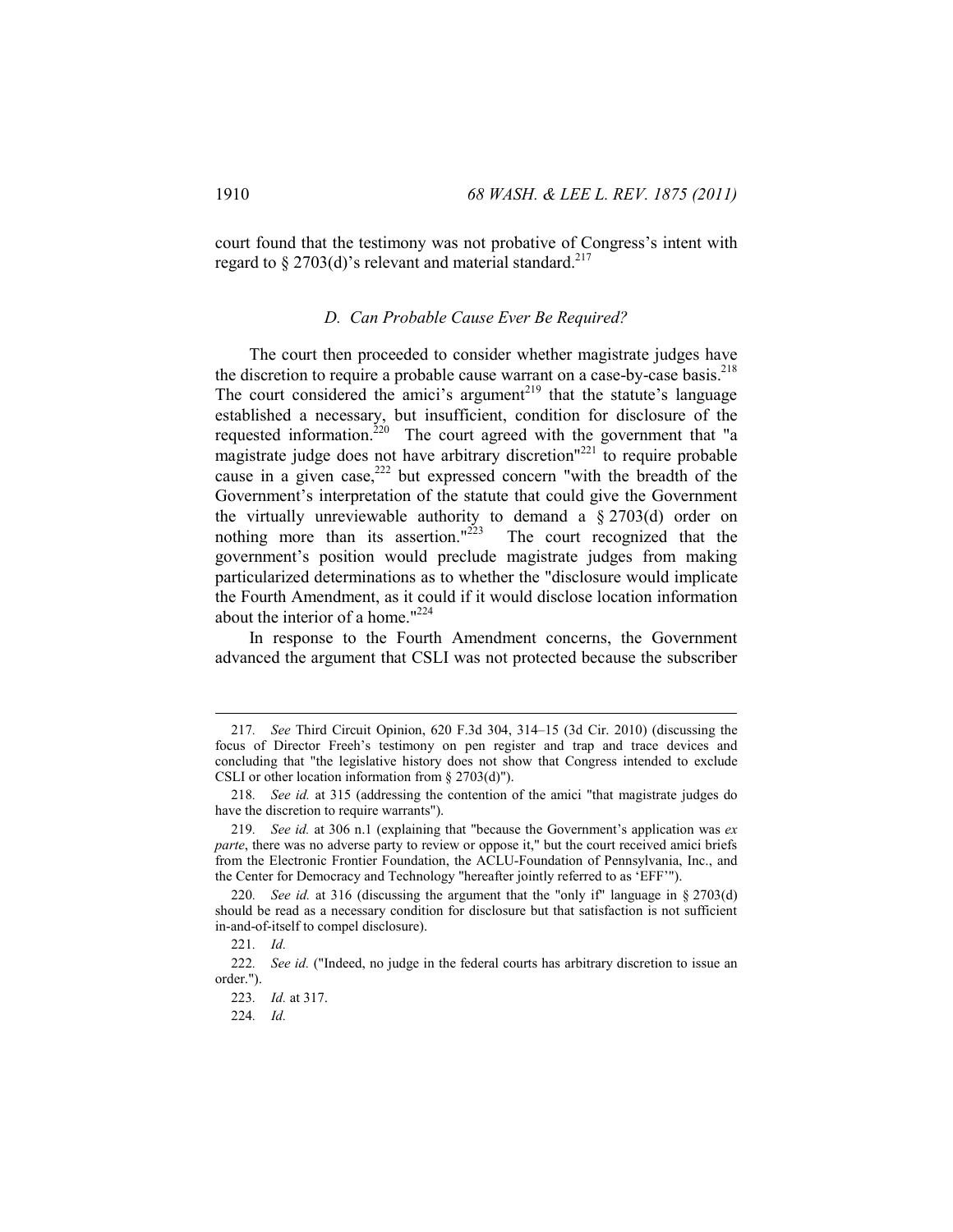had voluntarily disclosed that information to a third party.<sup>225</sup> The Third Circuit considered the Government's assumption of risk argument,<sup>226</sup> and summarily rejected it. $227$  The court agreed with the EFF that "it is unlikely that cell phone customers are aware that their cell phone providers *collect* and store historical location information."228

Lastly, the court revisited *Karo* in order to illustrate the importance of Fourth Amendment oversight.<sup>229</sup> The court lamented the "failure of Congress to make its intention clear<sup>1230</sup> and concluded that "[a] review of the statutory language suggests that the Government can proceed to obtain records pertaining to a subscriber by several routes, one being a warrant with its underlying requirement of probable cause, and the second being an order under  $\frac{2703(d)}{m^{231}}$  Based on this interpretation, the court found that, as written, the statute gave magistrate judges the option to require a showing of probable cause in any individual case, while recommending that this option be used sparingly.<sup>232</sup> Applying these principles to the instant case, the court vacated the magistrate judge's order denying the Government's application, and remanded the application to the district court to determine whether the Government had satisfied the standard of specific and articulable facts that are relevant and material.<sup>233</sup>

<sup>225</sup>*. See id.* ("The Government argues that no CSLI can implicate constitutional protections because the subscriber has shared its information with a third party, i.e., the communications provider.").

<sup>226</sup>*. See id.* (discussing the Government's citation to *United States v. Miller* and *Smith v. Maryland*).

<sup>227</sup>*. See id.* ("A cell phone customer has not 'voluntarily' shared his location information with a cellular provider in any meaningful way.").

<sup>228</sup>*. Id.*

<sup>229</sup>*. See id.* at 318 (looking to the Supreme Court's decision in *Karo* for the general proposition that "[i]ndiscriminate monitoring of property that has been withdrawn from public view would present far too serious a threat to privacy interests in the home to escape entirely some sort of Fourth Amendment oversight" (quoting United States v. Karo, 468 U.S. 705, 716 (1984))); *see also id.* ("The Government is also not free from the warrant requirement merely because it is investigating criminal activity.").

<sup>230</sup>*. Id.* at 319.

<sup>231</sup>*. Id.* 

<sup>232</sup>*. See id.* (conceding that "the statute as presently written gives the MJ the option to require a warrant showing probable cause" but recommending that "it is an option to be used sparingly because Congress also included the option of a § 2703(d) order").

<sup>233</sup>*. See id.* (noting that MJ never determined whether the government actually made the showing required by § 2703(d) and remanding for determination of that issue).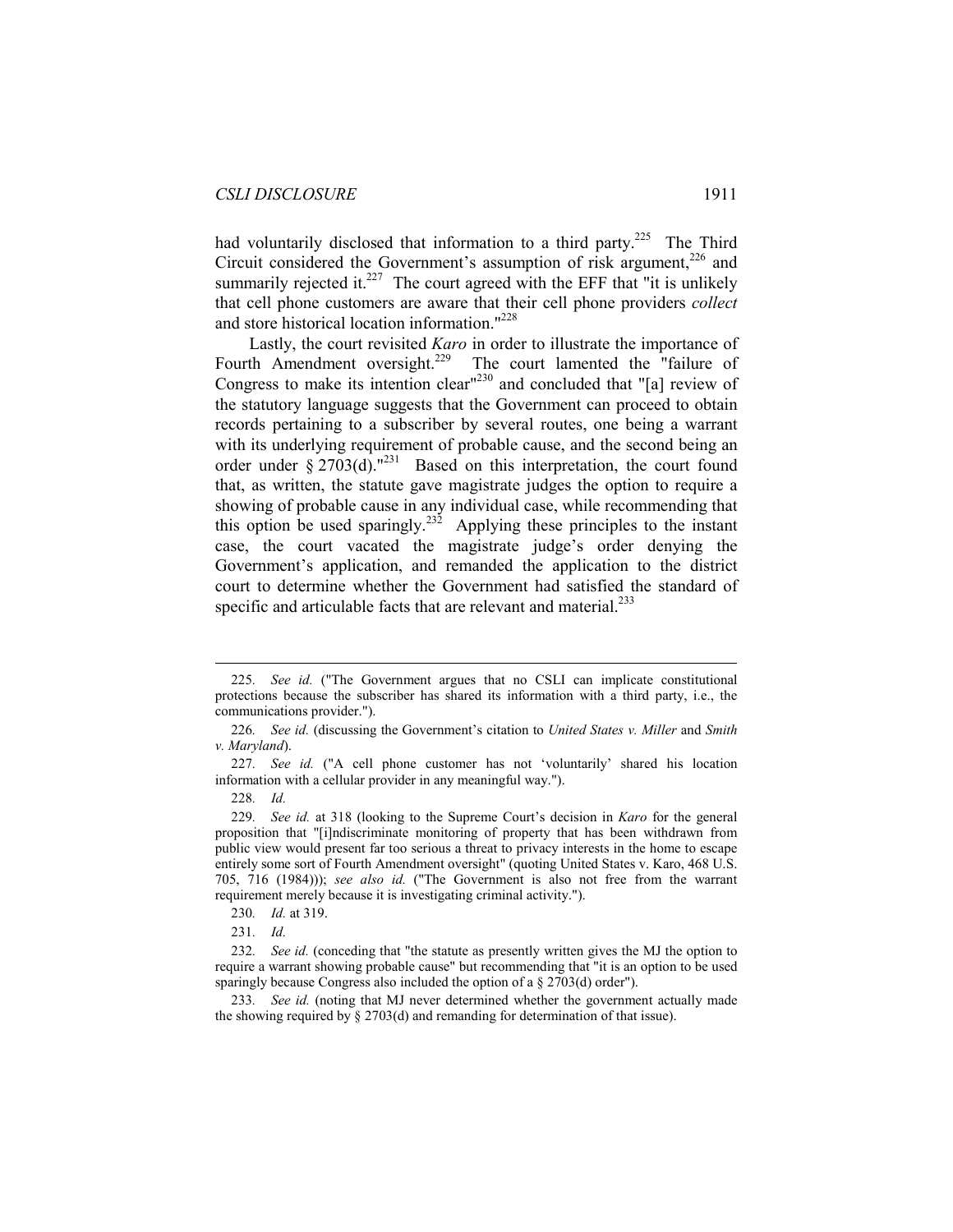#### *E. Judge Tashima's Concurrence*

Judge Tashima concurred with the majority in *Third Circuit Opinion*, and wrote separately to address concerns regarding the level of discretion that the court appeared to be granting to magistrate judges.<sup>234</sup> Judge Tashima was in agreement with the majority that § 2703(d) articulates the burden of proof the government must show to compel CSLI disclosure,<sup>235</sup> but disagreed with the proposition that magistrate judges retained the discretion to require a showing of probable cause in individual cases.<sup>236</sup>

In response to these concerns, the concurrence proposes that a magistrate judge should only be able to deny a disclosure request if the magistrate judge: (1) "finds that the government failed to present specific and articulable facts sufficient to meet the standard under  $\S 2703(d)$ "; or (2) "finds that the order would violate the Fourth Amendment absent a showing of probable cause because it allows police access to information which reveals a cell phone user's location within the interior or curtilage of the home. $1237$ 

#### *V. Analysis of Third Circuit Opinion*

The Third Circuit's opinion arrives at a strange conclusion: Magistrate judges are granted discretion to require a showing of probable cause in individual cases, but this discretion is to be used sparingly, and no specific guidance is provided as to when this discretionary action is warranted.<sup>238</sup> Judge Tashima's concurrence recognizes this incongruity and provides a coherent recommendation for when such discretion should be exercised.<sup>239</sup>

<sup>234</sup>*. See id.* at 319 (Tashima, J., concurring) ("I write separately, however, because I find the majority's interpretation of the discretion granted to a magistrate judge by 18 U.S.C. § 2703(d) troubling.").

<sup>235</sup>*. See id.* at 319–20 (agreeing with the majority's holding that "CSLI from cell phone calls is obtainable under a  $\S 2703(d)$  order and that such an order does not require the traditional probable cause determination").

<sup>236</sup>*. See id.* at 320 (claiming that "the majority then appears to contradict its own holding" by stating that "the statute as presently written gives the MJ the option to require a warrant showing probable cause").

<sup>237</sup>*. See id.* (citing Kyllo v. United States, 533 U.S. 27, 35–36 (2001)).

<sup>238</sup>*. See* Third Circuit Opinion, 620 F.3d 304, 319 (3d Cir. 2010) (concluding that the Stored Communications Act "as presently written gives the [reviewing judge] *the option* to require a warrant showing probable cause" (emphasis added)).

<sup>239</sup>*. See id.* at 320 (Tashima, J., concurring) (recommending that "the magistrate may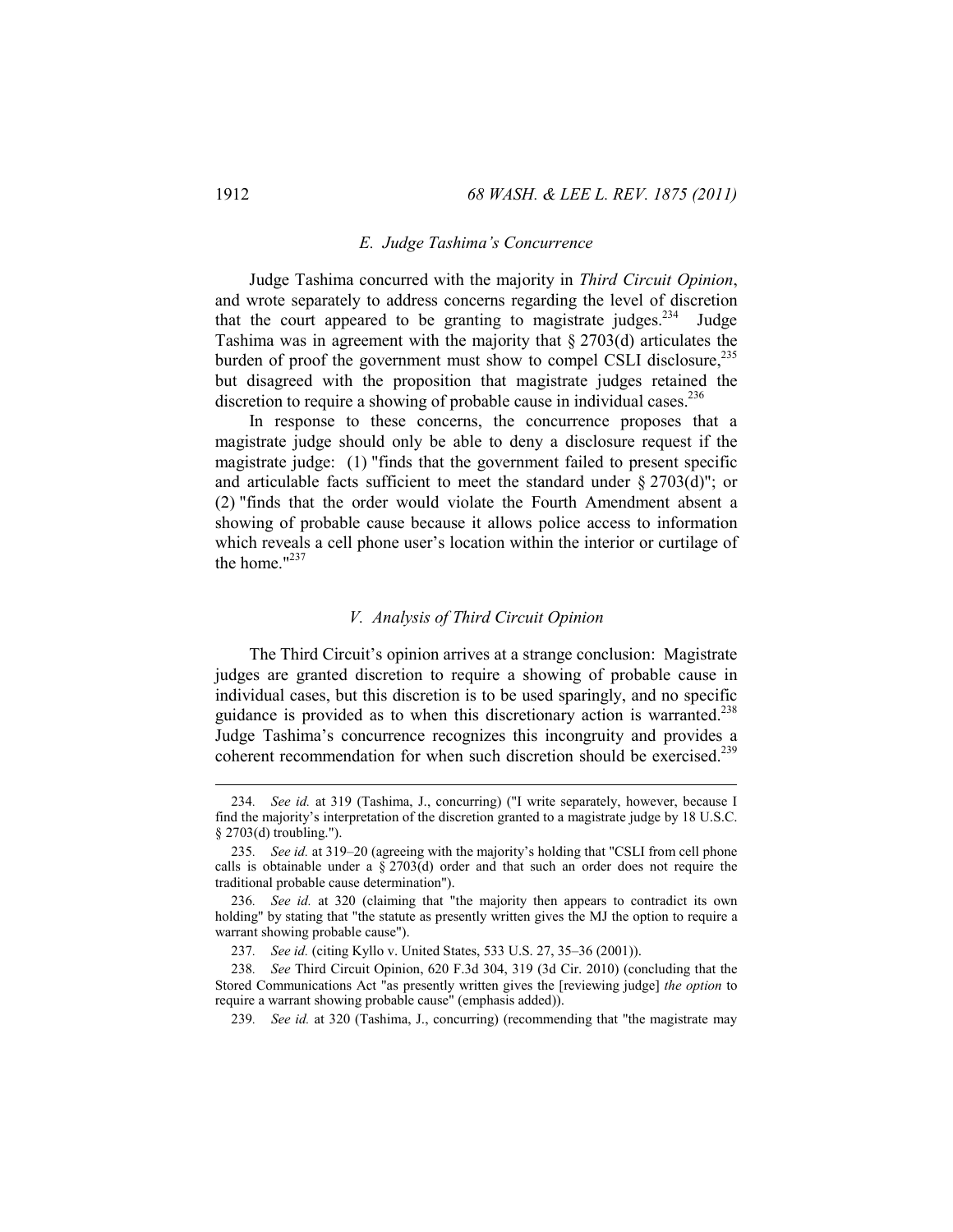If CSLI reveals location information inside of a private residence, that information is protected by the Fourth Amendment.<sup>240</sup> The court is explicit throughout the opinion in recognizing the importance of protecting privacy in the home.<sup>241</sup> How then, does the court arrive at a conclusion that would generally permit the government to order disclosure of information that potentially was obtained from inside a private residence absent a probable cause requirement?

#### *A. The Third Circuit's Interpretation of CSLI Technology*

The answer to this question can be gleaned from a number of the court's statements regarding CSLI technology. In the court's discussion of whether CSLI should be classified as a wire communication or an electronic communication, CSLI is described as "records of information collected by cell towers when a subscriber makes a cellular phone call."<sup>242</sup> The conclusion that CSLI may in some instances be properly classified as information from a tracking device is thereafter predicated on circumstances where "the record of a cell phone call does indicate generally where a cell phone was used *when a call was made*."<sup>243</sup> Later, the court summarizes its impression of historical CSLI as possibly "providently"

242*. Id.* at 310.

 $\overline{a}$ 

243*. Id.* (emphasis added).

refuse to issue the § 2703(d) order" if "the order would violate the Fourth Amendment absent a showing of probable cause because it allows police access to information which reveals a cell phone user's location within the interior or curtilage of the home").

<sup>240</sup>*. See* Kyllo v. United States, 533 U.S. 27, 40 (2001) ("[T]he Fourth Amendment draws 'a firm line at the entrance to the house.'" (quoting Payton v. New York, 445 U.S. 573, 590 (1980))); *Third Circuit Opinion*, 620 F.3d at 318 ("Indiscriminate monitoring of property that has been withdrawn from public view would present far too serious a threat to privacy interests in the home to escape entirely some sort of Fourth Amendment oversight." (quoting United States v. Karo, 468 U.S. 705, 716 (1984))).

<sup>241</sup>*. See Third Circuit Opinion*, 620 F.3d at 312 (looking to the Supreme Court's decisions in *Knotts* and *Karo* and concluding that those "opinions make clear that the privacy interests at issue are confined to the interior of the home"); *id.* at 317 (expressing concern that the Government's position would preclude magistrate judges from making particularized determinations as to whether the "disclosure would implicate the Fourth Amendment, as it could if it would disclose location information about the interior of a home"); *id.* at 318 ("Indiscriminate monitoring of property that has been withdrawn from public view would present far too serious a threat to privacy interests in the home to escape entirely some sort of Fourth Amendment oversight." (quoting United States v. Karo, 468 U.S. 705, 716 (1984))).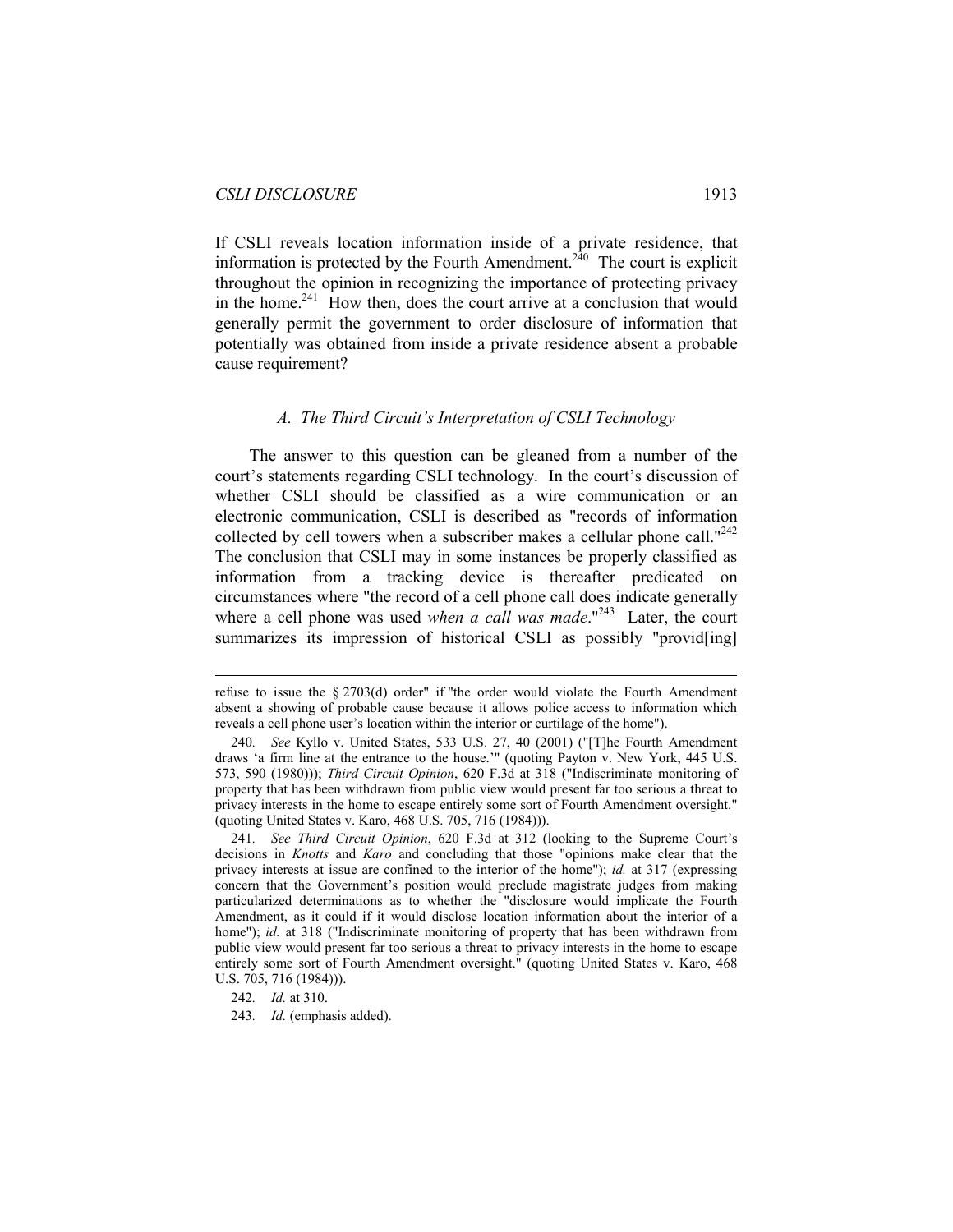information tending to show that the cell phone user is generally at home from 7 p.m. until 7 a.m. the next morning (because the user regularly made telephone calls from that number during that time period). $1244$  Clearly, the court is proceeding on the understanding that CSLI is only created when a user makes or receives a phone call. This is simply not the case. CSLI is created whenever a cellular phone registers with the network, a process that occurs approximately every seven seconds.<sup>245</sup> In the hands of law enforcement, disclosed CSLI can be used to provide detailed information about the location and movement of an individual carrying the device, even if that individual never makes a call.<sup>246</sup>

The fundamental misunderstanding about the breadth of information CSLI provides is also implicit in Judge Tashima's concurring opinion.<sup>247</sup> After recognizing that the discretion the majority granted to magistrate judges is arbitrary,<sup>248</sup> Judge Tashima proposes to "cabin the magistrate's  $\frac{d}{dx}$  discretion<sup>"249</sup> to require probable cause only where the government has failed to make the requisite showing under  $\S 2703(d)$ ,<sup>250</sup> or where "it allows

246*. See* Lockwood, *supra* note 5, at 312 ("The reality that people carry their cell phones on their persons means that cell phone tracking technology potentially offers a detailed view of a given subscriber's movements rather than simply providing callidentifying information."); *see also id*. at 309 ("Even when users are not making or receiving calls, cell phones communicate with the nearest cell tower to register.").

247*. See* Third Circuit Opinion, 620 F.3d 304, 319–20 (3d Cir. 2010) (Tashima, J., concurring) (expressing disagreement with the majority opinion's grant of discretion to magistrate judges to require probable cause and advocating for a showing of probable cause only when the information will place the cell phone user within the home with no mention of how often this will occur).

248*. See id.* at 320 ("[T]he majority's interpretation of the statute . . . vests magistrate judges with arbitrary and uncabined discretion to grant or deny issuance of § 2703(d) orders at the whim of the magistrate . . . .").

249*. Id.*

250*. See id.* ("I would cabin the magistrate's discretion by holding that the magistrate may refuse to issue the  $\S 2703(d)$  order only if she finds that the government failed to present specific and articulable facts sufficient to meet the standard under § 2703(d) . . . .").

<sup>244</sup>*. See id.* at 311 (concluding that "[w]ith that information, the Government may argue in a future case that a jury can infer that the cell phone user was at home at the time and date in question").

<sup>245</sup>*. See* Pennsylvania 2008 Opinion, 534 F. Supp. 2d 585, 589–90 (W.D. Pa. 2008) ("Cell phones, whenever on, now automatically communicate with cell towers, constantly relaying their location information to the towers serving their network and scanning for the one that provides the strongest signal/best reception. This process, called 'registration', occurs approximately every seven seconds."), *vacated*, 620 F.3d 304 (3d Cir. 2010); Lockwood, *supra* note 5, at 309 ("Even when users are not making or receiving calls, cell phones communicate with the nearest cell tower to register.").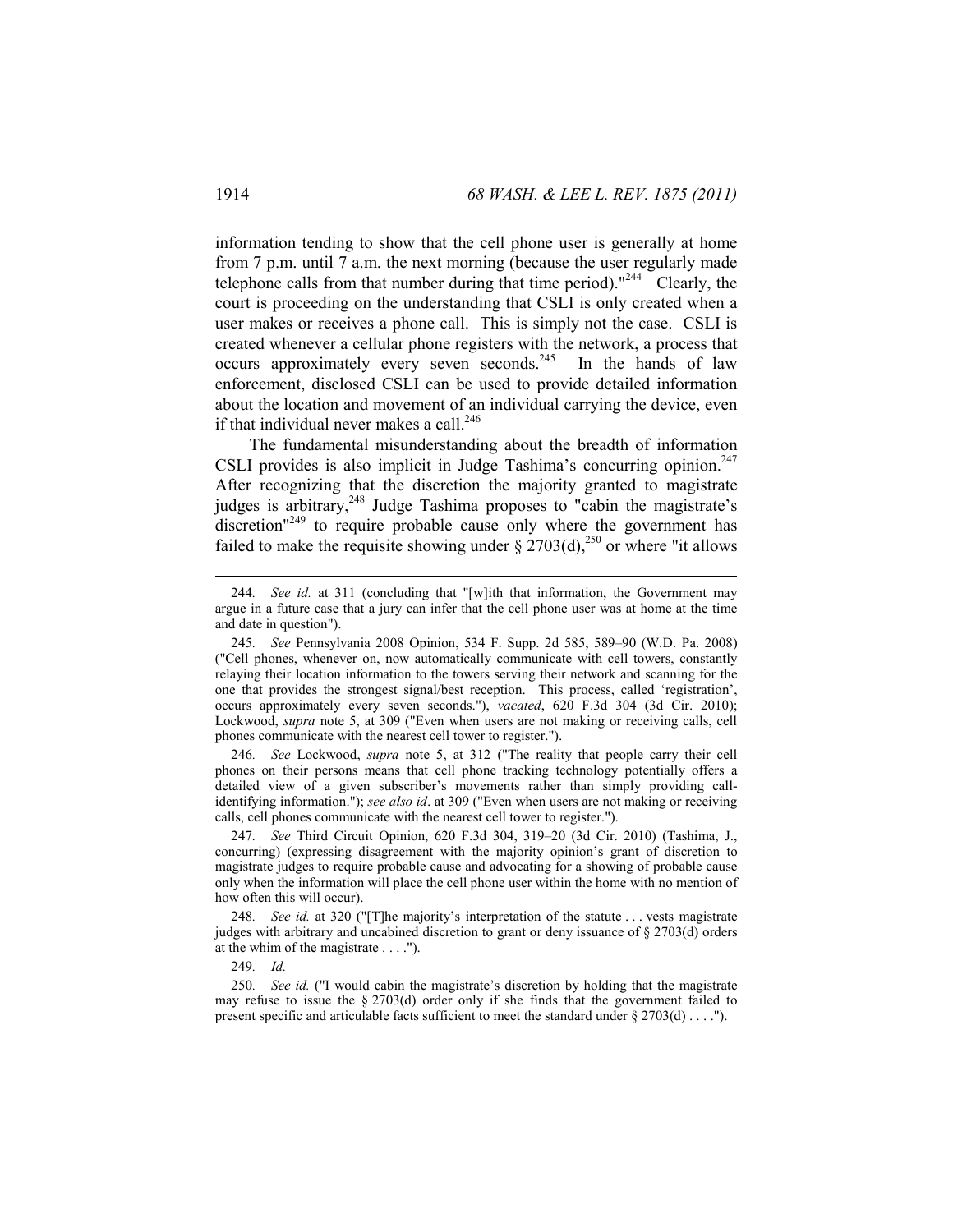police access to information which reveals a cell phone user's location within the interior or curtilage of the home."<sup>251</sup> Ironically, Tashima's recognition that granting magistrate judges the discretion to require probable cause is unwarranted unless the Fourth Amendment is implicated, which presumably would lead to most disclosure requests being granted based on satisfying  $\S 2703(d)$ ,<sup>252</sup> actually illustrates why probable cause should almost always be required—CSLI provides sufficiently detailed information to implicate the Fourth Amendment in almost every case.<sup>253</sup>

#### *B. What Is Protected by the Fourth Amendment?*

Although the Third Circuit's opinion appears to mischaracterize CSLI technology, $254$  the court is consistent throughout its opinion in identifying how integral the Fourth Amendment is to this issue.<sup>255</sup> The court explicitly rejects the argument that cell phone users voluntarily disclose their location information to third parties.<sup>256</sup> Additionally, there are numerous statements in the opinion expressing the court's concern that CSLI might be able to provide law enforcement information about an individual's location within

 $\overline{a}$ 

256*. See id.* at 317 ("A cell phone customer has not 'voluntarily' shared his location information with a cellular provider in any meaningful way.").

<sup>251</sup>*. Id.* 

<sup>252</sup>*. See id*. ("[T]he magistrate may refuse to issue the § 2703(d) order here only if she finds that the government failed to present specific and articulable facts sufficient to meet the standard under  $\S 2703(d)$  or, alternatively, finds that the order would violate the Fourth Amendment absent a showing of probable cause . . . .").

<sup>253</sup>*. See infra* Part VI (describing the extremely limited circumstances in which CSLI would not place targets within their homes).

<sup>254</sup>*. See supra* Part V.A (pointing out language in *Third Circuit Opinion* which indicates the court's misunderstanding that CSLI is only created when a call is made or received).

<sup>255</sup>*. See* Third Circuit Opinion, 620 F.3d 304, 312 (3d Cir. 2010) (looking to the Supreme Court's decisions in *Knotts* and *Karo* and concluding that those "opinions make clear that the privacy interests at issue are confined to the interior of the home"); *id.* at 317 (expressing concern that the Government's position would preclude magistrate judges from making particularized determinations as to whether the "disclosure would implicate the Fourth Amendment, as it could if it would disclose location information about the interior of a home"); *id.* at 318 ("Indiscriminate monitoring of property that has been withdrawn from public view would present far too serious a threat to privacy interests in the home to escape entirely some sort of Fourth Amendment oversight." (quoting United States v. Karo, 468 U.S. 705, 716 (1984))); *id.* at 320 (Tashima, J., concurring) (proposing magistrate judges should only be permitted to exercise their discretion to require probable cause in cases where "the order would violate the Fourth Amendment absent a showing of probable cause").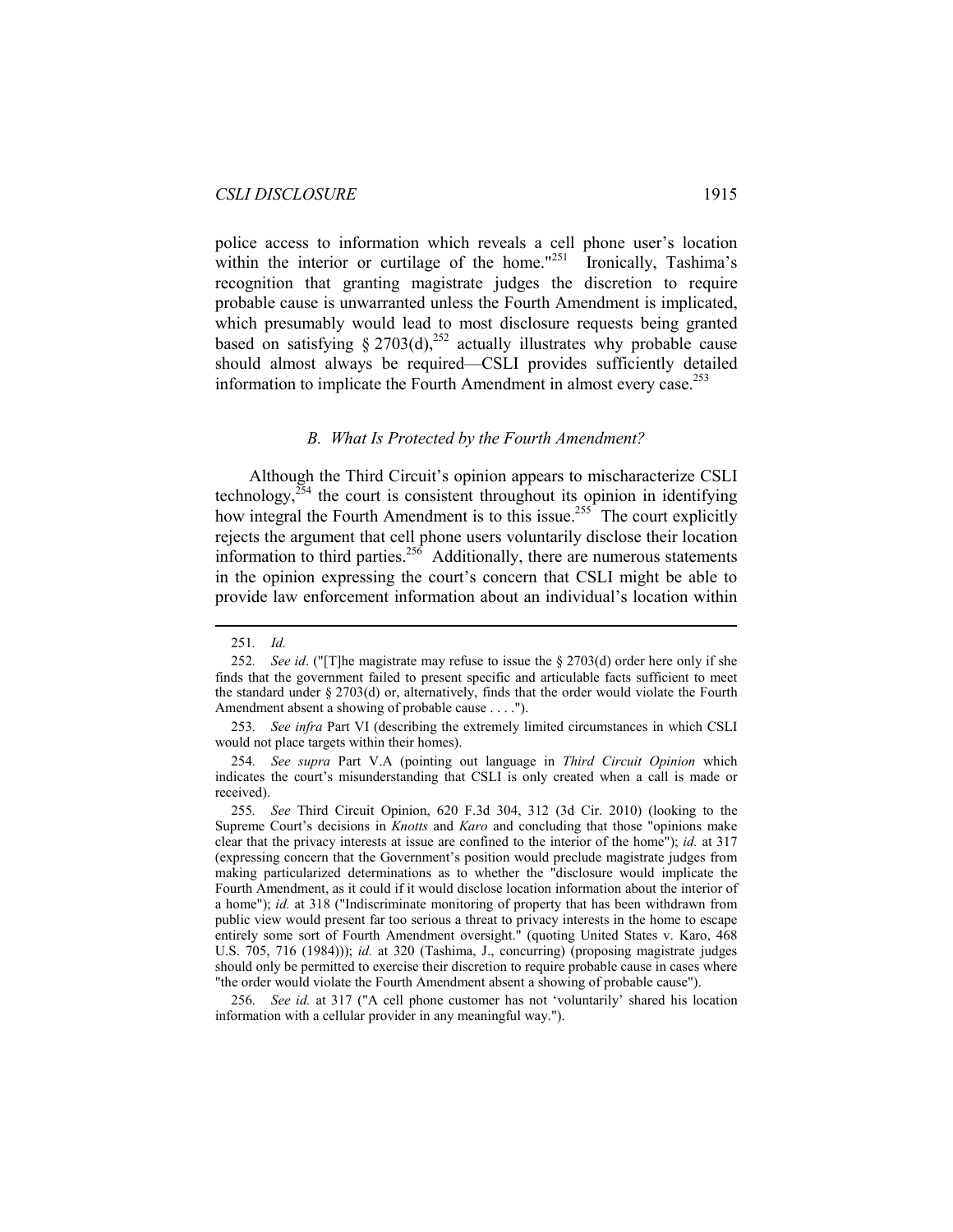a private residence.<sup>257</sup> The court also states that the general public is not aware of this passive electronic surveillance technology.<sup>258</sup> What the majority opinion glosses over is how a reviewing magistrate judge should take these interests into account in deciding whether or not to issue a disclosure order.<sup>259</sup> The concurrence by Judge Tashima posits the answer to this question by noting that where the magistrate judge expects the information sought will implicate the Fourth Amendment, probable cause should be required.<sup>260</sup> However, Judge Tashima seems to indicate that CSLI requests will rarely implicate the Fourth Amendment.

The court's grant of discretionary authority to magistrate judges is troublesome in two respects. First, if the Fourth Amendment does not protect CSLI, the statutory standard is clear and there is no articulable basis for demanding a showing of probable cause.<sup>261</sup> This recognition is reflected in the court's admonishment that though "the statute as presently written gives the MJ the option to require a warrant showing probable cause . . . it is an option to be used sparingly."<sup>262</sup> Second, if the Fourth Amendment does protect the location information sought, the probable cause requirement attaches. Although the legislative history may be ambiguous

258*. See id.* at 317 (agreeing with the EFF that "it is unlikely that cell phone customers are aware that their cell phone providers *collect* and store historical location information").

262*. See id.* (recommending the option to require probable cause be used sparingly after consistently noting that under § 2703(d) "there is no such explicit requirement").

<sup>257</sup>*. See id.* at 312 (looking to the Supreme Court's decisions in *Knotts* and *Karo* and concluding that those "opinions make clear that the privacy interests at issue are confined to the interior of the home"); *id.* at 317 (expressing concern that the Government's position would preclude magistrate judges from making particularized determinations as to whether the "disclosure would implicate the Fourth Amendment, as it could if it would disclose location information about the interior of a home"); *id.* at 318 ("'Indiscriminate monitoring of property that has been withdrawn from public view would present far too serious a threat to privacy interests in the home to escape entirely some sort of Fourth Amendment oversight.'" (quoting United States v. Karo, 468 U.S. 705, 716 (1984))).

<sup>259</sup>*. See id.* at 319 (refusing to remove the option to require a warrant in an individual case and remanding only with instruction that the magistrate judge "give a full explanation that balances the Government's need . . . for the information with the privacy interests of cell phone users").

<sup>260</sup>*. See id.* at 320 (Tashima, J., concurring) (recommending the magistrate's discretion to require probable cause be exercised where "the order would violate the Fourth Amendment absent a showing of probable cause because it allows police access to information which reveals a cell phone user's location within the interior or curtilage of the home").

<sup>261</sup>*. See id.* at 319 (majority opinion) ("A warrant requires probable cause, but there is no such explicit requirement for securing a § 2703(d) order.").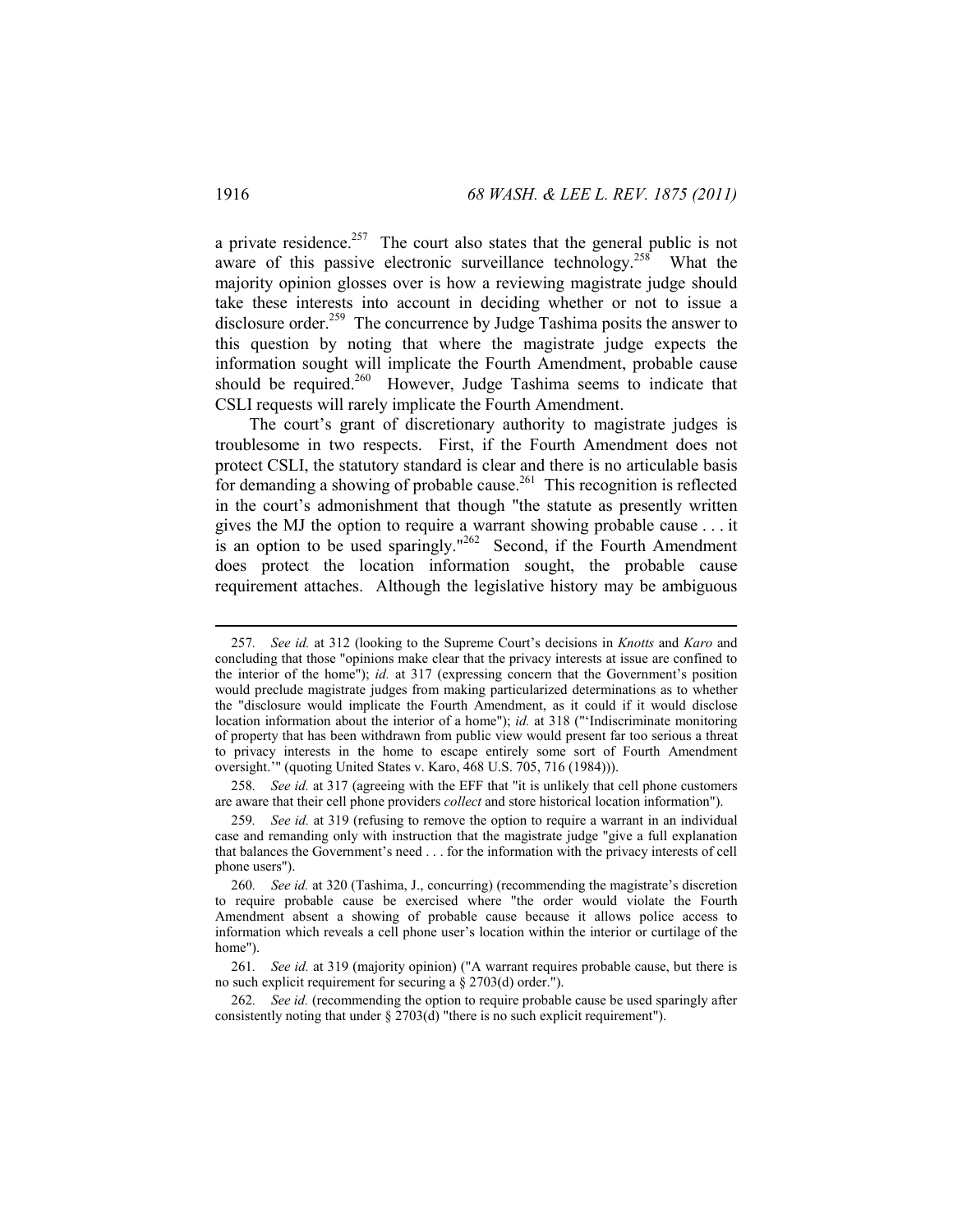$\overline{a}$ 

with regard to whether Congress intended to permit disclosure of location information, $263$  there is no indication that it intended to erode privacy in the home where an individual's Fourth Amendment interest is strongest.<sup>264</sup>

#### *VI. Proposed Solution*

Viewing the court's analysis in light of the realities of CSLI technology, the precedent it creates for lower courts is both inadequate to protect the residential privacy interests of individuals and gives unclear guidance to law enforcement seeking to use CSLI for legitimate purposes. However, there is a ready solution to this incongruity that can be extrapolated from the majority and concurring opinions.

First, the court repeatedly notes that if CSLI reveals location information about the interior of the home, that information raises Fourth Amendment concerns.<sup>265</sup> Judge Tashima's concurrence specifically cited disclosure of location-within-the-home information as the circumstance which should cause a magistrate judge to require a showing of probable cause.266 On the other hand, CSLI that tracks an individual's location

<sup>263</sup>*. See supra* Part IV.C (discussing the Third Circuit's interpretation of the SCA's legislative history in comparison to the lower court's contrary interpretation).

<sup>264</sup>*. See* Kyllo v. United States, 533 U.S. 27, 40 (2001) ("[T]he Fourth Amendment draws 'a firm line at the entrance to the house.'" (quoting Payton v. New York, 445 U.S. 573, 590 (1980))); Third Circuit Opinion, 620 F.3d 304, 317 (3d Cir. 2010) (expressing concern that the Government's position would preclude magistrate judges from making particularized determinations as to whether the "disclosure would implicate the Fourth Amendment, as it could if it would disclose location information about the interior of a home").

<sup>265</sup>*. See Third Circuit Opinion*, 620 F.3d at 312 (looking to the Supreme Court's Fourth Amendment decisions in *Knotts* and *Karo* and concluding that those "opinions make clear that the privacy interests at issue are confined to the interior of the home"); *id.* at 317 (expressing concern that the Government's position would preclude magistrate judges from making particularized determinations as to whether the "disclosure would implicate the Fourth Amendment, as it could if it would disclose location information about the interior of a home"); *id.* at 318 ("Indiscriminate monitoring of property that has been withdrawn from public view would present far too serious a threat to privacy interests in the home to escape entirely some sort of Fourth Amendment oversight." (quoting United States v. Karo, 468 U.S. 705, 716 (1984))).

<sup>266</sup>*. See id.* at 320 (Tashima, J., concurring) (recommending the magistrate's discretion to require probable cause be exercised where "the order would violate the Fourth Amendment absent a showing of probable cause because it allows police access to information which reveals a cell phone user's location within the interior or curtilage of the home").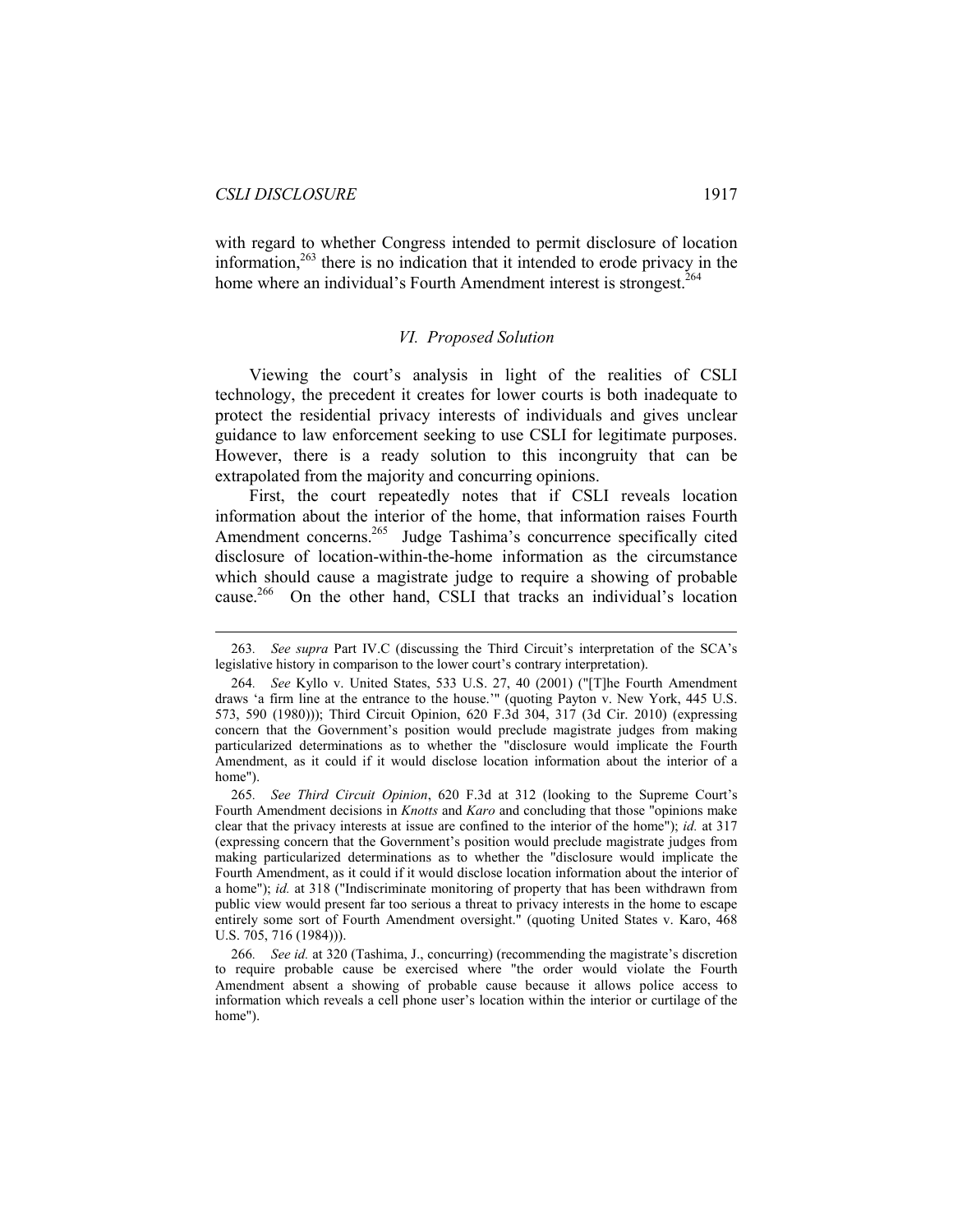outside of the home is indistinguishable from location information that could be obtained via in-person surveillance.<sup>267</sup> As the court makes clear and precedent amply supports, this type of public-location surveillance does not implicate the Fourth Amendment.<sup>268</sup> Thus, the threshold determination must be whether a given disclosure order will likely reveal an individual's location within the home.

In order to answer this question in the negative, a reviewing magistrate judge would have to decide that automatic cell phone registration, which takes place approximately every seven seconds,<sup>269</sup> would not place the target within the home at any point during the period for which disclosure is requested. Placement of an individual within their residence during the period of time for which CSLI is sought implicates the Fourth Amendment and its probable cause requirement.<sup>270</sup>

To see just how often this situation will arise, it may be illustrative to return to the hypothetical presented at the end of Part  $II^{271}$ . Assume the government obtains a broad CSLI disclosure order on a Monday. Historical CSLI from a specific date prior to that Monday would implicate the Fourth Amendment if the target was within her home, with her cell phone on her

269*. See* Pennsylvania 2008 Opinion, 534 F. Supp. 2d 585, 589–90 (W.D. Pa. 2008) ("Cell phones, whenever on, now automatically communicate with cell towers, constantly relaying their location information to the towers serving their network and scanning for the one that provides the strongest signal/best reception. This process, called 'registration', occurs approximately every seven seconds."), *vacated*, 620 F.3d 304 (3d Cir. 2010).

270*. See* Kyllo v. United States, 533 U.S. 27, 40 (2001) ("[T]he Fourth Amendment draws 'a firm line at the entrance to the house.'" (quoting Payton v. New York, 445 U.S. 573, 590 (1980))); Third Circuit Opinion, 620 F.3d 304, 317 (3d Cir. 2010) (expressing concern that the Government's position would preclude magistrate judges from making particularized determinations as to whether the "disclosure would implicate the Fourth Amendment, as it could if it would disclose location information about the interior of a home").

271*. See supra* Part II (identifying the differences between historical, prospective, and real-time CSLI through a hypothetical adapted from *Maryland 2005 Opinion*).

<sup>267</sup>*. See* United States v. Knotts, 460 U.S. 276, 281, 285 (1983) (finding the surveillance target's Fourth Amendment interest was not implicated where the surveillance "amounted principally to the following of an automobile on public streets and highways").

<sup>268</sup>*. See id.* at 281 (characterizing the government's permissible electronic surveillance in this case as "amount[ing] principally to the following of an automobile on public streets and highways"); *id.* at 285 (finding installation of an electronic tracking device implicated no Fourth Amendment concerns when that device was used to track their vehicles on public highways where they had no reasonable expectation of privacy); *Third Circuit Opinion*, 620 F.3d at 312 (looking to the Supreme Court's Fourth Amendment decisions in *Knotts* and *Karo* and concluding that those "opinions make clear that the privacy interests at issue are confined to the interior of the home").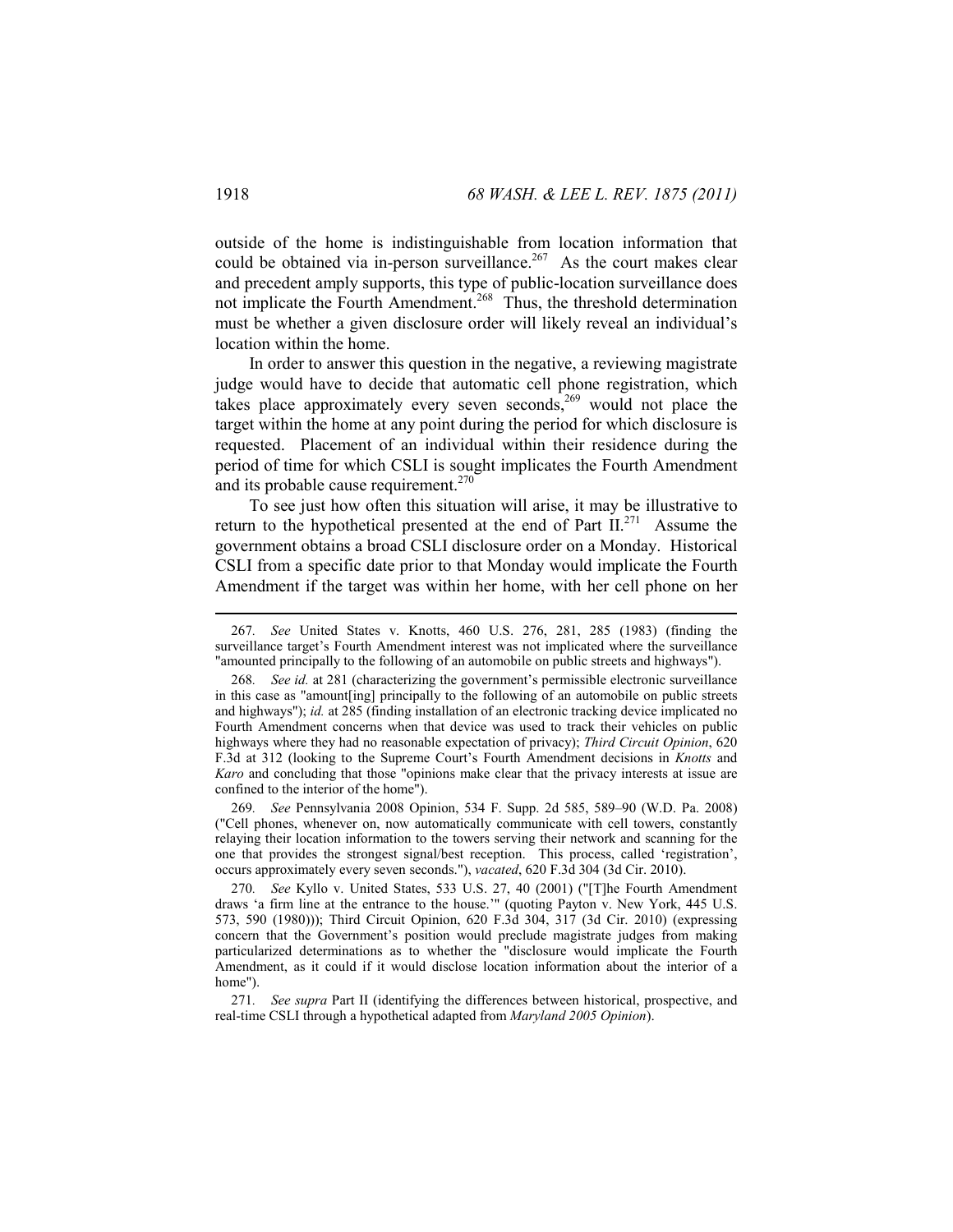$\overline{a}$ 

person, on that particular date. On Friday, when law enforcement returned to obtain CSLI from Wednesday and Thursday, that prospective CSLI is protected by the Fourth Amendment if the target was inside the home with her cell phone turned on during Wednesday or Thursday. Finally, when tracking the target's phone in real time, that real time CSLI invades the Fourth Amendment when the target enters her private residence.

Cell phones are a ubiquitous feature of modern life.<sup>272</sup> Cell phone users will have their phones on them just as surely as they will, at some point in time within the scope of a CSLI request, be located at home.<sup>273</sup> Therefore, because CSLI will almost always reveal information about the interior of the home that is protected by the Fourth Amendment, magistrate judges should either require a showing of probable cause, or allow law enforcement to only use CSLI that does not reveal information about the interior of the home.<sup>274</sup> Functionally, as Judge Tashima proposes, magistrate judges could "condition [their] order[s] by requiring minimization to exclude those portions which disclose location information protected by the Fourth Amendment, *i.e.*, within the home and its curtilage." $^{275}$ 

Structuring disclosure requests in this manner would extend to the realm of electronic surveillance the principle that law enforcement can follow a suspect without probable cause in public, but not inside a private residence.<sup>276</sup> In circumstances where law enforcement legitimately needs location information that places the target within a private residence, as the Third Circuit noted, probable cause is typically not difficult to

<sup>272</sup>*. See* CTIA-The Wireless Association, *CTIA's Semi-Annual Wireless Industry Survey*, (2010) http://ctia.org/ (last visited Feb. 20, 2010) (estimating that as of June 2010 there were 292,847,098 cell phone in use in the United States and 251,618 cell sites) (on file with the Washington and Lee Law Review).

<sup>273</sup>*. See* Lockwood, *supra* note 5, at 312 ("The reality [is] that people carry their cell phones on their persons . . . .").

<sup>274</sup>*. See* Third Circuit Opinion, 620 F.3d 304, 319 (3d Cir. 2010) ("[I]t is imperative that the MJ make fact findings and give a full explanation that balances the Government's need (not merely desire) for the information with the privacy interests of cell phone users."); *id.* at 320 (Tashima, J., concurring) (recommending that the discretion to require a showing of probable cause be exercised if "the order would violate the Fourth Amendment absent a showing of probable cause because it allows police access to information which reveals a cell phone user's location within the interior or curtilage of his home").

<sup>275</sup>*. Id.* at 320 n.10 (Tashima, J., concurring).

<sup>276</sup>*. See supra* Part III.A.1 and notes 81–92 (discussing the distinction the Supreme Court drew in *Knotts* and *Karo* between surveillance in public and within the home).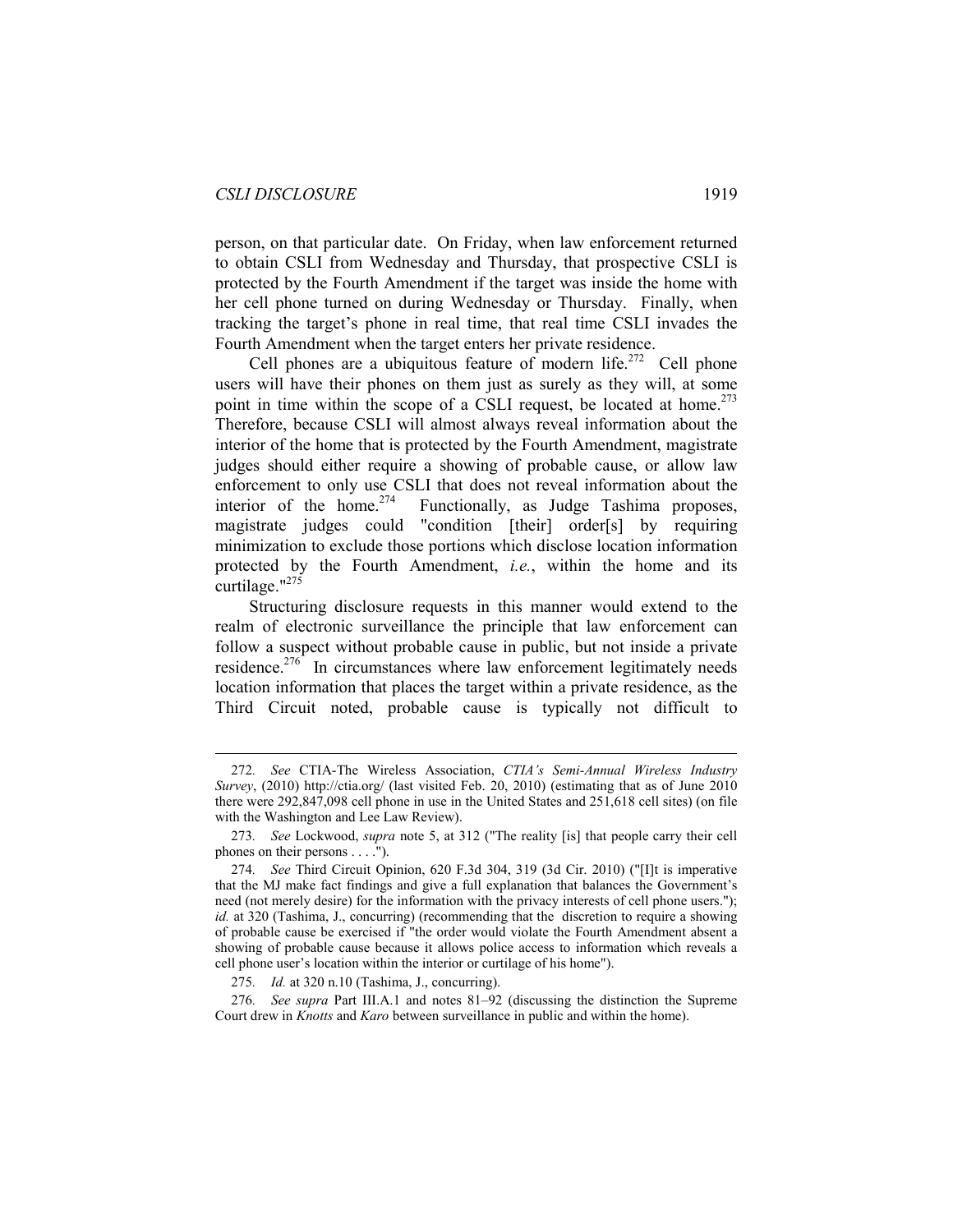demonstrate.<sup>277</sup> This modest limitation: (1) recognizes that in light of modern technology the starting point for CSLI disclosure analysis must presuppose that a target's Fourth Amendment interest will be implicated; and (2) is consistent with the Supreme Court's prior Fourth Amendment jurisprudence.<sup>278</sup> However, although a general requirement of probable cause and a limitation on CSLI that invades the home would be seen as a victory for personal privacy in comparison to the Third Circuit's conclusion,<sup>279</sup> it is worth considering precisely what is left for the Fourth Amendment to protect.

#### *VII. Conclusion*

As CSLI has become an increasingly important tool for law enforcement, courts have struggled to find a balance that recognizes the statutory authorization for disclosure and at the same time acknowledges the personal privacy interests at stake.<sup>280</sup> While numerous courts and commentators have joined the call for Congress to reform and clarify the relevant legislation,<sup>281</sup> until that occurs, magistrate judges routinely face the very real task of ruling on disclosure orders with only the current statutory framework as a guide.

<sup>277</sup>*. Third Circuit Opinion*, 620 F.3d at 317 n.8 ("In our experience, magistrate judges have not been overly demanding in providing warrants as long as the Government is not intruding beyond constitutional boundaries.").

<sup>278</sup>*. Compare* United States v. Knotts, 460 U.S. 276, 285 (1983) (finding installation of an electronic tracking device implicated no Fourth Amendment concerns when that device was used to track their vehicles on public highways where they had no reasonable expectation of privacy), *with* United States v. Karo, 468 U.S. 705, 717 (1984) (rejecting the Government's claim that it should be able to use tracking devices to identify an object's location within a private residence absent a showing of probable cause).

<sup>279</sup>*. See Third Circuit Opinion*, 620 F.3d at 319 (concluding that "the SCA does not contain any language that requires the Government to show probable cause as a predicate for a court order under §  $2703(d)$ ").

<sup>280</sup>*. See supra* Part III.B (outlining the conflicting decisions and rationales of district courts in CSLI disclosure order cases).

<sup>281</sup>*. See* Third Circuit Opinion, 620 F.3d 304, 319 (3d Cir. 2010) (noting the difficulty facing courts addressing the proper standard to apply to CSLI disclosure orders and stating that "[t]he considerations for and against [a probable cause] requirement would be for Congress to balance"); *Smith ECPA Reform Testimony*, 111th Cong. 85–90 (2010) (written testimony of Hon. Stephen W. Smith, United States Mag. J.) (proposing Congress enact numerous reforms to the ECPA in light of the difficulty judges face in deciding disclosure order cases).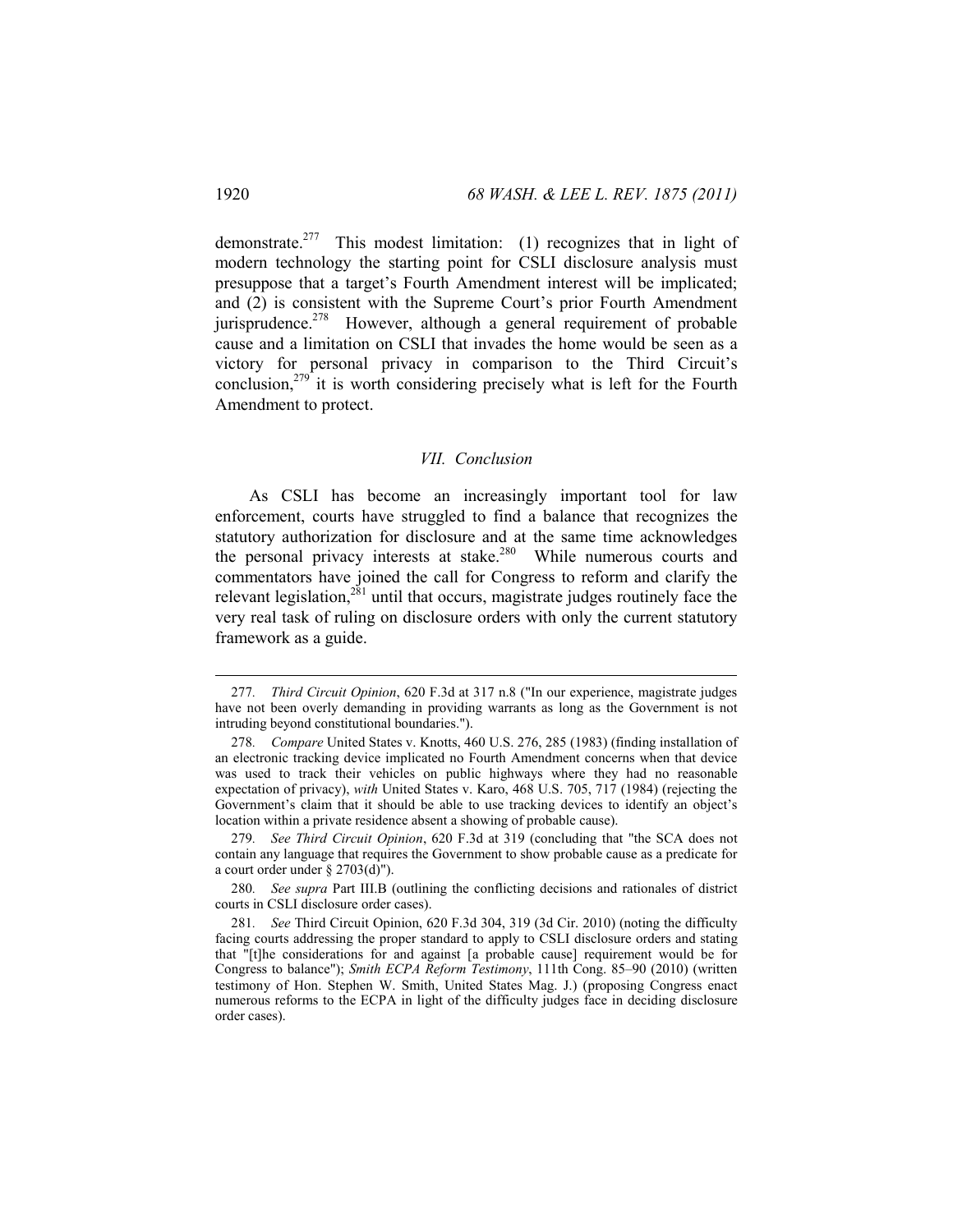The Third Circuit attempted to provide guidance on this issue, but although much of its opinion accurately discussed the relevant constitutional considerations, a fundamental misunderstanding about CSLI technology led the court to conclude the Fourth Amendment would rarely be implicated, $282$  in spite of the fact that where information about the interior of the home is at issue, the Fourth Amendment "draws a firm line."<sup>283</sup> Thus, in the case of CSLI, the starting point must be to recognize that information about the interior of the home will almost always bring Fourth Amendment considerations to the fore.

Future disclosure order cases should follow Judge Tashima's recommendation that a magistrate judge should only be able to deny a disclosure request if the magistrate judge: (1) "finds that the government failed to present specific and articulable facts sufficient to meet the standard under  $\S 2703(d)$ "; or (2) "finds that the order would violate the Fourth Amendment absent a showing of probable cause because it allows police access to information which reveals a cell phone user's location within the interior or curtilage of the home."284 However, because the order will, in almost all cases, violate the Fourth Amendment absent a showing of probable cause, the magistrate judge should routinely "condition [the] order by requiring minimization to exclude those portions which disclose location information protected by the Fourth Amendment, *i.e.*, within the home and its curtilage.<sup>1285</sup>

Finally, while the current state of Fourth Amendment jurisprudence advocates strongly for the solution this Note proposes, it is worth considering just what this state of affairs means for personal privacy. There are almost 300 million cellular phones being used in the United States.<sup>286</sup> These phones are in constant communication with over 250,000 cell sites

<sup>282</sup>*. See supra* Part V.A (illustrating the Third Circuit's misunderstanding that CSLI is only created when a cell phone makes or receives a call).

<sup>283</sup>*. See* Kyllo v. United States, 533 U.S. 27, 40 (2001) ("[T]he Fourth Amendment draws 'a firm line at the entrance to the house.'" (quoting Payton v. New York, 445 U.S. 573, 590 (1980))).

<sup>284</sup>*. See Third Circuit Opinion*, 620 F.3d at 320 (Tashima, J., concurring) (citing *Kyllo*, 533 U.S. at 35–36).

<sup>285</sup>*. Id.* at 320 n.10.

<sup>286</sup>*. See* CTIA-The Wireless Association, *CTIA's Semi-Annual Wireless Industry Survey*, (2010) http://ctia.org/ (last visited Feb. 20, 2010) (estimating that as of June 2010 there were 292,847,098 cell phone in use in the United States) (on file with the Washington and Lee Law Review).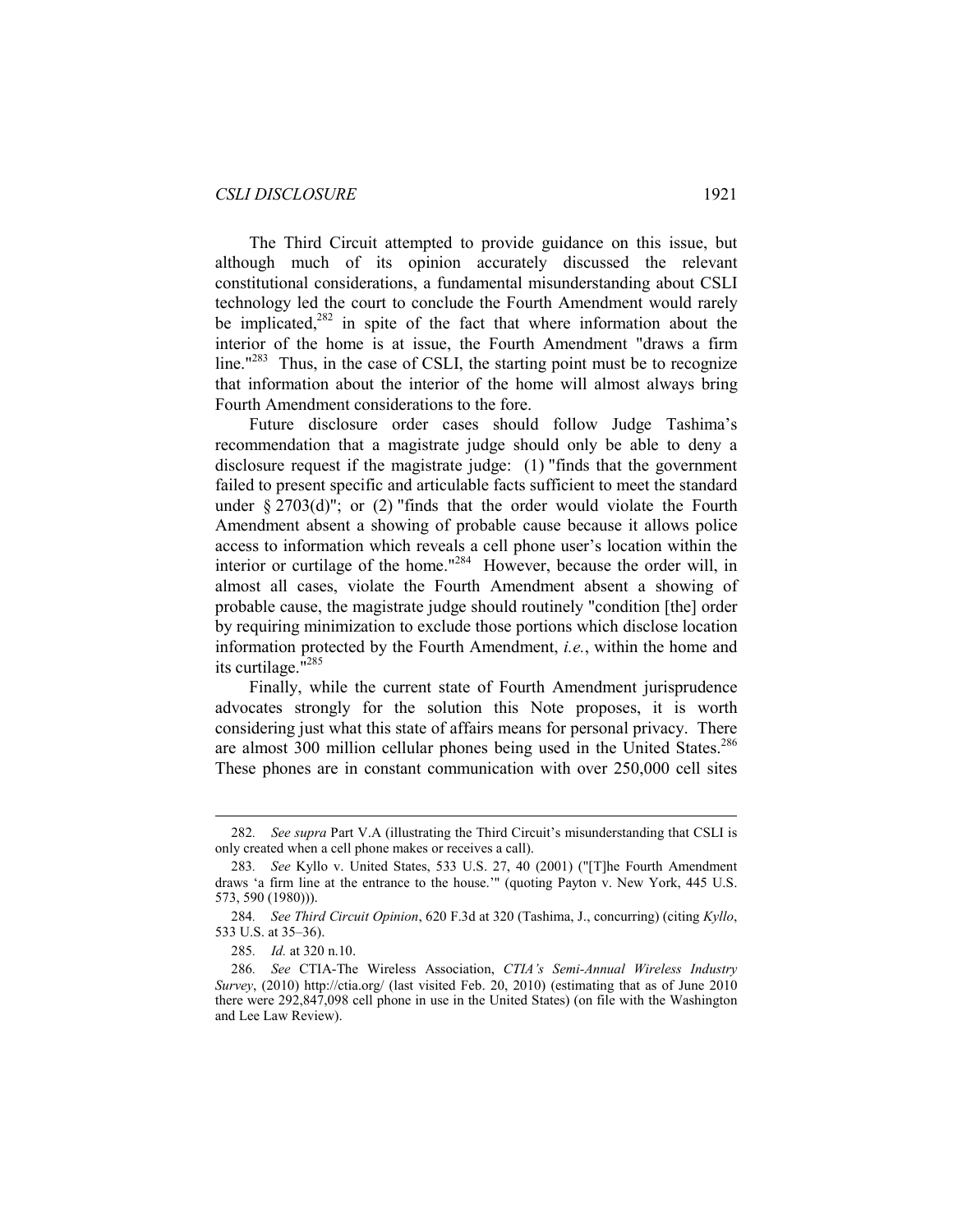that can be used to pinpoint an individual's location.<sup>287</sup> That these phones are almost always carried on an individual's person is almost too plain an observation to warrant stating.<sup>288</sup> Practically speaking, there are almost 300 million tracking devices being carried around in the United States, and at best the Constitution protects them from being used to track a target's location when that target enters his or her home.<sup>289</sup> The target may be tracked up until the moment the home is entered, and tracking may resume as soon as the target is once again beyond the home and its curtilage.<sup>290</sup> Is this really the type of surveillance the Court had in mind when it defined the limits on law enforcement use of tracking devices in *Knotts* and *Karo*?

Unfortunately, while courts have been struggling with CSLI disclosure order cases for some time,<sup>291</sup> Congress has only recently taken notice and reform legislation does not appear imminent.<sup>292</sup> As a judicial remedy, the compromise proposed by this Note draws a line that at least preserves Fourth Amendment protection where it has traditionally been deemed

<sup>287</sup>*. See id.* (estimating that as of June 2010 there were 251,618 cell sites in the United States).

<sup>288</sup>*. See* Lockwood, *supra* note 5, at 312 ("The reality [is] that people carry their cell phones on their persons . . . .").

<sup>289</sup>*. See* Kyllo v. United States, 533 U.S. 27, 40 (2001) ("[T]he Fourth Amendment draws 'a firm line at the entrance to the house.'" (quoting Payton v. New York, 445 U.S. 573, 590 (1980))); Third Circuit Opinion, 620 F.3d 304, 317 (3d Cir. 2010) (expressing concern that the Government's position would preclude magistrate judges from making particularized determinations as to whether the "disclosure would implicate the Fourth Amendment, as it could if it would disclose location information about the interior of a home"). *Compare* United States v. Knotts, 460 U.S. 276, 285 (1983) (finding installation of an electronic tracking device implicated no Fourth Amendment concerns when that device was used to track their vehicles on public highways where they had no reasonable expectation of privacy), *with* United States v. Karo, 468 U.S. 705, 717 (1984) (rejecting the Government's claim that it should be able to use tracking devices to identify an object's location within a private residence absent a showing of probable cause).

<sup>290</sup>*. See Third Circuit Opinion*, 620 F.3d at 320 (Tashima, J., concurring) (recognizing that CSLI location tracking only violates the Fourth Amendment when "it allows police access to information which reveals a cell phone user's location within the interior or curtilage of his home").

<sup>291</sup>*. See* Texas 2010 Opinion, 727 F. Supp. 2d 571, 573–74 (W.D. Tex. 2010) (outlining the series of cases "[b]eginning in 2005" that "address[ed] many of the questions raised by applications for CSLI").

<sup>292</sup>*. See Smith ECPA Reform Testimony*, 111th Cong. 79–91 (2010) (written testimony of Hon. Stephen W. Smith, United States Mag. J.) (informing Congress of the problems faced by magistrate judges reviewing CSLI disclosure requests and proposing numerous legislative solutions, none of which have been enacted in the ensuing months).